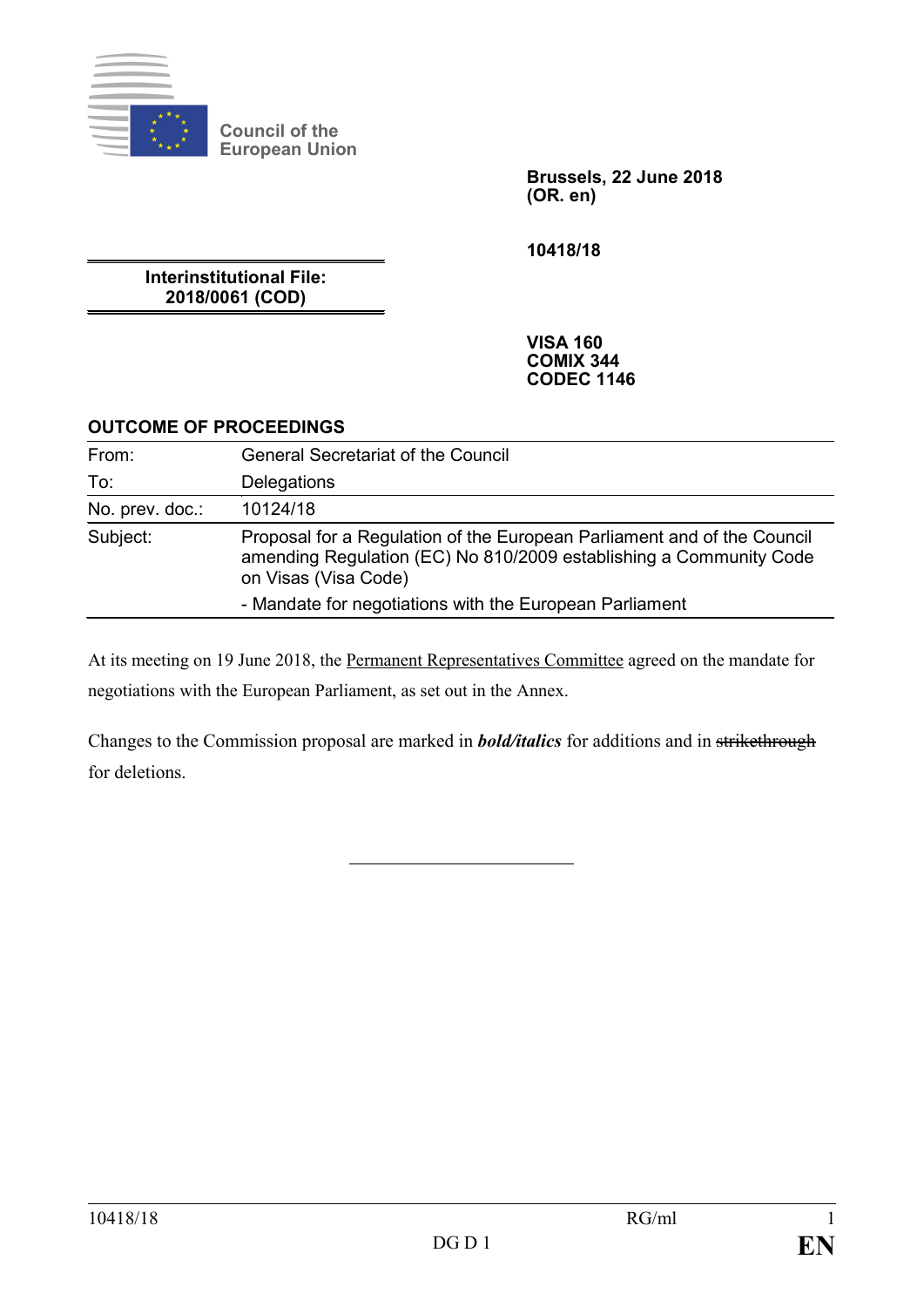#### Proposal for a

## **REGULATION OF THE EUROPEAN PARLIAMENT AND OF THE COUNCIL**

#### **amending Regulation (EC) No 810/2009 establishing a Community Code on Visas (Visa Code)**

THE EUROPEAN PARLIAMENT AND THE COUNCIL OF THE EUROPEAN UNION,

Having regard to the Treaty on the Functioning of the European Union, and in particular Article  $77(2)(a)$  thereof,

Having regard to the proposal from the European Commission,

After transmission of the draft legislative act to the national parliaments,

Having regard to the opinion of the European Economic and Social Committee**[1](#page-1-0)**,

Acting in accordance with the ordinary legislative procedure,

Whereas:

- (1) The European Union's common short-stay visa policy has been an integral part to the establishment of an area without internal borders. Visa policy should remain an essential tool for facilitating tourism and business, while helping counter security risks and the risk of irregular migration to the Union.
- (2) The Union should use its visa policy in its cooperation with third countries, and to ensure a better balance between migration and security concerns, economic considerations and general external relations.

<span id="page-1-0"></span> $\mathbf{1}$ **<sup>1</sup>** OJ C , , p. .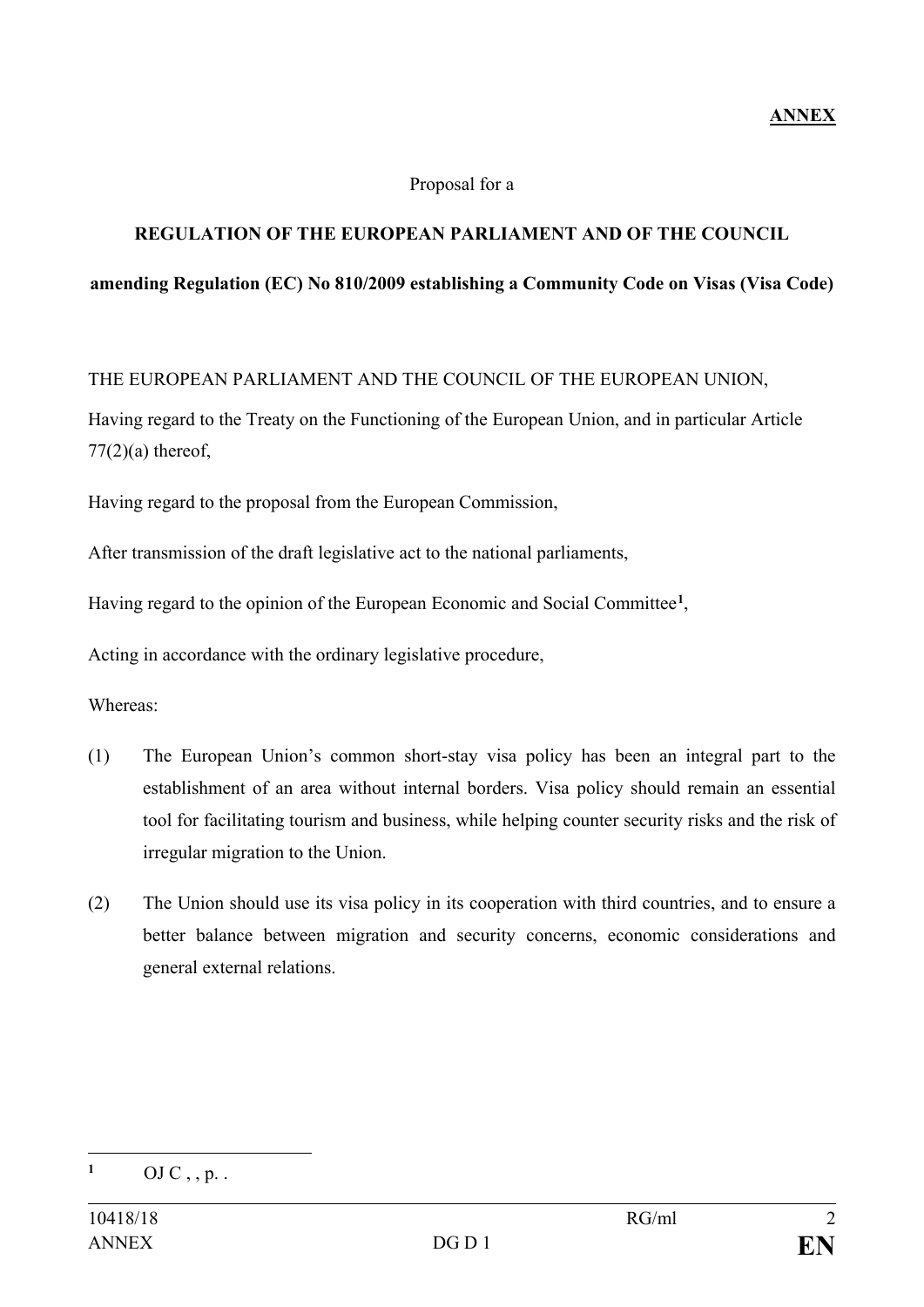- (3) Regulation (EC) No 810/2009 of the European Parliament and of the Council**[2](#page-2-0)** establishes the procedures and conditions for issuing visas for intended stays on the territory of Member States not exceeding 90 days in any 180-days period.
- *(3a) Applications should be examined and decided upon by consulates or, by derogation, central authorities. Member States should ensure that the consulates and central authorities have sufficient knowledge of local circumstances to ensure the integrity of the visa procedure.*
- (4) The visa application procedure should be as easy as possible for applicants. It should be clear which Member State is competent for examining an application for a visa in particular where the intended visit covers several Member States. Where possible, Member States should allow for application forms to be completed and submitted electronically. *It should also be possible to sign the application form electronically where the electronic signature is recognized by the competent Member State.* Deadlines should be established for the various steps of the procedure in particular to allow travellers to plan ahead and avoid peak seasons in consulates.
- (5) Member States should not be obliged to maintain the possibility of direct access for the lodging of applications at the consulate in places where an external service provider has been mandated to collect visa applications on its behalf, without prejudice to the obligations imposed on Member States by Directive 2004/38/EC**[3](#page-2-1),** in particular its Article 5(2).
- (6) The visa fee should ensure that sufficient financial resources are available to cover the expenses of visa processing, including appropriate structures and sufficient staff to ensure the quality and integrity of the examination of visa applications. The amount of the visa fee should be revised on a two *three*-yearly basis on the basis of objective criteria.

<span id="page-2-0"></span> $\overline{2}$ **<sup>2</sup>** Regulation (EC) No 810/2009 of the European Parliament and of the Council of 13 July 2009 establishing a Community Code on Visa (OJ L 243, 15.9.2009, p. 1).

<span id="page-2-1"></span>**<sup>3</sup>** Council Directive 2004/38/EC of the European Parliament and of the Council of 29 April 2004 on the right of citizens of the Union and their family members to move and reside freely within the territory of the Member States, OJ L 229, 29.6.2004, p. 35.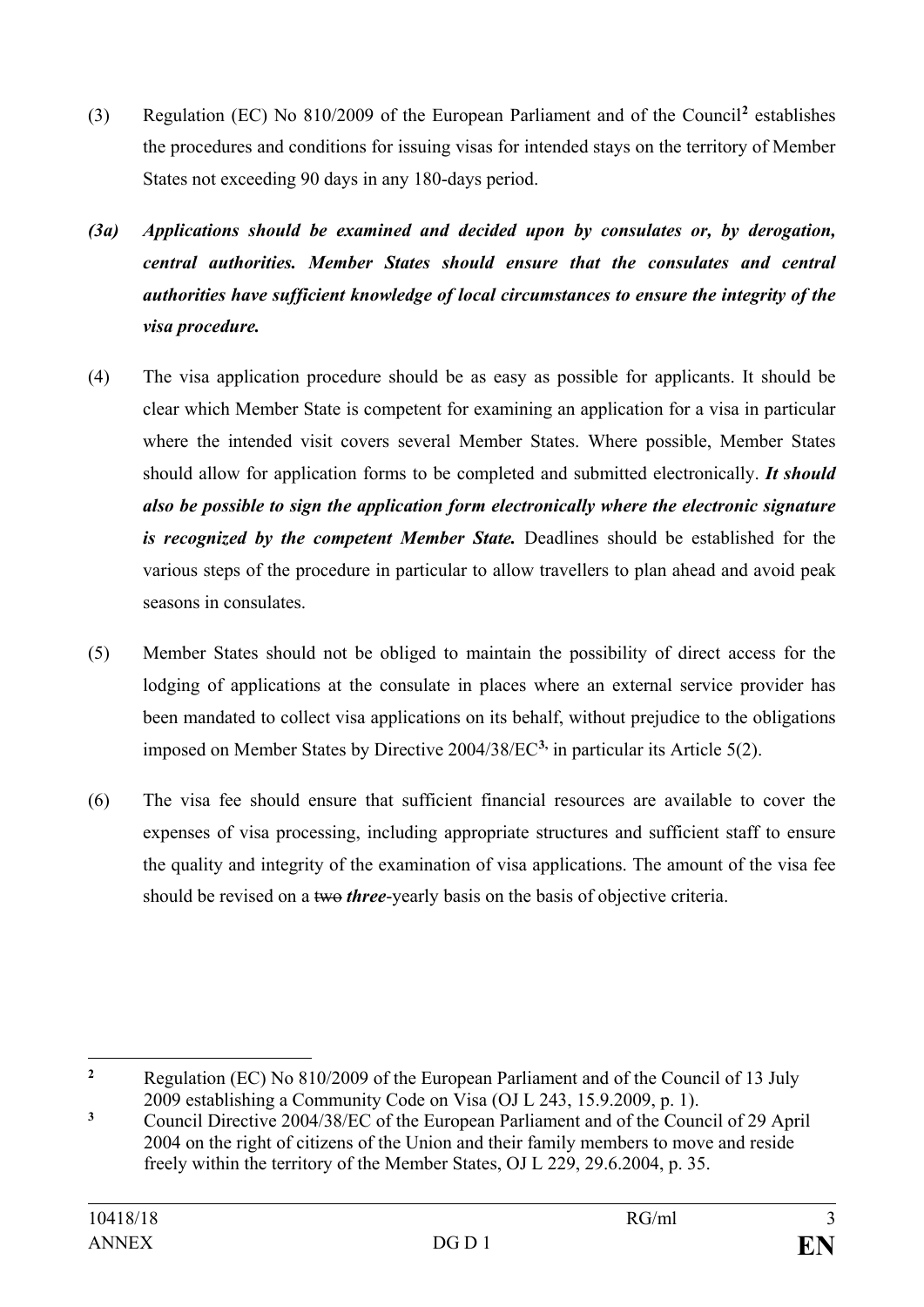- (7) To ensure that nationals of third countries subject to the visa requirement can lodge their visa application in their place of residence even if no Member State is present *where the competent Member State has no consulate* for the purpose of collecting *applications and it is not represented by another Member State*, external service providers should be enabled to provide the necessary service for a fee exceeding the general maximum level *up to the amount of the visa fee. Where this amount is not sufficient to provide a full service, it should be possible to require a higher amount of service fee*.
- (8) Representation arrangements should be streamlined and obstacles to the conclusion of such arrangements among Member States should be avoided. The representing Member State should be responsible for the entire processing of visa applications without the involvement of the represented Member State*, unless the representation arrangement stipulates that the represented Member State has to be consulted on applications from certain categories of third-country nationals*.
- (9) In order to lessen the administrative burden on Member States' consulates and to facilitate smooth travel for frequent or regular travellers, multiple-entry visas with a long period of validity should be issued according to objectively determined common criteria and not be limited to specific travel purposes or categories of applicants.
- (10) Given the differences in local circumstances notably with regard to migratory and security risks**,** as well as the relationships that the Union maintains with specific countries, Member States' diplomatic missions and consular posts in individual locations should assess the need to adapt the general provisions to allow for a more favourable or more restrictive application. More favourable approaches in issuing multiple-entry visas with a long period of validity should take into account, in particular, the existence of trade agreements covering the mobility of business persons, and the third country's cooperation on the readmission of irregular migrants.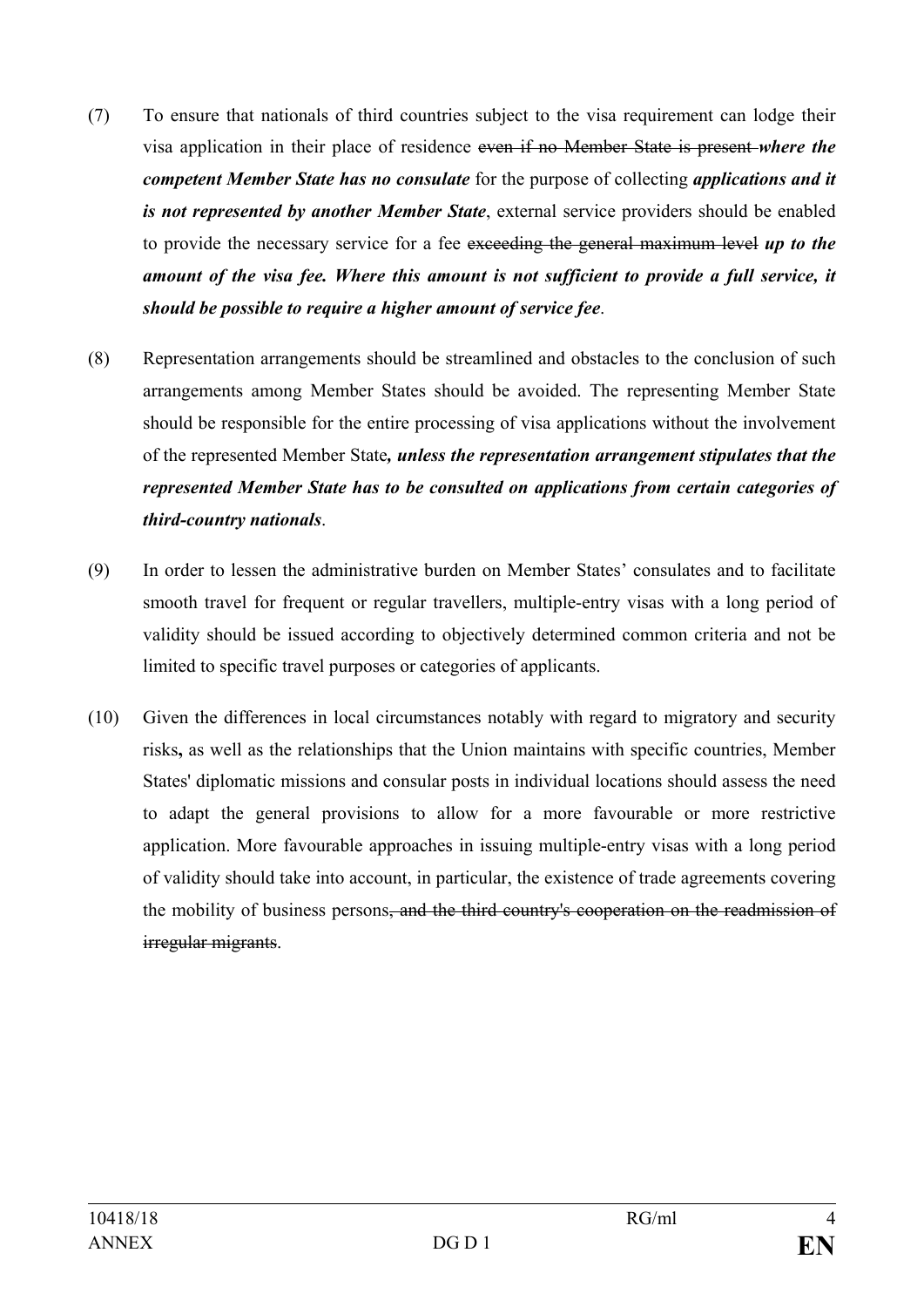(11) In case of lack of cooperation of certain third countries to readmit their nationals apprehended in an irregular situation and failure of those third countries to cooperate effectively in the return process, a restrictive and temporary application of certain provisions of Regulation (EC) No 810/2009 should on the basis of a transparent mechanism based on objective criteria, be applied to enhance a given third country's cooperation on readmission of irregular migrants.

*The Commission should assess regularly, at least once a year, the cooperation of third countries with regard to readmission and examine the notification of Member States. The Commission should, before deciding that a third country is not cooperating sufficiently and that action is needed, take into account the overall cooperation of that third country in the field of migration, in particular in the area of border management, of prevention and fight against migrant smuggling and of prevention of irregular transit of migrants through its territory.*

*The Commission should, following a decision that the third country is not cooperating sufficiently or a notification by a simple majority of Member States that a third country is not cooperating, submit a proposal to the Council to adopt an implementing decision, while continuing its efforts to improve the cooperation with the third country concerned.*

*(11a) In order to ensure that all the relevant factors and possible implications of the application of the measures to enhance a given third country's cooperation on readmission are adequately taken into account, given the particularly sensitive political nature of such measures and their horizontal implications for the Member States and the Union itself, in particular for their external relations and for the overall functioning of the Schengen area, implementing powers should be conferred on the Council, acting on a proposal from the Commission.*

*Conferring such implementing power on the Council adequately takes into account the potential politically sensitive nature of the implementation of the measures to enhance the cooperation of a third country on readmission, given also the facilitation agreements that Member States have in place with third countries.*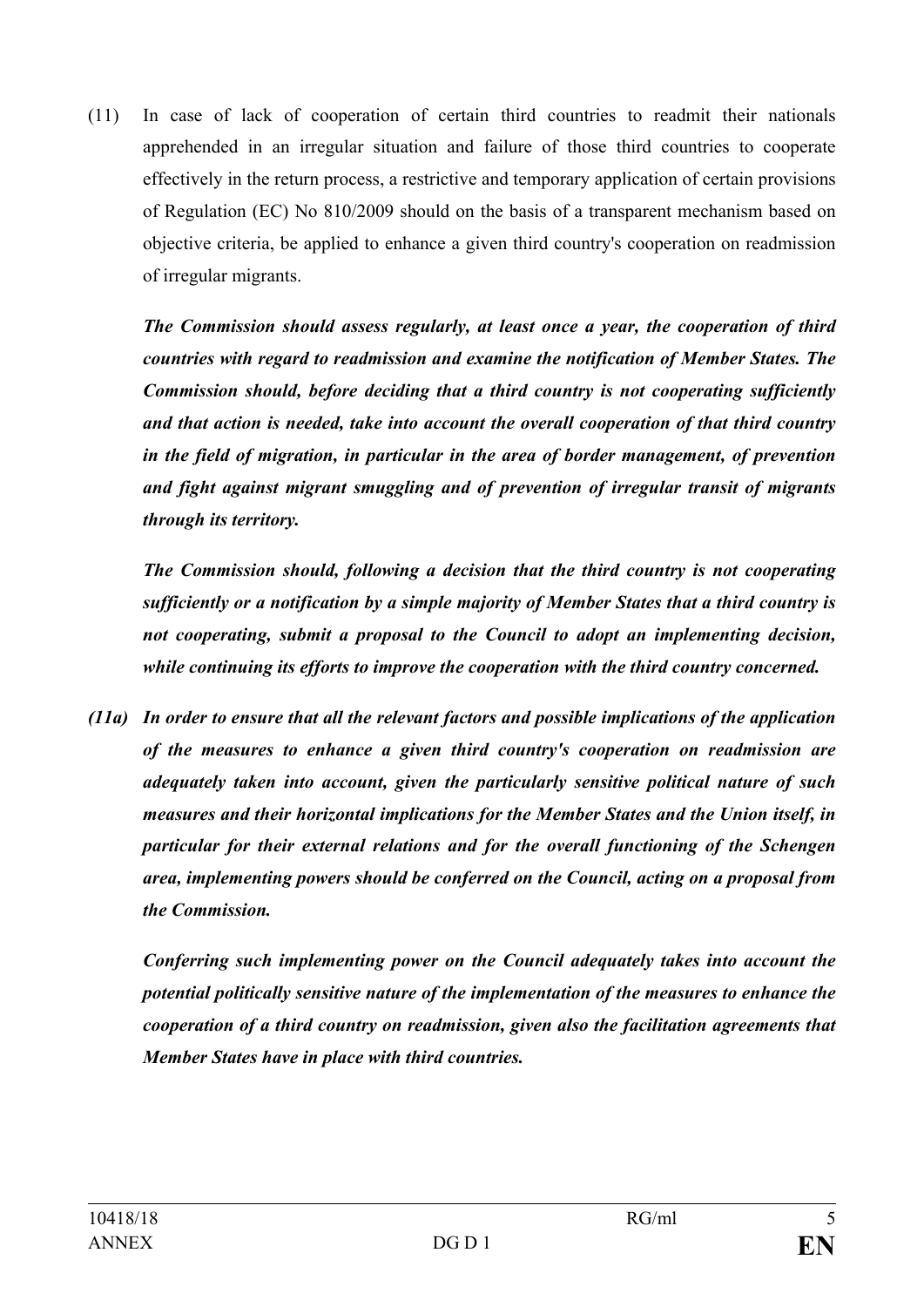- (12) Applicants who have been refused a visa should have the right to appeal which should, at a certain stage of the proceedings, guarantee an effective judicial appeal. More detailed information on the refusal grounds and procedures for appeal of negative decisions should be provided in the notification of the refusal.
- (13) The issuing of visas at the external border should remain exceptional. However, to promote short term tourism, Member States should be authorised to issue visas at the external border on the basis of temporary schemes, for which the organisational arrangements should be notified and published. Such schemes should be limited in scope and comply with the general rules for processing visa applications. The validity of the visa issued should be limited to the territory of the issuing Member State.
- (14) Local Schengen cooperation is crucial for the harmonised application of the common visa policy and for proper assessment of migratory and security risks. Cooperation and exchanges among Member States' diplomatic missions and consular posts in individual locations should be coordinated by Union Delegations. They should assess the operational application of specific provisions in the light of local circumstances and migratory risk.
- (15) Member States should closely and regularly monitor the operations of external service providers to ensure compliance with the legal instrument governing the responsibilities entrusted with the external service provider. Member States should report to the Commission annually on the cooperation with and monitoring of external service providers. Member States should ensure that the entire procedure for the processing of visa applications and the cooperation with external service providers is monitored by expatriate staff.
- (16) Flexible rules should be established to allow Member States to optimise the sharing of resources and to increase consular coverage. Cooperation among Member States (Schengen Visa Centres) could take any form suited to local circumstances in order to increase geographical consular coverage, reduce Member States' costs, increase the visibility of the Union and improve the service offered to visa applicants.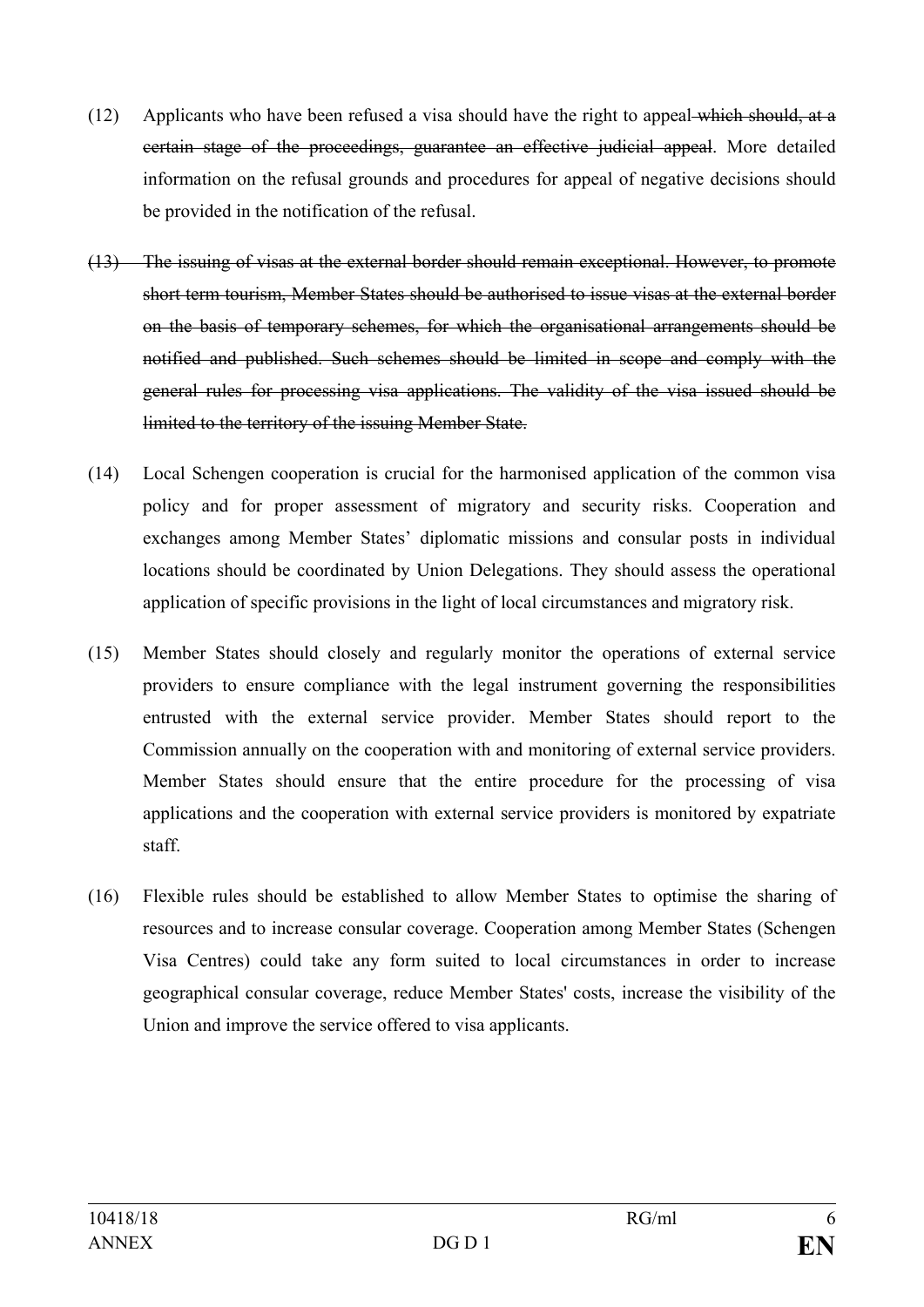- (17) Electronic visa application systems developed by Member States help to facilitate application procedures for applicants and consulates. A common solution allowing full digitisation should be developed, making full use of the recent legal and technological developments.
- (18) In accordance with Articles 1 and 2 of the Protocol No 22 on the Position of Denmark annexed to the Treaty on European Union (TEU) and to the Treaty establishing the European Community on the Functioning of the European Union (TFEU) Denmark is not taking part in the adoption of this Regulation and is not bound by it, or subject to its application. Given that this Regulation builds upon the Schengen acquis under the provisions of Title IV of Part Three of the Treaty establishing the European Community, Denmark shall, in accordance with Article 4 of that Protocol, decide within a period of six months after the Council has decided on this Regulation whether it will implement it in its national law.
- (19) This Regulation constitutes a development of the provisions of the Schengen *acquis* in which the United Kingdom does not take part, in accordance with Council Decision 2000/365/EC**[4](#page-6-0)** . The United Kingdom is therefore not taking part in its adoption and is not bound by it or subject to its application.
- (20) This Regulation constitutes a development of the provisions of the Schengen *acquis* in which Ireland does not take part, in accordance with Council Decision 2002/192/EC**[5](#page-6-1)**. Ireland is therefore not taking part in the adoption of the Regulation and is not bound by it or subject to its application.

<span id="page-6-0"></span> $\overline{4}$ **<sup>4</sup>** Council Decision 2000/365/EC of 29 May 2000 concerning the request of the United Kingdom of Great Britain and Northern Ireland to take part in some of the provisions of the Schengen *acquis* (OJ L 131, 1.6.2000, p. 43).

<span id="page-6-1"></span>**<sup>5</sup>** Council Decision 2002/192/EC of 28 February 2002 concerning Ireland's request to take part in some of the provisions of the Schengen *acquis* (OJ L 64, 7.3.2002, p. 20).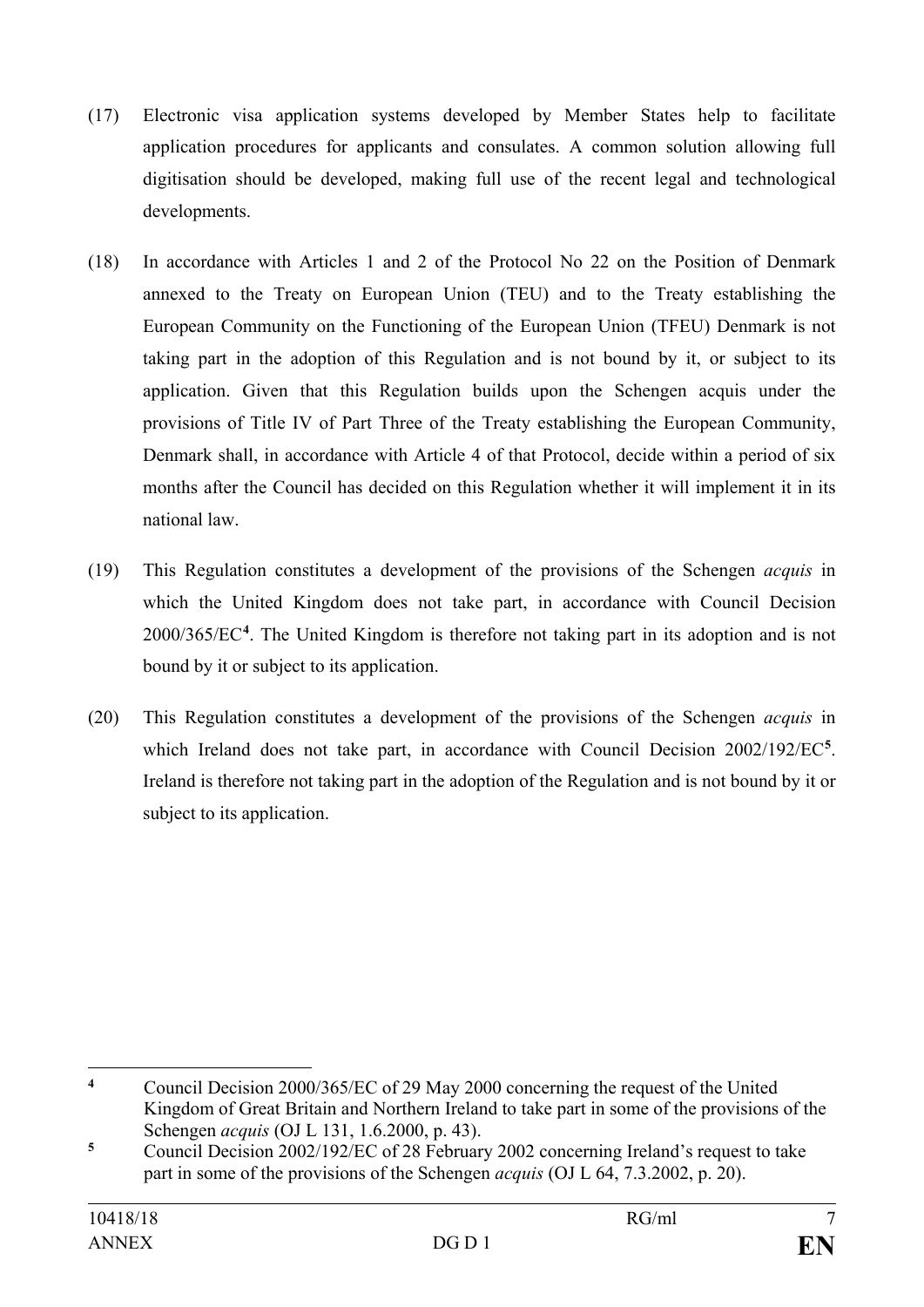- (21) As regards Iceland and Norway, this Regulation constitutes a development of provisions of the Schengen *acquis* within the meaning of the Agreement concluded between the Council of the European Union and the Republic of Iceland and the Kingdom of Norway concerning the latters' association with the implementation, application and development of the Schengen *acquis*<sup>[6](#page-7-0)</sup> which fall within the area referred to in Article 1, point B of Council Decision 1999/437/EC.**[7](#page-7-1)**
- (22) As regards Switzerland, this Regulation constitutes a development of the provisions of the Schengen *acquis* within the meaning of the Agreement between the European Union, the European Community and the Swiss Confederation on the Swiss Confederation's association with the implementation, application and development of the Schengen *acquis***[8](#page-7-2)**, which fall within the area referred to in Article 1, point B, of Decision 1999/437/EC read in conjunction with Article 3 of Council Decision 2008/146/EC.**[9](#page-7-3)**

<span id="page-7-0"></span> $\overline{a}$ **<sup>6</sup>** OJ L 176, 10.7.1999, p. 36.

<span id="page-7-1"></span>**<sup>7</sup>** Council Decision of 17 May 1999 on certain arrangements for the application of the Agreement concluded by the Council of the European Union and the Republic of Iceland and the Kingdom of Norway concerning the association of those two States with the implementation, application and development of the Schengen acquis (OJ L 176, 10.7.1999, p. 31).

<span id="page-7-2"></span>**<sup>8</sup>** OJ L 53, 27.2.2008, p. 52.

<span id="page-7-3"></span>**<sup>9</sup>** Council Decision 2008/146/EC of 28 January 2008 on the conclusion, on behalf of the European Community, of the Agreement between the European Union, the European Community and the Swiss Confederation on the Swiss Confederation's association with the implementation, application and development of the Schengen acquis (OJ L 53, 27.2.2008, p. 1).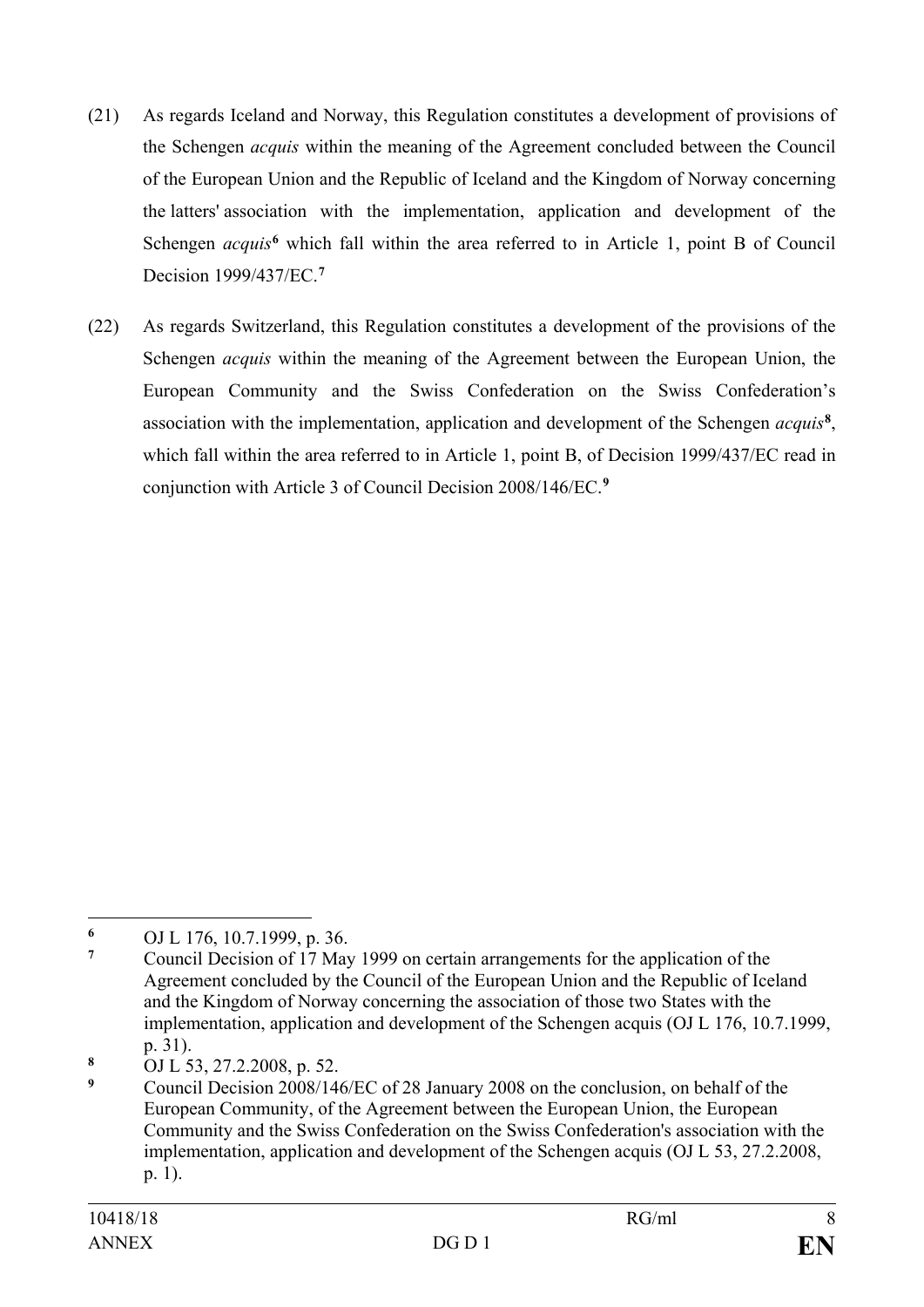- (23) As regards Liechtenstein, this Regulation constitutes a development of the provisions of the Schengen *acquis* within the meaning of the Protocol signed between the European Union, the European Community, the Swiss Confederation and the Principality of Liechtenstein on the accession of the Principality of Liechtenstein to the Agreement concluded between the European Union, the European Community and the Swiss Confederation on the Swiss Confederation's association with the implementation, application and development of the Schengen *acquis*, which fall within the area referred to in Article 1, point B, of Decision 1999/437/EC read in conjunction with Article 3 of Council Decision 2011/350/EU**[10](#page-8-0)** on the conclusion of that Protocol.
- (24) As regards Cyprus, this Regulation constitutes an act building upon or otherwise related to the Schengen acquis, within the meaning of Article 3(12) of the 2003 Act of Accession.
- (25) As regards Bulgaria and Romania, this Regulation constitutes an act building upon or otherwise related to the Schengen acquis within the meaning of Article 4(12) of the 2005 Act of Accession.
- (26) As regards Croatia, this Regulation constitutes an act building upon, or otherwise related to, the Schengen acquis within the meaning of Article 4(2) of the 2011 Act of Accession.
- (27) Regulation (EC) No 810/2009 should therefore be amended accordingly,

<span id="page-8-0"></span> $\overline{a}$ **<sup>10</sup>** Council Decision of 7 March 2011 on the conclusion, on behalf of the European Union, of the Protocol between the European Union, the European Community, the Swiss Confederation and the Principality of Liechtenstein on the accession of the Principality of Liechtenstein to the Agreement between the European Union, the European Community and the Swiss Confederation on the Swiss Confederation's association with the implementation, application and development of the Schengen acquis, relating to the abolition of checks at internal borders and movement of persons (OJ L 160, 18.6.2011, p. 19).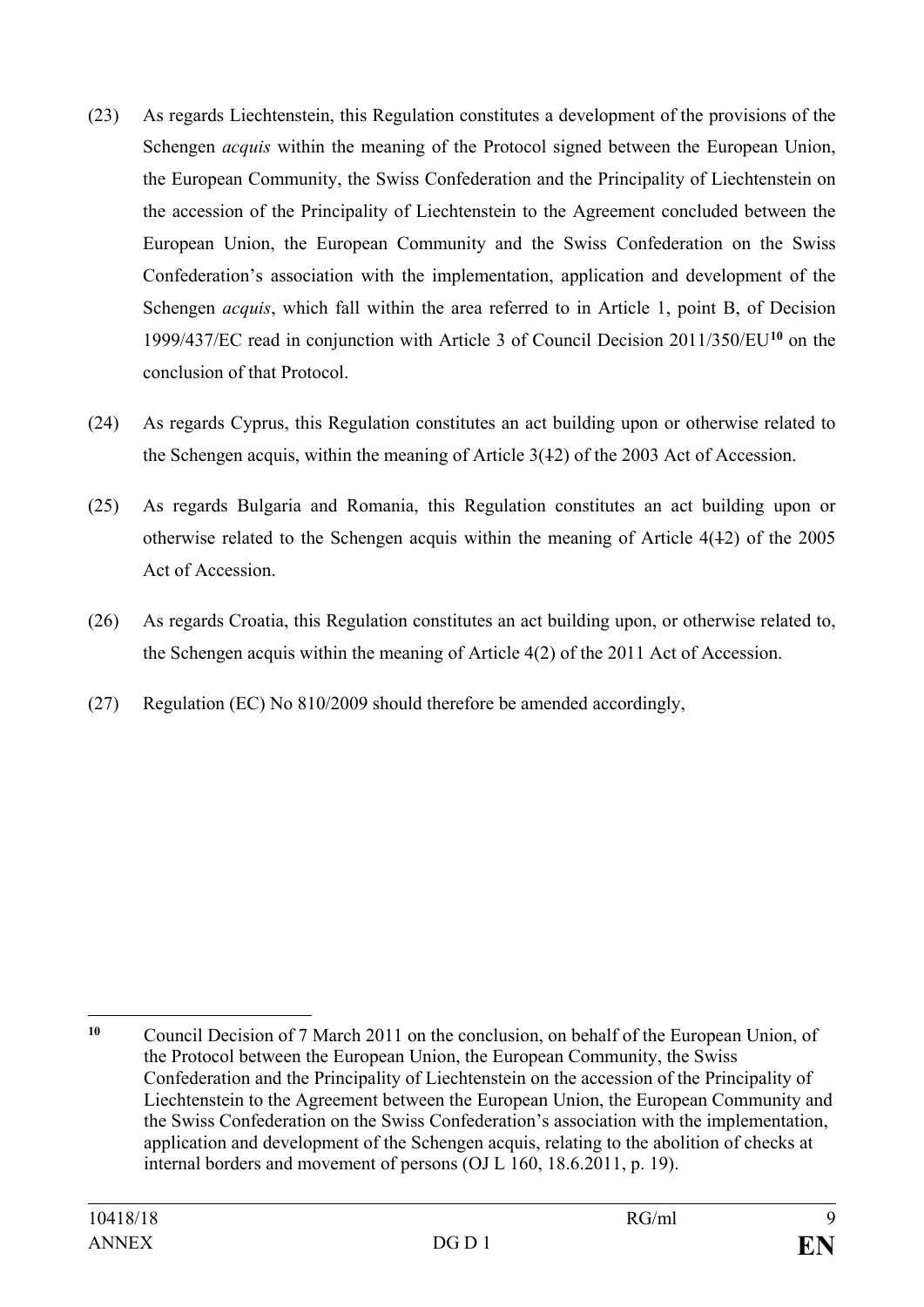### HAVE ADOPTED THIS REGULATION:

#### *Article 1*

Regulation (EC) No 810/2009 is amended as follows:

- (1) In Article 1, paragraph 1 is replaced by the following:
	- "1. This Regulation establishes the conditions and procedures for issuing visas for intended stays on the territory of the Member States not exceeding 90 days in any 180-days period.";
- (2) Article 2 is amended as follows:
	- (a) in point 2, point (a) is replaced by the following:
		- "(a) an intended stay on the territory of the Member States of a duration of no more than 90 days in any 180 days period; or".;
	- (b) point 7 is replaced by the following:
		- "7. 'recognised travel document' means a travel document recognised by one or more Member States for the purpose of crossing the external borders and affixing a visa pursuant to Decision No 1105/2011 of the European Parliament and of the Council.**[11](#page-9-0)**";
	- (c) point 11 is deleted;
	- (d) The following new point*s* is *are* added:
		- "12. 'seafarer' means any person who is employed, engaged or works in any capacity on board a seagoing ship *in maritime navigation* or a ship navigating in international inland waters.

<span id="page-9-0"></span> $11$ **<sup>11</sup>** Decision No 1105/2011/EU of the European Parliament and of the Council of 25 October 2011 on the list of travel documents which entitle the holder to cross the external borders and which may be endorsed with a visa and on setting up a mechanism for establishing this list. OJ L 287, 4.11.2011, p. 9.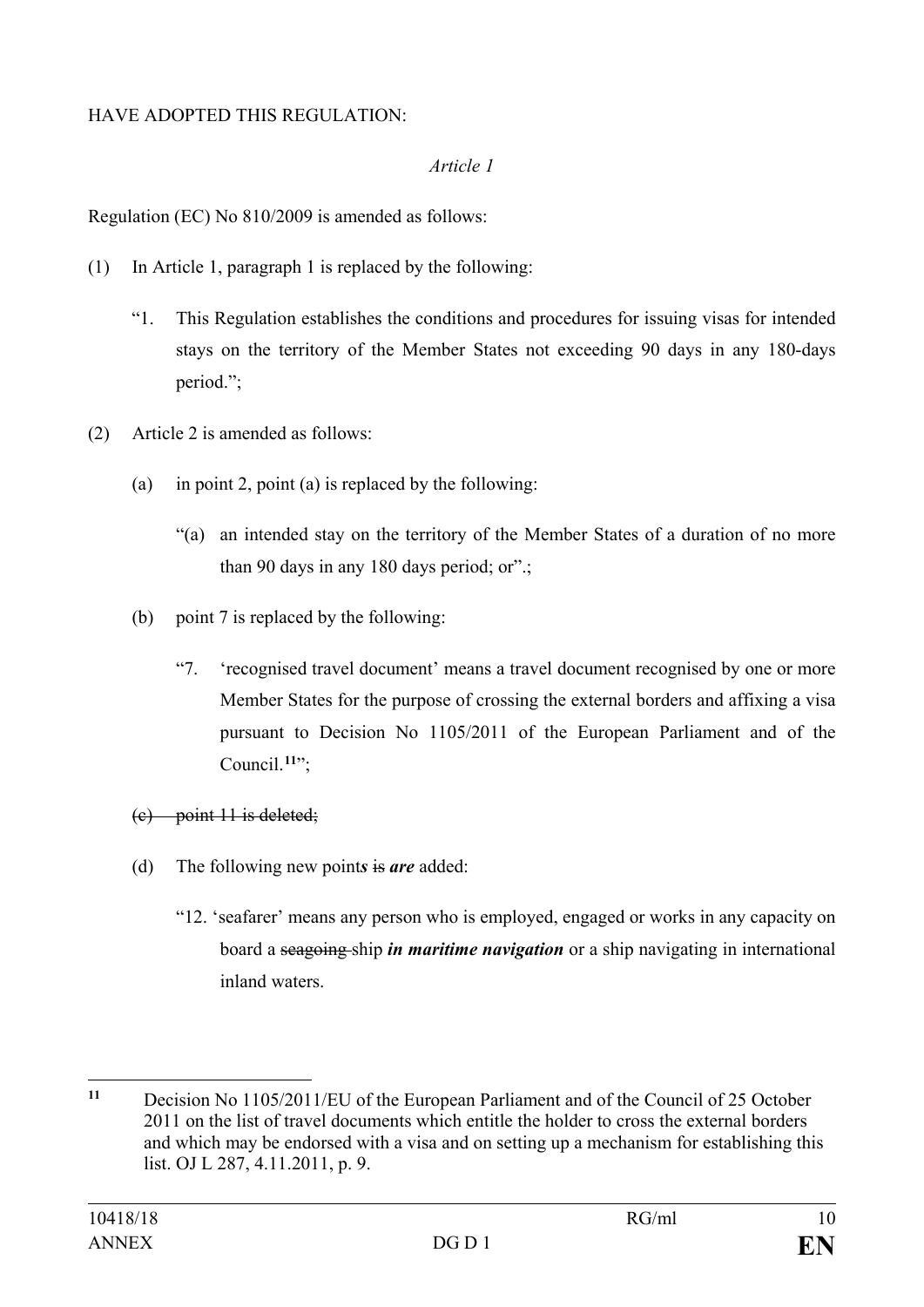- *13. 'electronic signature' means data in electronic form which is attached to or logically associated with other data in electronic form and which is used by the signatory to sign, as defined by Regulation (EU) N° 910/2014[12](#page-10-0).*"
- (3) in Article 3(5) points (b) and (c) are replaced by the following:
	- "(b) third-country nationals holding a valid residence permit issued by a Member State which does not take part in the adoption of this Regulation or by a Member State which does not yet apply the provisions of the Schengen acquis in full, or third-country nationals holding one of the valid residence permits listed in Annex V issued by Andorra, Canada, Japan, San Marino or the United States of America guaranteeing the holder's unconditional readmission, or holding a *valid* residence permit for the Caribbean parts *one or more of the overseas countries and territories* of the Kingdom of the Netherlands (Aruba, Curaçao, Sint Maarten, Bonaire, Sint Eustatius and Saba);
	- (c) third-country nationals holding a valid visa for a Member State which does not take part in the adoption of this Regulation, or for a Member State which does not yet apply the provisions of the Schengen acquis in full, or for a country party to the Agreement on the European Economic Area, or for Canada, Japan or the United States of America, or holders of a valid visa for the Caribbean parts *one or more of the overseas countries and territories* of the Kingdom of the Netherlands (Aruba, Curaçao, Sint Maarten, Bonaire, Sint Eustatius and Saba), when travelling to the issuing country or to any other third country, or when, having used the visa, returning from the issuing country;";

 $\overline{a}$ 

<span id="page-10-0"></span>*<sup>12</sup> Regulation (EU) No 910/2014 of the European Parliament and of the Council of 23 July 2014 on electronic identification and trust services for electronic transactions in the internal market and repealing Directive 1999/93/EC, OJ L 257, 28.8.2014, p. 73–114.*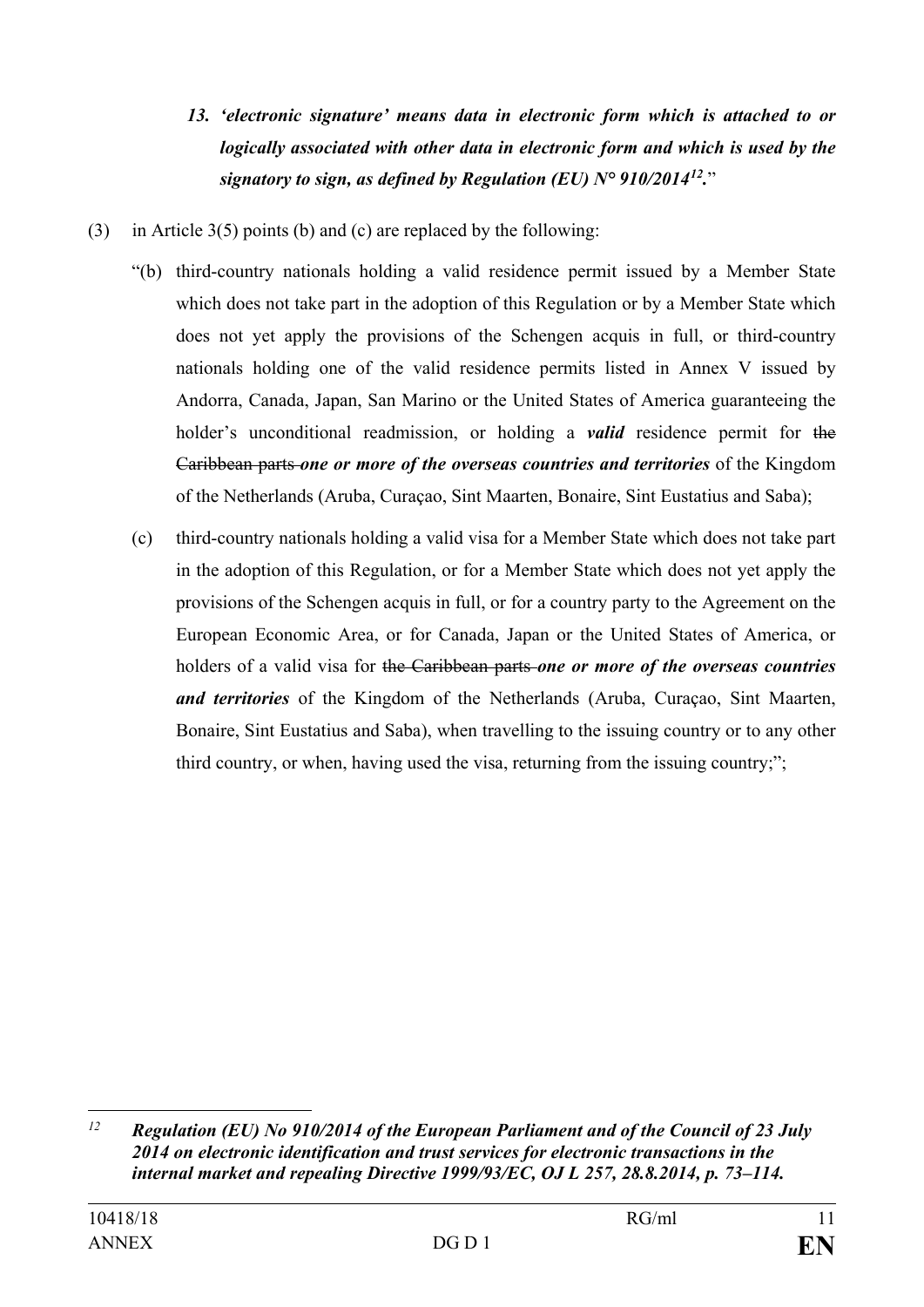- *(3a) Article 4, paragraph 1, is replaced by the following:*
	- "*1. Applications shall be examined and decided on by consulates.*
	- *1a. By derogation from para 1, Member States may decide that applications are examined and decided on by central authorities. Member States shall ensure that those authorities have sufficient knowledge of local circumstances of the country where the application is lodged in order to assess the migratory and security risk, as well as sufficient knowledge of the language to analyse documents, and that consulates are involved, where necessary, to conduct additional examination and interviews.*";
- (4) in Article 4, paragraph 2 is replaced by the following:
	- "2. By way of derogation from paragraph 1, the authorities responsible for checks on persons may examine and decide on applications at the external borders of the Member States, in accordance with Articles 35, *and* 36 and 36a.";
- (5) in Article 5(1) point (b) is replaced by the following:
	- "(b) if the visit includes more than one destination, or if several separate visits are to be carried out within a period of two months, the Member State whose territory constitutes the main destination of the visit(s) in terms of the length *or purpose* of stay, counted in days; or";
- (6) Article 8 is amended as follows:
	- *(0) paragraph 1 is replaced by the following:*
		- **"***1. A Member State may agree to represent another Member State that is competent in accordance with Article 5 for the purpose of examining applications and taking decisions on visas on behalf of that Member State. A Member State may also represent another Member State in a limited manner solely for the collection of applications and the enrolment of biometric identifiers.* "
	- (a) paragraph 2 is deleted;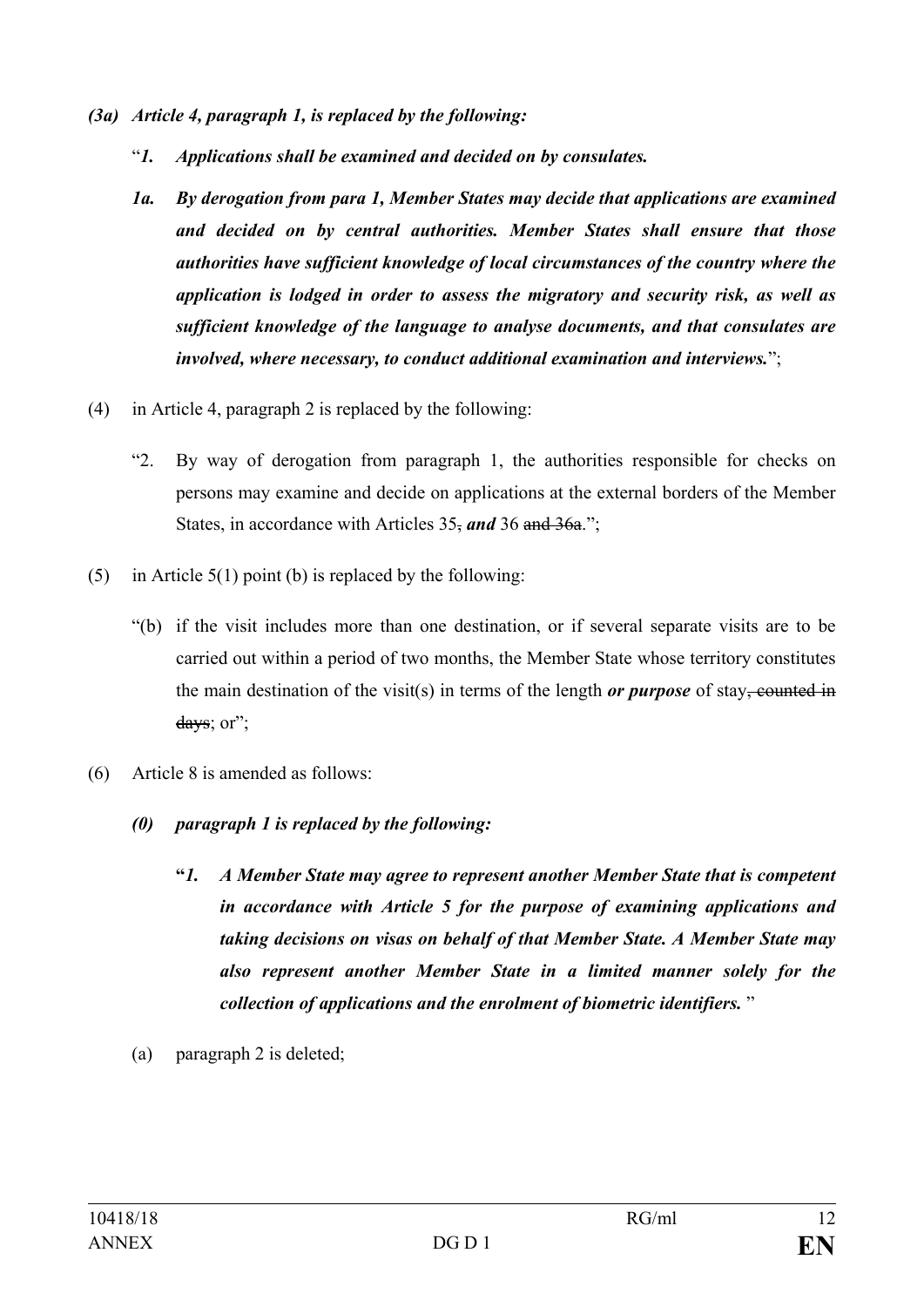- (b) paragraphs 3 and 4 are replaced by the following:
	- "3. Where the representation is limited to the collection of applications, the collection and data, and their *the* transmission *of data* to the represented Member State shall be carried out in compliance with the relevant data protection and security rules.
	- 4. A bilateral arrangement shall be established between the representing Member State and the represented Member State. That arrangement :
		- (a) shall specify the duration of the representation, if only temporary, and the procedures for its termination;
		- (b) may, in particular when the represented Member State has a consulate in the third country concerned, provide for the provision of premises, staff and payments by the represented Member State.
		- *(c) it may stipulate that the central authorities of the represented Member State are to be consulted on applications from certain categories of third-country nationals. This consultation shall not exceed seven calendar days.*";
- (c) paragraphs 7 and 8 are replaced by the following:
	- "7. The represented Member State shall notify the Commission of the representation arrangements or the termination of those arrangements at the latest one month *15 calendar days* before they enter into force or are terminated, except in cases of *force majeure*.
	- 8. The consulate of the representing Member State shall, at the same time that the notification referred to in paragraph 7 takes place, inform both the consulates of other Member States and the Delegation of the European Union in the jurisdiction concerned about representation arrangements or the termination of such arrangements.";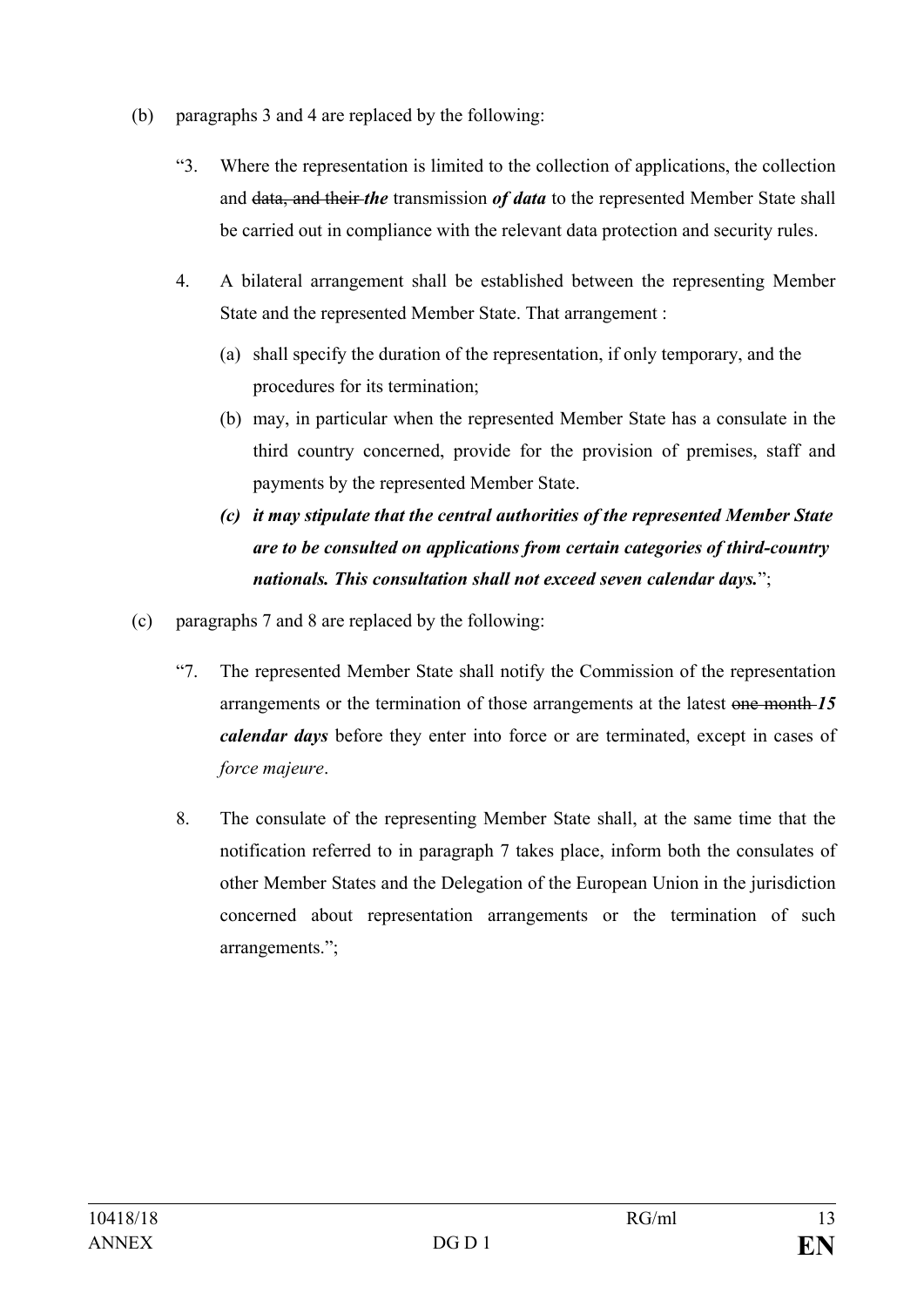- (d) the following new paragraph is added:
	- "10. In cases of prolonged technical force majeure, a Member State shall seek temporary representation by another Member State in the given location for all or some categories of visa applicants.";
- (7) Article 9 is amended as follows:
	- (a) paragraph 1 is replaced by the following:
		- "1. Applications *shall* may be lodged no more than six months, and for seafarers in the performance of their duties, no more than nine months**,** before the start of the intended visit**,** and, as a rule, no later than 15 calendar days before that *the* start *of the intended visit*.";
	- (b) paragraph 4 is replaced by the following:
	- $(e)$  "4. Without prejudice to Article 13, applications may be lodged:
		- (a) by the applicant;
		- (b) by an accredited commercial intermediary,**.** as referred to in Article 45;
		- (c) by a professional, cultural, sports or educational association or institution on behalf its members.";
	- (d) the following new paragraph is added:
		- "5. An applicant shall not be required to appear in person at more than one location in order to lodge an application.";
- (8) Article 10 is amended as follows:
	- (a) paragraph 1 is replaced by the following:
		- "1. Applicants shall appear in person when lodging an application for the collection of fingerprints, in accordance with Article 13 (2), (3) and (7)(b).";
	- (b) paragraph 2 is deleted;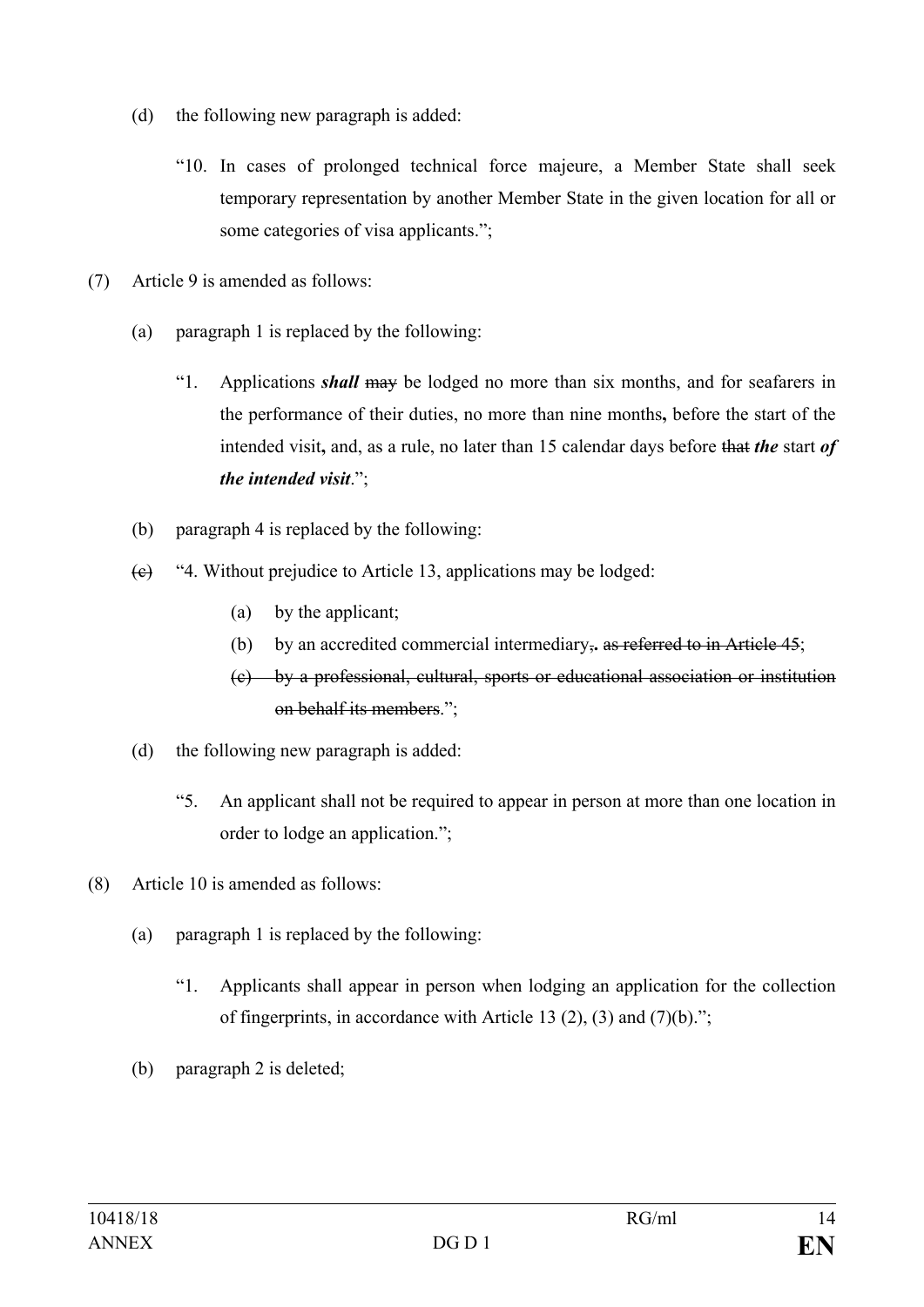- (9) Article 11 is amended as follows:
	- (a) the first sentence of paragraph 1 is replaced by the following:
		- "1. Each applicant shall submit a manually or electronically, completed and manually or electronically signed *an* application form, as set out in Annex I*. The application form shall be completed manually. Where available, it may be completed electronically. It shall be signed manually or, where electronic signature is recognized by the Member State competent for examining and deciding on an application, electronically.*";
	- *(a1) the following new paragraph 1a is added:*
		- **"***1a. Where the applicant signs the application form electronically, the electronic signature shall meet the requirements for qualified electronic signature as set out in Article 26 of the Regulation (EU) N° 910/2014[13](#page-14-0).***";**
	- (b) The following new paragraph 1a*a* is inserted:
		- "1a*a*. The content of the electronic version of the application form, if applicable, shall be as set out in Annex I.";
	- (c) paragraph 3 is replaced by the following:
	- $(d)$  "3. The form shall, as a minimum, be available in the following languages:
		- (a) the official language(s) of the Member State for which a visa is requested *or which handles the application in representation*; and
		- (b) the official language(s) of the host country.

In addition to the language(s) referred to in point (a), the form may be made available in any other official language(s) of the institutions of the European Union;";

(e) paragraph 4 is deleted *replaced by the following*;*:*

<span id="page-14-0"></span> $\overline{a}$ *<sup>13</sup> Regulation (EU) No 910/2014 of the European Parliament and of the Council of 23 July 2014 on electronic identification and trust services for electronic transactions in the internal market and repealing Directive 1999/93/EC, OJ L 257, 28.8.2014, p. 73–114.*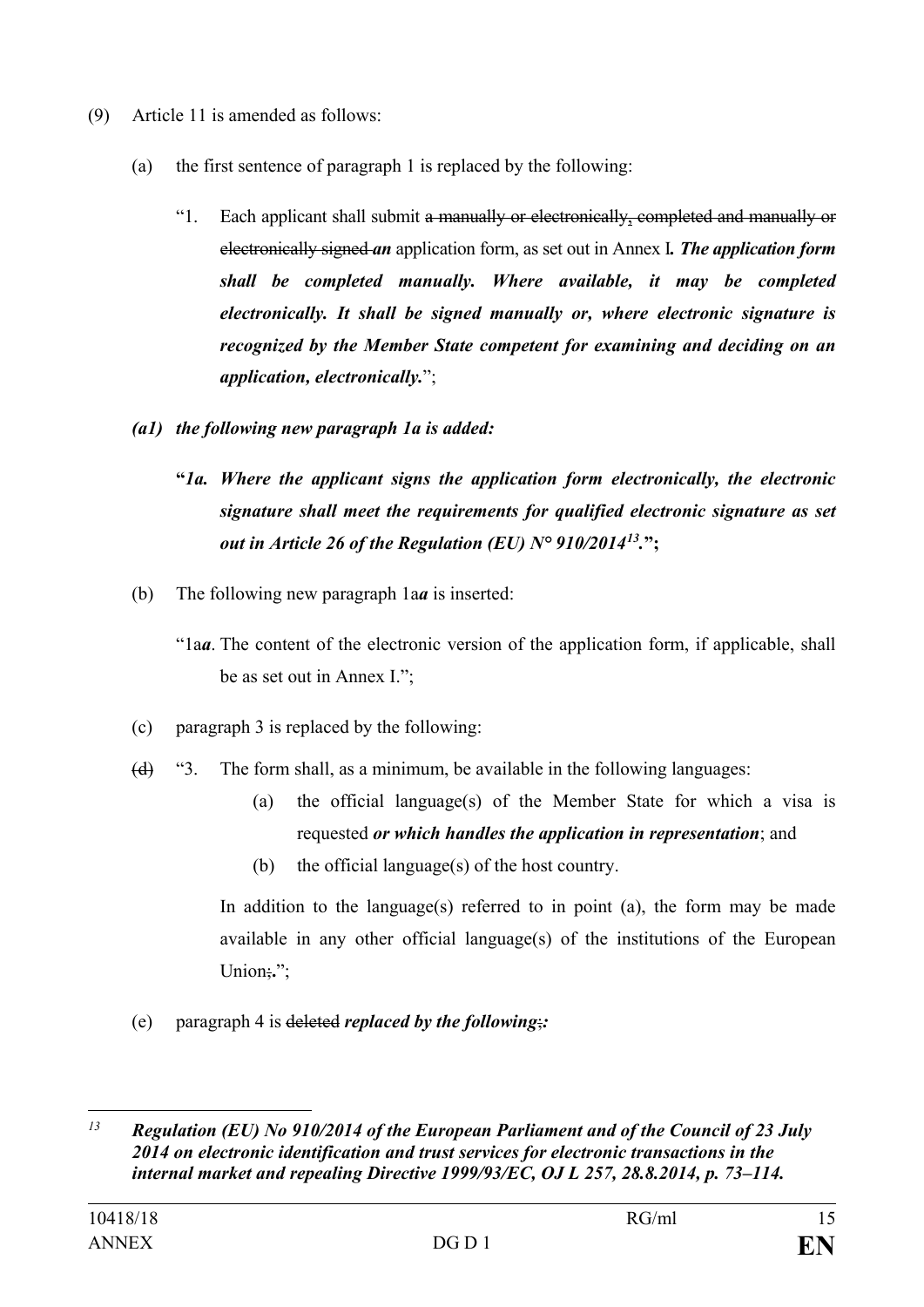- "*4. If the official language(s) of the host country is/are not integrated into the form, a translation into that/those language(s) shall be made available separately to applicants.*";
- (10) Article 14 is amended as follows:
	- *(0) paragraph 3 is replaced by the following:*
		- "*3. A non-exhaustive list of supporting documents may be requested from the applicant in order to verify the fulfilment of the conditions listed in paragraphs 1 and 2 is set out in Annex II.*";
	- (a) paragraphs 4 and 5 are replaced by the following:
		- "4. Member States may require applicants to present a proof of sponsorship and *or* private accommodation*,* or *of* both*,* by completing a form drawn up by each Member State. That form shall indicate in particular:
			- (a) whether its purpose is proof of sponsorship or of private accommodation*, or both*;
			- (b) whether the sponsor/inviting person is an individual, a company or an organisation;
			- (c) the identity and contact details of the sponsor/inviting person;
			- (d) the applicant(s) *identitiy data (name and surname, date of birth, place of birth and nationality)*;
			- (e) the address of the accommodation;
			- (f) the length and purpose of the stay;
			- (g) possible family ties with the sponsor/inviting person.
			- (h) the information required pursuant to Article 37(1) of Regulation (EC) No 767/2008.

In addition to the Member State's official language(s), the form shall be drawn up in at least one other official language of the institutions of the Union. A specimen of the form shall be sent to the Commission.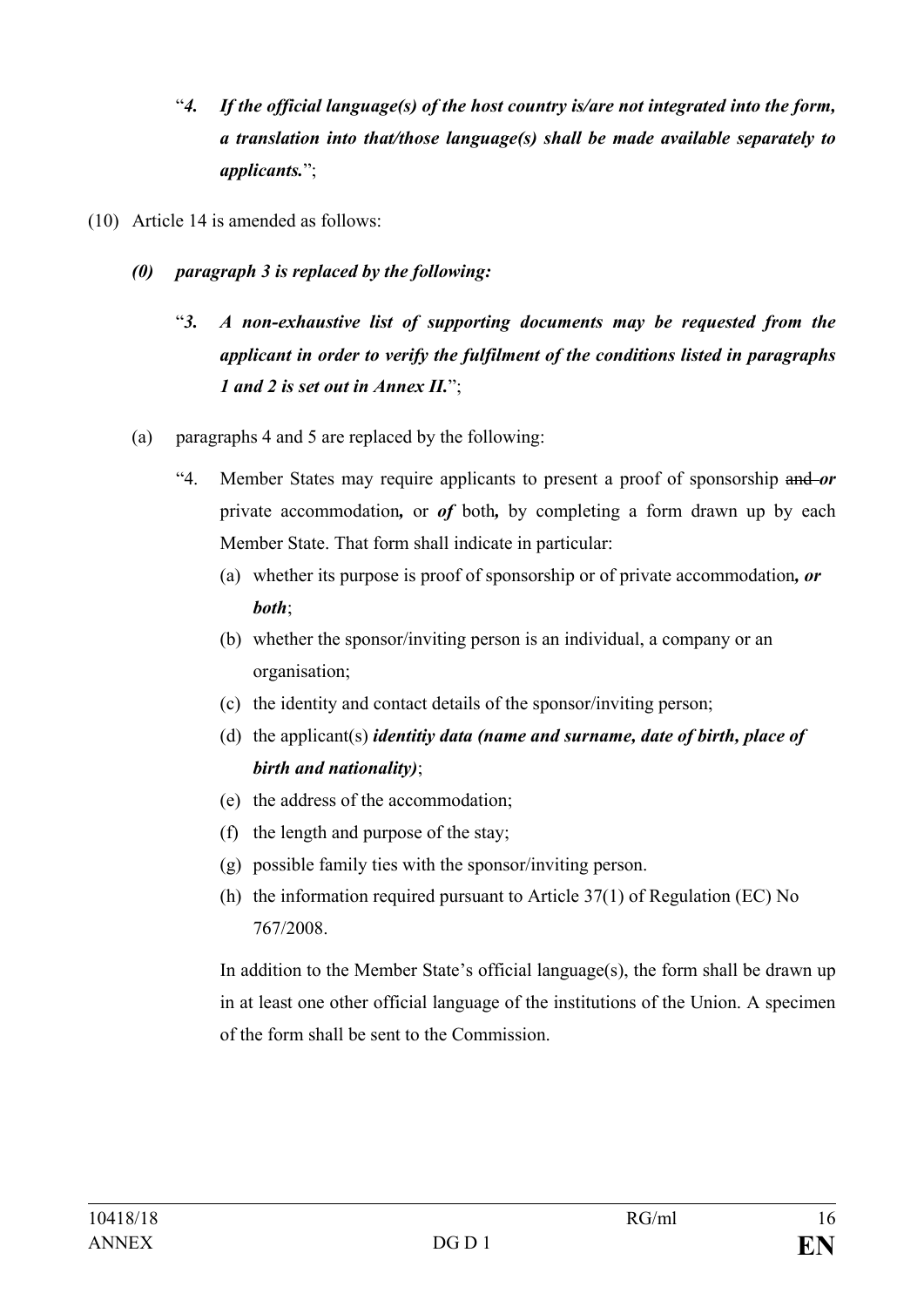- 5. Member States' consulates shall within local Schengen cooperation, as referred to in Article 48, assess the implementation of the conditions laid down in paragraph 1, to take account of local circumstances, and of migratory and security risks.";
- (b) The following new paragraph 5a is inserted:
	- "5a. Where necessary in order to take account of local circumstances as referred to in Article 48, the Commission shall by means of implementing acts adopt a harmonised list of supporting documents to be used in each jurisdiction. Those implementing acts shall be adopted in accordance with the examination procedure referred to in Article 52(2).";
- *(c) paragraph 6 is replaced by the following:*
	- "*6. The requirements of paragraph 1 may be waived in the case of an applicant known for his integrity and reliability, in particular the lawful use of previous visas, if there is no doubt that he will fulfil the requirements of Article 5(1) of the Schengen Borders Code at the time of the crossing of the external borders of the Member States.*";
- (11) Article 15 is amended as follows:
	- (a) paragraph 1 is replaced by the following:
		- "1. Applicants for a uniform visa for one entry shall prove that they are in possession of adequate and valid travel medical insurance to cover any expenses that might arise in connection with repatriation for medical reasons, urgent medical attention and emergency hospital treatment or death, during their intended stay on the territory of the Member States.";
	- (b) in paragraph 2, the first subparagraph is replaced by the following:
		- "2. Applicants for a uniform visa for multiple entries shall prove that they are in possession of adequate and valid travel medical insurance covering the period of their first intended visit.";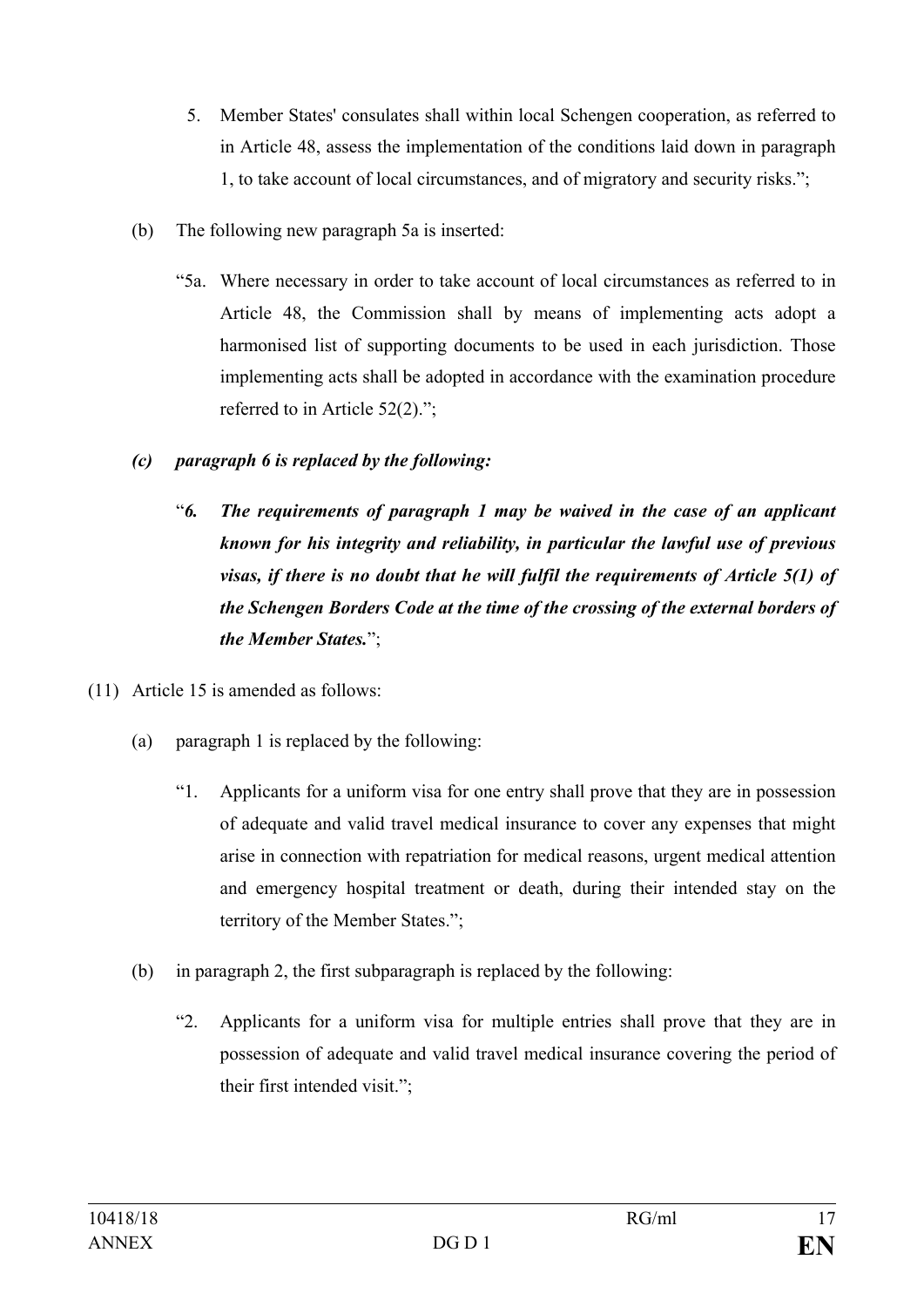- (12) Article 16 is amended as follows:
	- (a) paragraphs 1 and 2 are replaced by the following:
		- "1. Applicants shall pay a visa fee of EUR 80.
		- 2. Children from the age of six years and below the age of 12 years shall pay a visa fee of EUR 40.";
	- (b) The following new paragraph 2a is inserted:
		- "2a**.** A visa fee of *EUR 120 or* EUR 160 shall apply when the Commission so decides *the implementing decision is adopted by the Council* in accordance with Article 25a(5). *This provision shall not apply to children below the age of 12 years.*";
	- (c) paragraph 3 is deleted.
	- (d) in paragraph 4, point (c) is replaced by the following:
		- "(c) researchers from third countries, as defined in Council Directive 2005/71/EC **Directive (EU) 2016/801<sup>14</sup>, travelling for the purpose of carrying out scientific** research or participating in a scientific seminar or conference;<sup>"</sup>";
	- (e) in paragraph 5 the second subparagraph is deleted;
	- *(e1) in paragraph 7 the second subparagraph is replaced by the following:*

"*When charged in a currency other than euro, the amount of the visa fee charged in that currency shall be determined and regularly reviewed in application of the euro foreign exchange reference rate set by the European Central Bank. The amount charged may be rounded up and it shall be ensured under local Schengen cooperation that similar fees are charged.*";

<span id="page-17-0"></span> $14$ **<sup>14</sup>** Council Directive 2005/71/EC of 12 October 2005 on a specific procedure for admitting thirdcountry nationals for the purpose of scientific research (OJ L 289, 3.11.2005, p. 15)*Directive (EU) 2016/801 of the European Parliament and of the Council of 11 May 2016 on the conditions of entry and residence of third-country nationals for the purposes of research, studies, training, voluntary service, pupil exchange schemes or educational projects and au pairing (OJ L 132, 21.5.2016, p. 21–57).*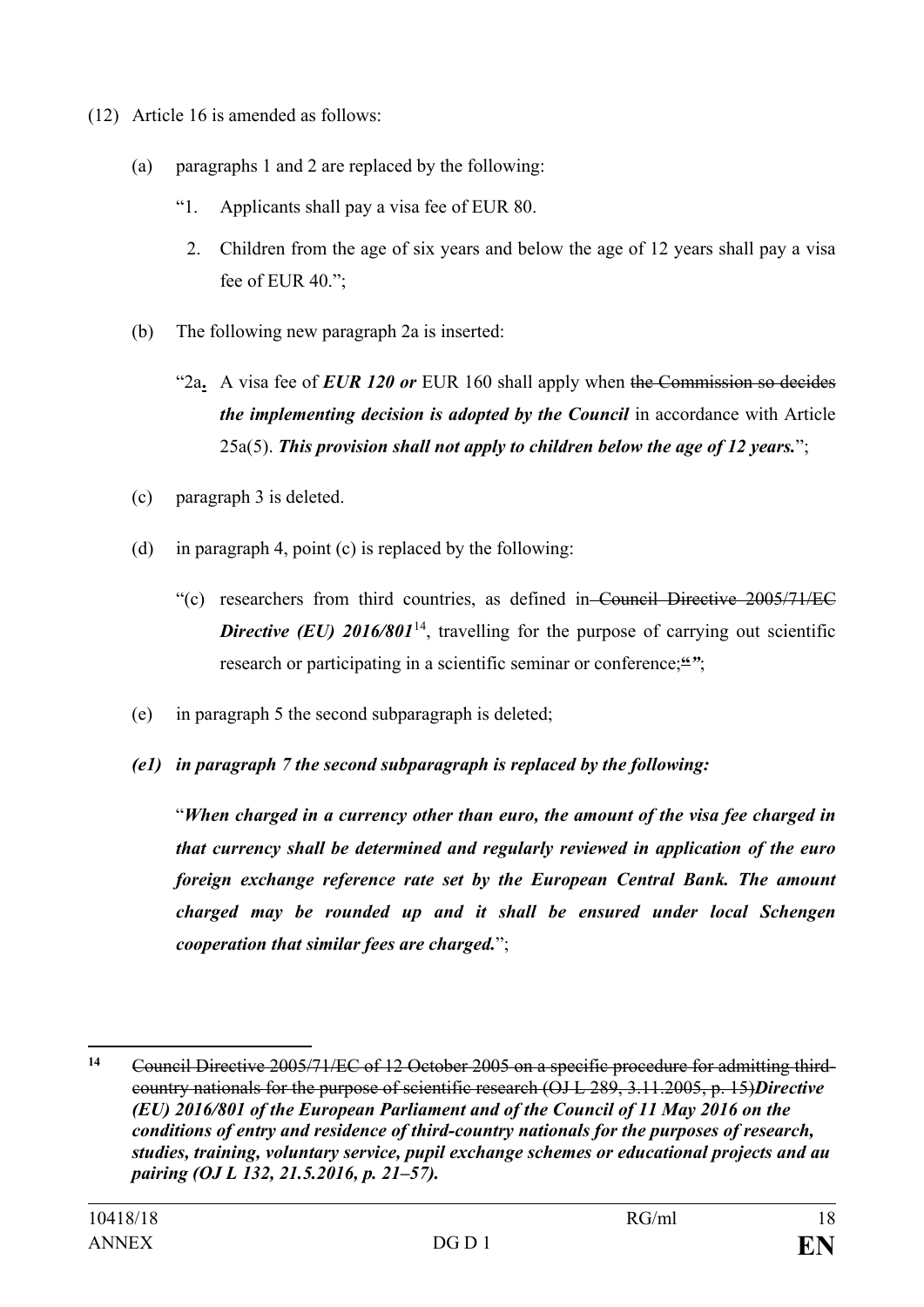- (f) the following new paragraph is inserted:
	- "8a. The Commission shall assess the need to revise the amount of the visa fees set out in Article 16(1), (2) and (2a) every two *three* years, taking into account objective criteria, such as the general EU-wide inflation rate as published by Eurostat, and the weighted average of the salaries of Member States' civil servants and, where appropriate, amend the amount of the visa fees by means of delegated acts.";
- (13) Article 17 is amended as follows:
	- (a) The first sentence of paragraph 1 is replaced by the following:
		- "1. A service fee may be charged by an external service provider referred to in Article 43.";
	- (b) paragraph 3 is deleted;
	- (c) the following new paragraph 4a is inserted:
		- "4a. By derogation from paragraph 4, the service fee shall not exceed the amount of the visa fee, in third countries whose nationals are subject to the visa requirement where **no**-the competent Member State has a *no* consulate for the purpose of collecting visa applications *and it is not represented by another Member State the service fee shall, in principle, not exceed the amount of the visa fee. In circumstances where this amount is not sufficient to provide a full service, a higher amount of service fee may be required. In such case, Member States shall notify the Commission of such scheme at the latest three months before the start of its implementation. The notification shall specify the grounds for the determination of the level of the service fee, in particular the detailed costs leading to the determination of a higher amount.*";
	- (d) paragraph 5 is deleted;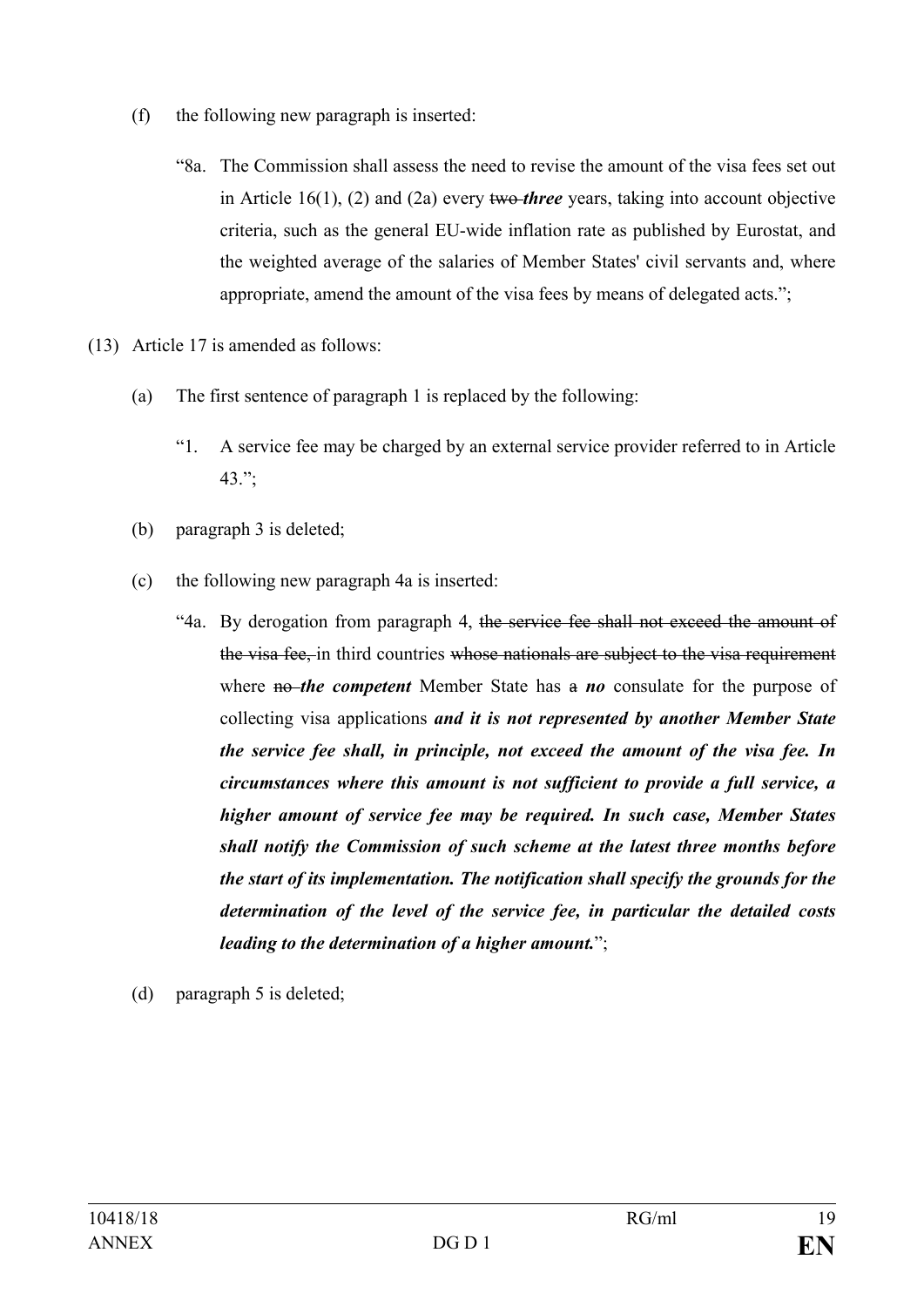*(13a) Article 19 is amended as follows:*

- *(a) paragraph 1 is replaced by the following:*
	- "*1. The competent consulate or the central authorities of the competent Member State shall verify whether:* 
		- *— the application has been lodged within the period referred to in Article 9(1),*
		- *— the application contains the items referred to in Article 10(3)(a) to (c),*
		- *— the biometric data of the applicant have been collected, and*
		- *— the visa fee has been collected.*";
- *(b) the first subparagraph of paragraph 2 is replaced by the following:*
	- "2*. Where the competent consulate or the central authorities of the competent Member State find that the conditions referred to in paragraph 1 have been fulfilled, the application shall be admissible and the consulate or the central authorities shall:*

*— follow the procedures described in Article 8 of the VIS Regulation, and — further examine the application.*";

- *(c) the first subparagraph of paragraph 3 is replaced by the following:*
	- "*3. Where the competent consulate or the central authorities of the competent Member States find that the conditions referred to in paragraph 1 have not been fulfilled, the application shall be inadmissible and the consulate or central authorities shall without delay:*
		- *— return the application form and any documents submitted by the applicant,*
		- *— destroy the collected biometric data,*
		- *— reimburse the visa fee, and*
		- *— not examine the application.*";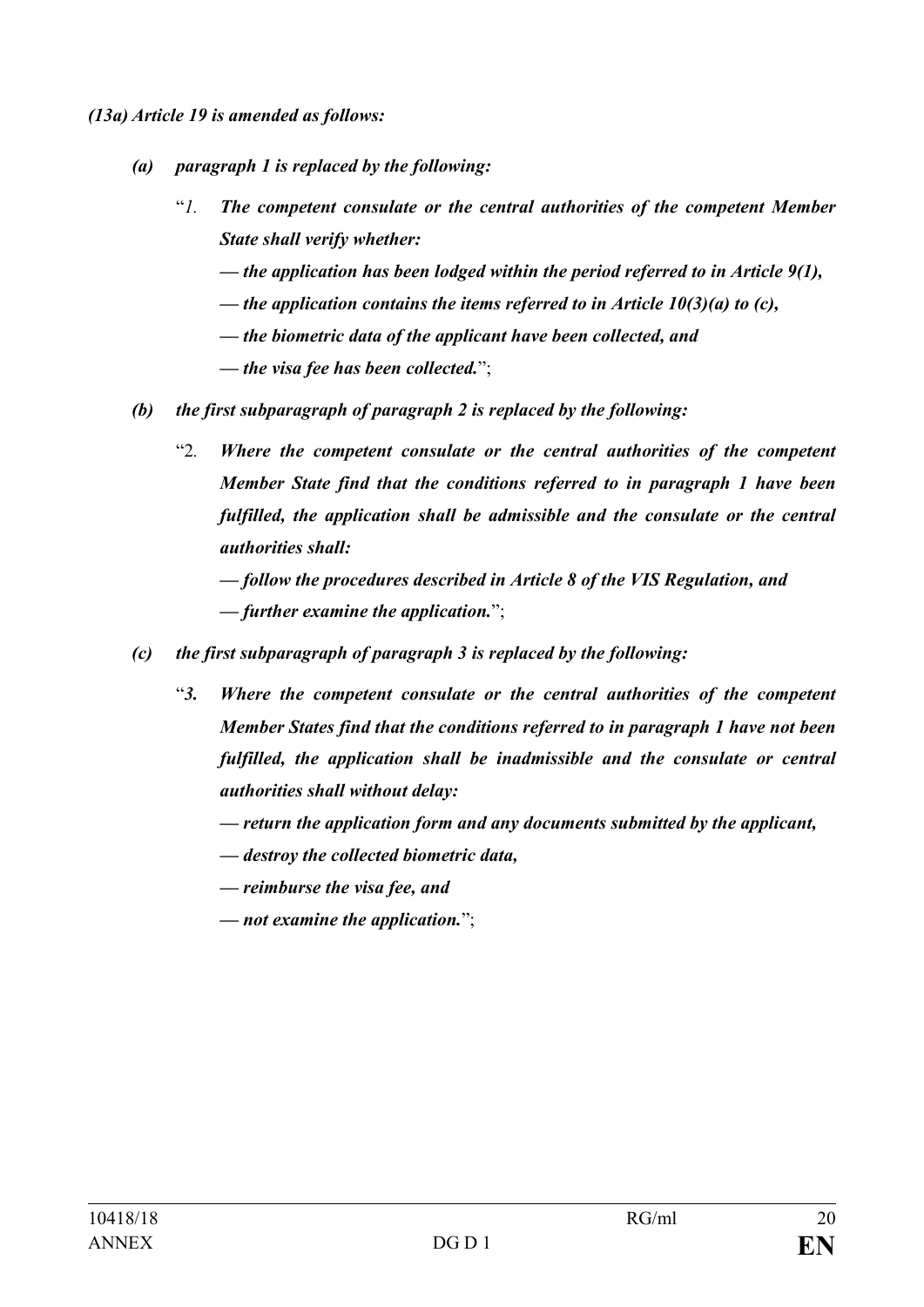- (14) Article 21 is amended as follows:
	- (a) in paragraph 3, *is amended as follows:*
		- *– (i) the first sentence is replaced by the following:*

"*3. While checking whether the applicant fulfils the entry conditions, the consulate or the central authorities, shall verify:*";

*(ii)* point (e) is replaced by the following :

"(e) that the applicant is in possession of adequate and valid travel medical insurance, where applicable, covering the period of the intended stay, or, if a uniform visa for multiple entry is applied for, the period of the first intended visit.";

- (b) paragraph 4 is replaced by the following:
	- "4. The consulate *or the central authorities* shall, where applicable, verify the length of previous and intended stays in order to verify that the applicant has not exceeded the maximum duration of authorised stay in the territory of the Member States, irrespective of possible stays authorised under a national longstay visa or a residence permit.";

## *(b1) the first sentence of paragraph 6 is replaced by the following:*

- "*6. In the examination of an application for an airport transit visa, the consulate or the central authorities shall in particular verify:* ";
- (c) paragraph 8 is replaced by the following:
	- "8. During the examination of an application, consulates *or the central authorities* may in justified cases carry out an interview with the applicant and request additional documents.";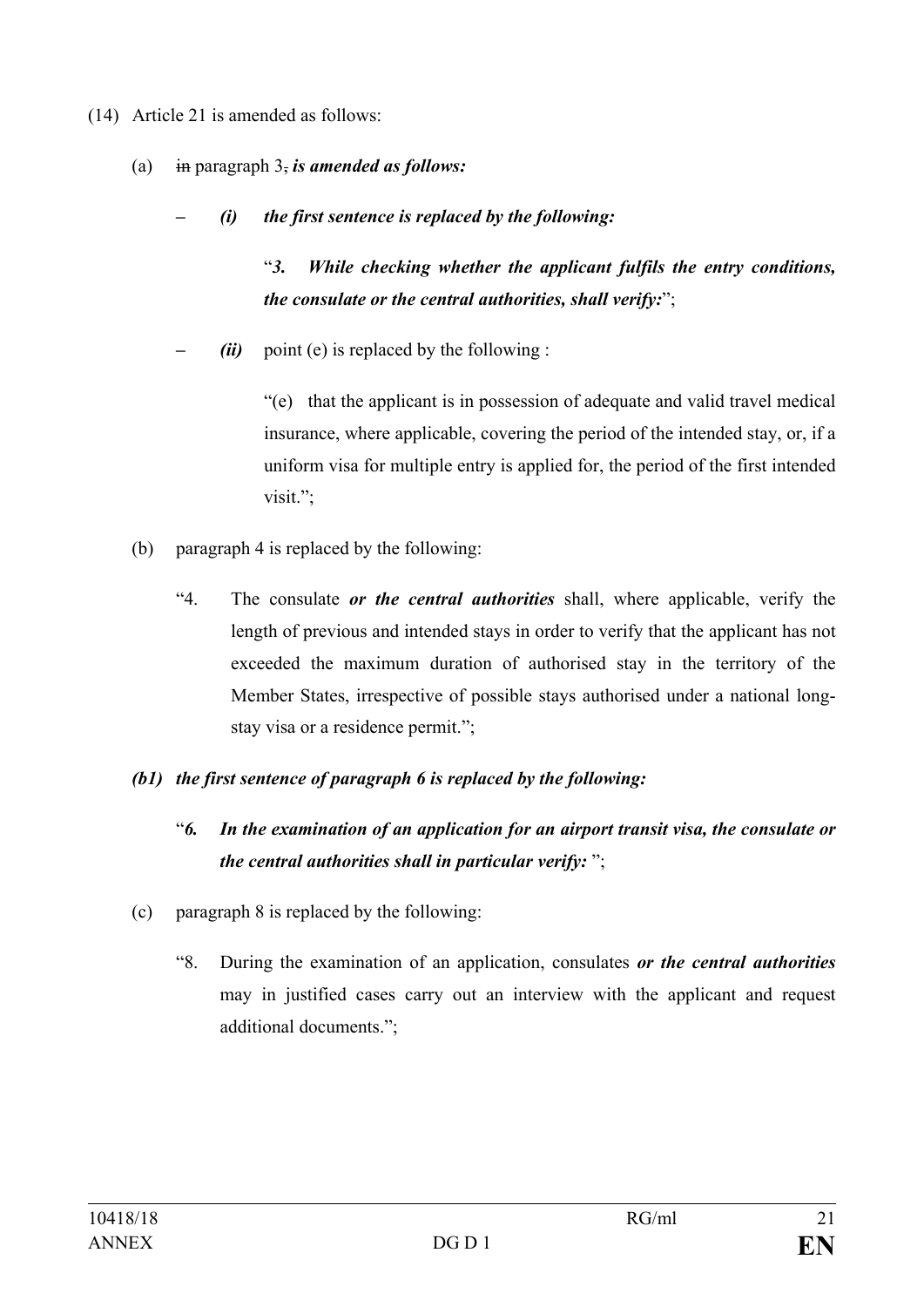- (15) Article 22 is amended as follows
	- (a) paragraphs *1*, 2 and 3 are replaced by the following:
		- "*1. For grounds of threat to public policy, internal security, international relations or public health, a Member State may require the central authorities of other Member States to consult its central authorities during the examination of applications lodged by nationals of specific third countries or specific categories of such nationals. Such consultation shall not apply to applications for airport transit visas.*
		- 2. The central authorities consulted shall reply definitively as soon as possible but not later than seven calendar days after being consulted. The absence of a reply within this deadline shall mean that they have no grounds for objecting to the issuing of the visa.
		- 3. Member States shall notify the Commission of the introduction or withdrawal of the requirement of prior consultation, as a rule, at the latest  $\frac{1530}{1530}$  calendar days before it becomes applicable. This information shall also be given under local Schengen cooperation in the jurisdiction concerned.":
	- (b) paragraph 5 is deleted;
- (16) Article 23 is amended as follows:
	- (a) paragraphs 1 and 2 are replaced by the following:
		- "1. Applications shall be decided within 10*15* calendar days of the date of the lodging of an application which is admissible in accordance with Article 19.
		- *1a.* That period may be extended up to a maximum of 45*60* calendar days in individual cases, notably when further scrutiny of the application is needed.";
	- (b) paragraph 3 is deleted;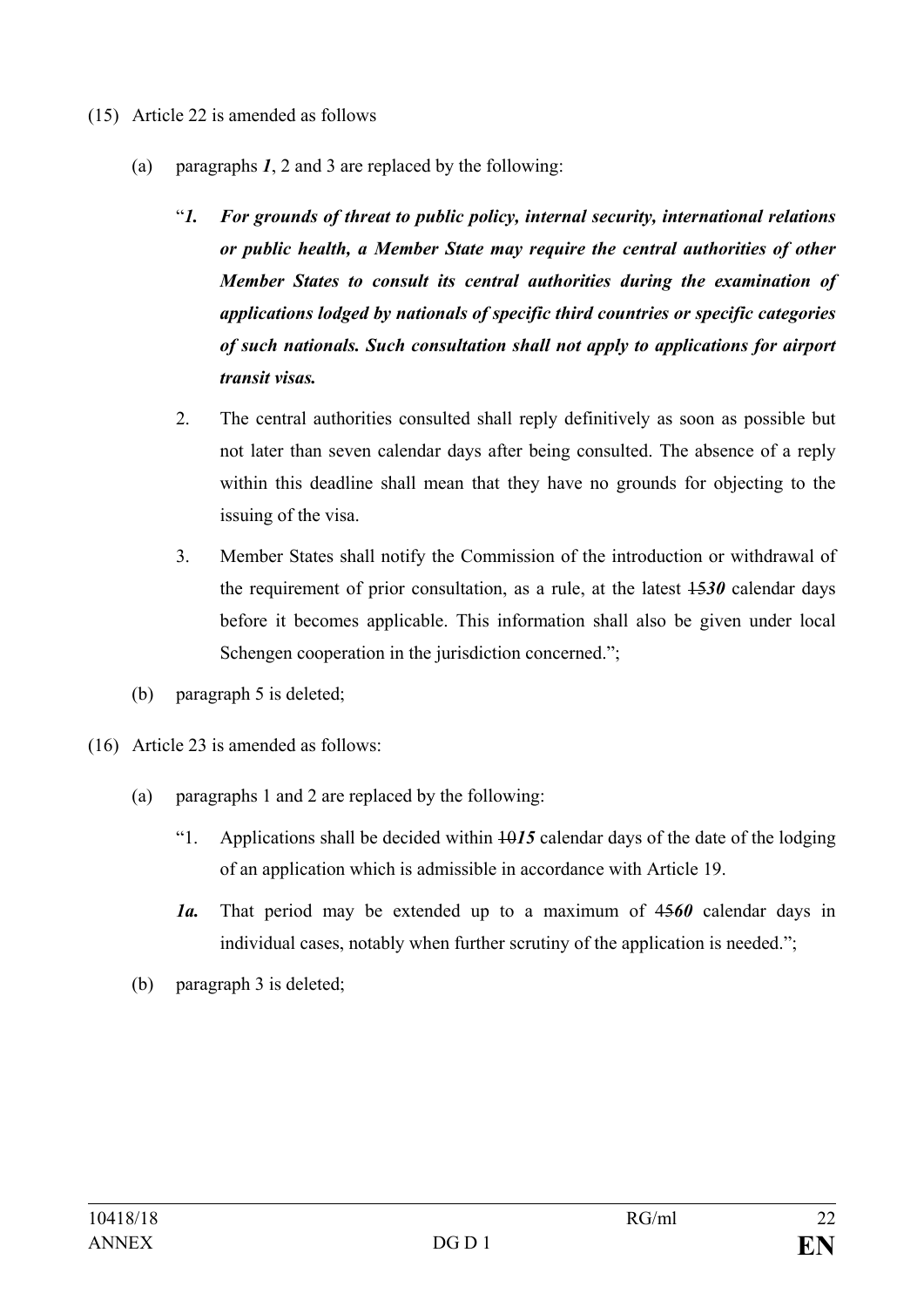- (c) paragraph 4 is amended as follows:
	- $(i)$  the following new point ba) is inserted:

"(ba) issue an airport transit visa in accordance with Article 26; or";

- $(ii)$  point (d) is deleted;
- (17) Article 24 is amended as follows:
	- (a) paragraph 1 is amended as follows:
		- (i) in the second subparagraph, the first sentence is replaced by the following: "A visa may be issued for one*, two* or multiple entries."
		- (ii) the third subparagraph is deleted;
		- (iii) the fourth subparagraph is replaced by the following:

"Without prejudice to Article 12(a), the period of validity of a single entry visa shall include a 'period of grace' of 15 calendar days.";

- (b) paragraph 2 is replaced by the following:
	- "2. *Provided that the applicant fulfils the entry conditions set out in Article*  $6(1)(a)$ *, (c), (d) and (e) of the Schengen Borders Code, m*Multiple-entry visas with a long validity shall be issued for the following validity periods, unless the validity of the visa would exceed that of the travel document:
		- (a) for a validity period of one year, provided that the applicant has obtained and lawfully used three visas within the previous two years;
		- (b) for a validity period of two years shall be issued, provided that the applicant has obtained and lawfully used a previous multiple-entry visa valid for one year *within the previous two years*;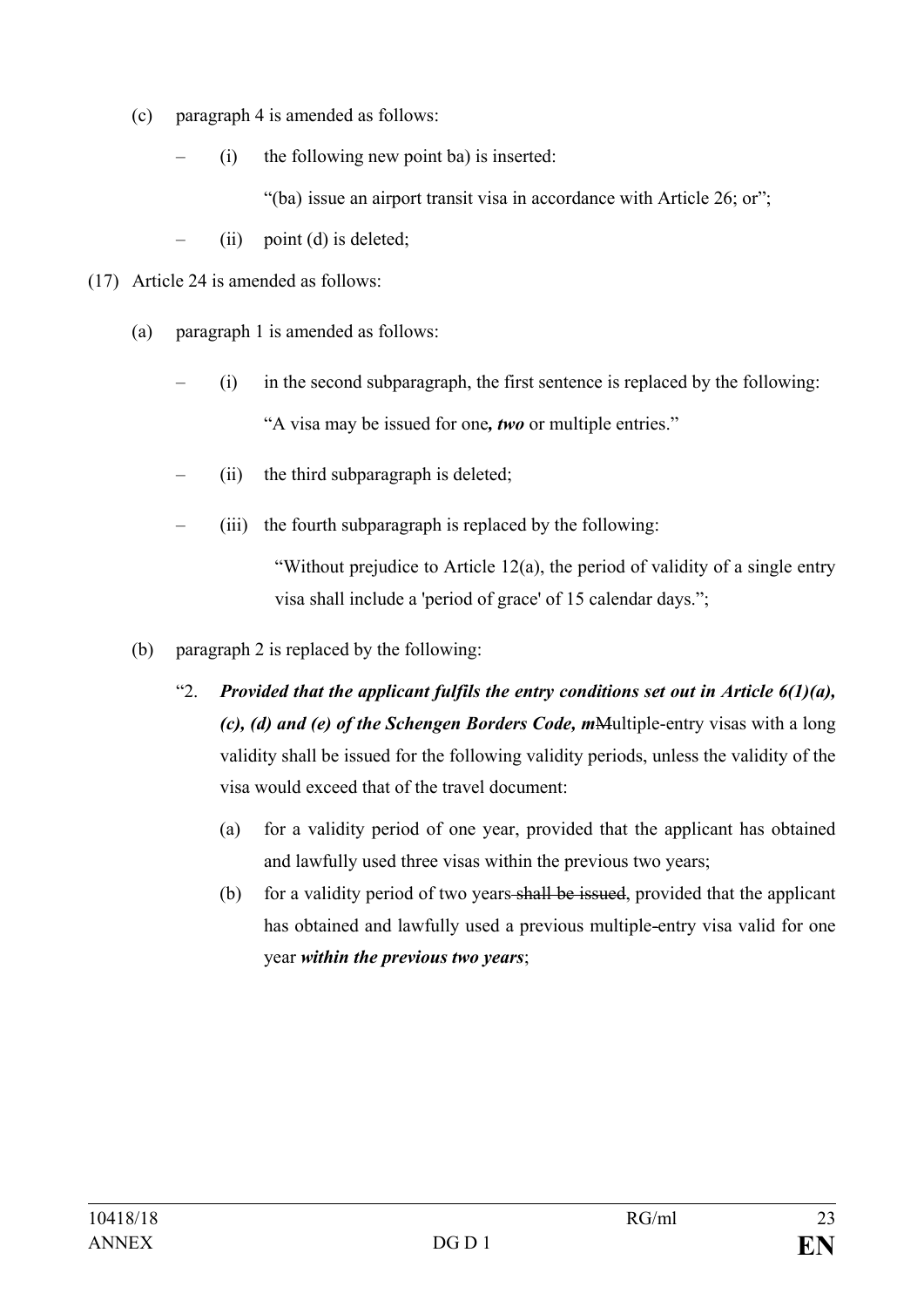(c) for a validity period of five years, provided that the applicant has obtained and lawfully used a previous multiple-entry visa valid for two years *within the previous three years*.

*Airport transit visa and visa with limited territorial validity issued according to Article 25, paragraph 1, shall not be taken into account for the issuance of multiple-entry visas.*";

- (c) the following new paragraphs are inserted:
	- "2a. By way of derogation from paragraph 2, the validity period of the visa issued may be shortened in individual cases where there is reasonable doubt that the entry conditions will be met for the entire period *or there are reasonable grounds to grant a visa with a shorter period of validity*.
	- 2b. By way of derogation from paragraph 2, Member States' consulates shall within local Schengen cooperation as referred to in Article 48, assess whether the rules on the issuing of the multiple entry visas set out in paragraph 2 need to be adapted to take account of local circumstances, and of migratory and security risk, in view of the adoption of more favourable or more restrictive rules in accordance with paragraph 2d.
	- 2c. Without prejudice to paragraph 2, a multiple entry visa valid for up to five years may be issued to applicants who prove the need or justify their intention to travel frequently and/or regularly provided that they prove their integrity and reliability, in particular the lawful use of previous visas, their economic situation in the country of origin and their genuine intention to leave the territory of the Member States before the expiry of the visa for which they have applied.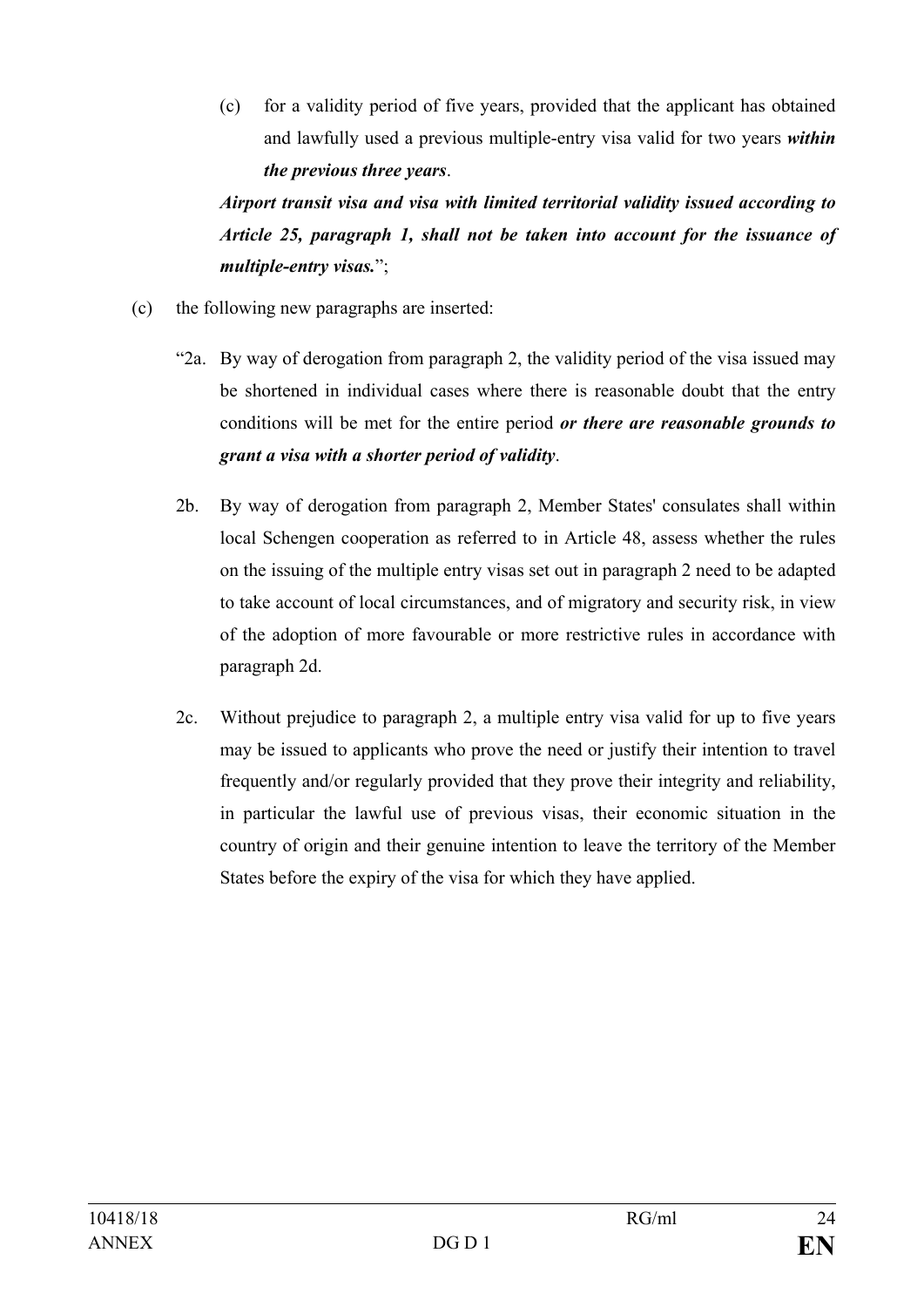- 2d. Where necessary on the basis of the assessment referred to in paragraph 2b, the Commission shall by means of implementing acts adopt the rules regarding the condition for the issuing of multiple-entry visas laid down in paragraph 2 to be applied in each jurisdiction in order to take account of local circumstances, of the migratory and security risks and of the cooperation of the third country in question on readmission of irregular migrants in the light of the indicators set out in Article 25a(2), and of its overall relation with the Union. Those implementing acts shall be adopted in accordance with the examination procedure referred to in Article 52(2).";
- (18) the following new Article is inserted:

#### *"Article 25a*

## *Cooperation on readmission*

- 1. Article 14 (6), Article 16(1) and (5), point (b), Article 23(1), and Article 24(2) *and (2c)* shall not apply to applicants or categories of applicants, who are nationals of a third country that is considered not to be cooperating sufficiently with Member States on the readmission of irregular migrants, on the basis of relevant and objective data, in accordance with this Article. This Article is without prejudice to the powers conferred on the Commission by Article 24(2d).
- 2. The Commission shall regularly assess*, at least once a year,* third countries' cooperation with regard to readmission, taking account, in particular, of the following indicators:
	- (a) the number of return decisions issued to persons illegally staying on the territory of the Member States from the third country in question;
	- (b) the number of actual *forced* returns of persons issued with return decisions as a percentage of the number of return decisions issued to citizens of the third country in question including, where appropriate, on the basis of Union or bilateral readmission agreements, the number of third country nationals who have transited through its territory;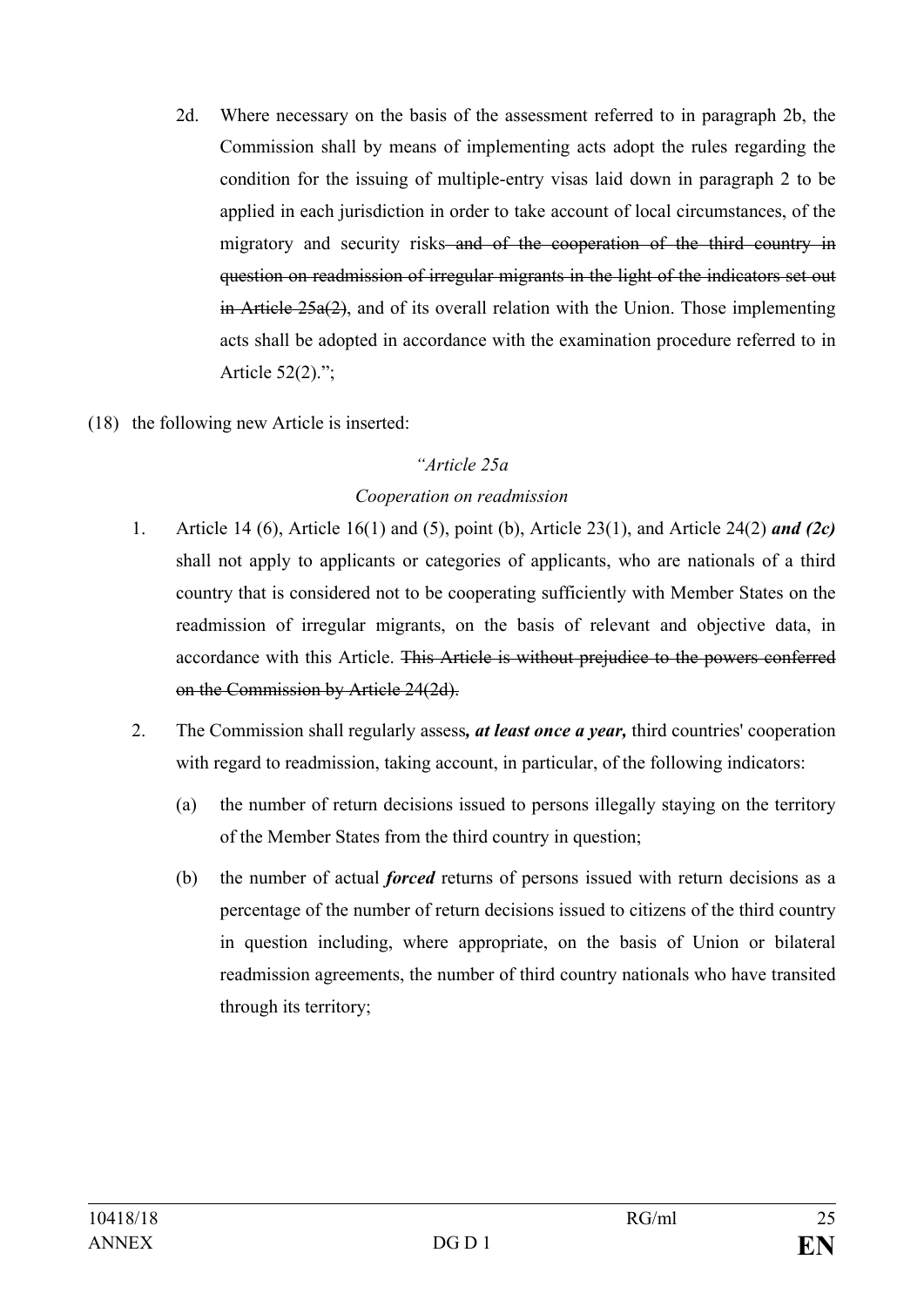- (c) the number of readmission requests *per Member State* accepted by the third country as a percentage of the number of such applications submitted to it.
- *(d) the level of practical cooperation in the area of return cooperation in the different stages of the return procedure, such as:* 
	- *i. assistance provided in the identification of persons illegally staying on the territory of the Member States and in the timely issuance of travel documents*
	- *ii. acceptance of the EU travel document or laissez-passer;*
	- *iii. acceptance of charter flights;*
	- *iv. acceptance of joint return operations.*

*Such an assessment shall be based on the use of reliable data provided by Member States, as well as by Union's institutions, organs, bodies and Agencies. The Commission shall regularly, at least once a year, report its assessment to the Council.*

- 3. A Member State may also notify the Commission if it is confronted with substantial and persisting practical problems in the cooperation with a third country in the readmission of irregular migrants on the basis of the same indicators as those listed in paragraph 2. *The Commission shall immediately inform the Council about the notification.*
- 4. The Commission shall examine any notification made pursuant to paragraph 3 within a period of one month. *The Commission shall inform the Council of the results of its examination.*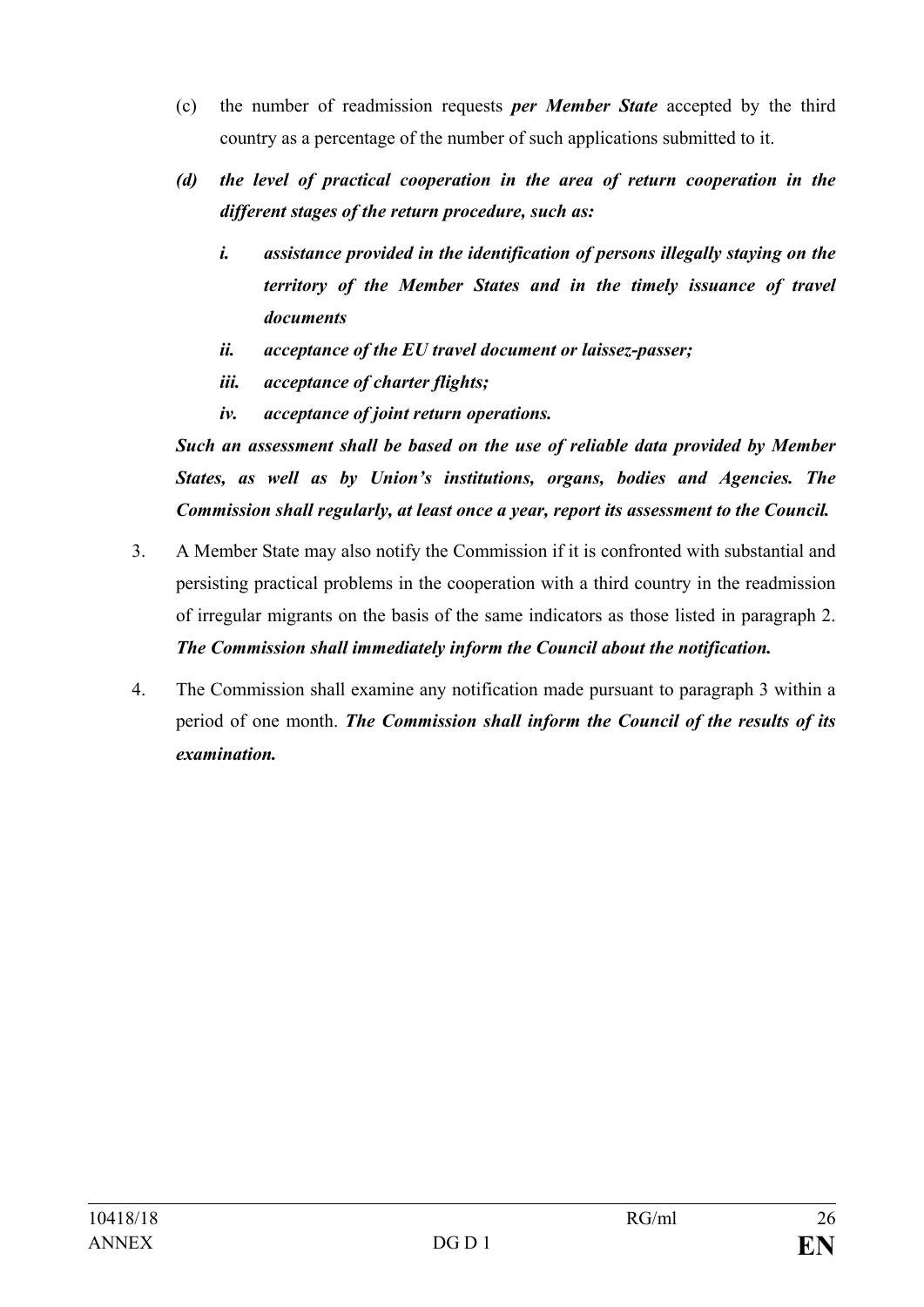- 5. Where, on the basis of the analysis referred to in paragraphs 2 and 4, *and taking into account the steps taken by the Commission to improve the level of cooperation of the third country concerned in the field of readmission, the Union's overall relations with that third country, as well as its overall cooperation in the field of migration, the* Commission decides that a country is not cooperating sufficiently and that action is therefore needed*, or where, within 12 months, a simple majority of Member States have notified the Commission in accordance with paragraph 3, the Commission* may*, while continuing its efforts to improve the cooperation with the third country concerned, shall submit a proposal to the Council to adopt an implementing decision*  $\frac{1}{2}$ taking also account of the Union's overall relations with the third country concerned, adopt an implementing act, in accordance with the examination procedure referred to in Article 52(2):
	- (a) temporarily suspending the application of either Article 14(6), Article 16(5) point (b), Article 23(1), or Article 24(2) *and (2c)*, or of some or all of those provisions, to all nationals on the third country concerned or to certain categories thereof, *and/*or
	- (b) applying*, on a gradual basis, one of* the visa fee*s* set out in Article 16(2a) to all nationals of the third country concerned or to certain categories thereof.
- 6. The Commission shall continuously assess *and report* on the basis of the indicators set out in paragraph 2 whether significant *substantial and sustained* improvement in the given third country's cooperation on readmission of irregular migrants can be established and, taking also account of the Union's overall relations with the third country concerned, may decide to *submit a proposal to the Council to* repeal or amend the implementing *decision* act referred to in paragraph 5.
- 7. At the latest six months after the entry into force of the implementing *decision* act referred to in paragraph 5, the Commission shall report to the European Parliament and to the Council on progress achieved in that third country's cooperation on readmission.";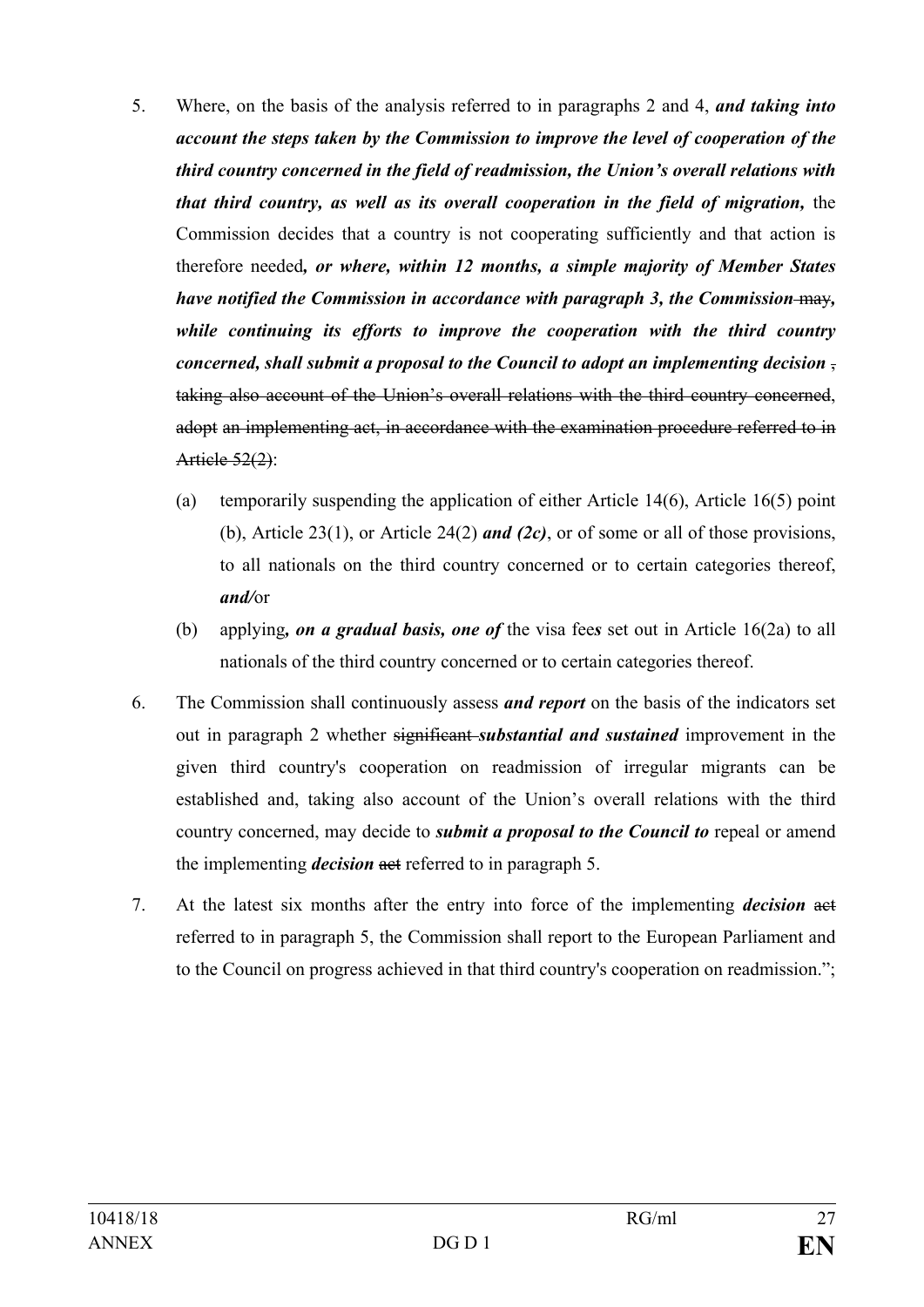- (19) Article 27 is amended as follows:
	- (a) paragraphs 1 and 2 are replaced by the following:
		- "1. The Commission shall by means of implementing acts adopt the details for filling in the visa sticker. Those implementing acts shall be adopted in accordance with the examination procedure referred to in Article 52(2).
		- 2. Member States may add national entries in the 'comments' section of the visa sticker. These entries shall neither *not* duplicate the mandatory entries established in accordance with the procedure referred to in paragraph 1-nor indicate a specific travel purpose.";
	- (b) paragraph 4 is replaced by the following:
		- "4. A visa sticker for a single entry visa may be filled in manually only in case of technical *force majeure*. No changes shall be made to a manually filled in visa sticker.";
- (20) Article 29 is amended as follows:
	- (a) paragraph 1 is replaced by the following:
		- "1. The printed visa sticker shall be affixed to the travel document."
	- (b) The following new paragraph is inserted:
		- "1a. The Commission shall by means of implementing acts adopt the detailed arrangements for affixing the visa sticker. Those implementing acts shall be adopted in accordance with the examination procedure referred to in Article  $52(2)$ .";
- (21) Article 31 is amended as follows:
	- *(0) paragraph 1 is replaced by the following:*
		- "*1. A Member State may require that its central authorities be informed of visas issued by other Member States to nationals of specific third countries or to specific categories of such nationals, except in the case of airport transit visas.*";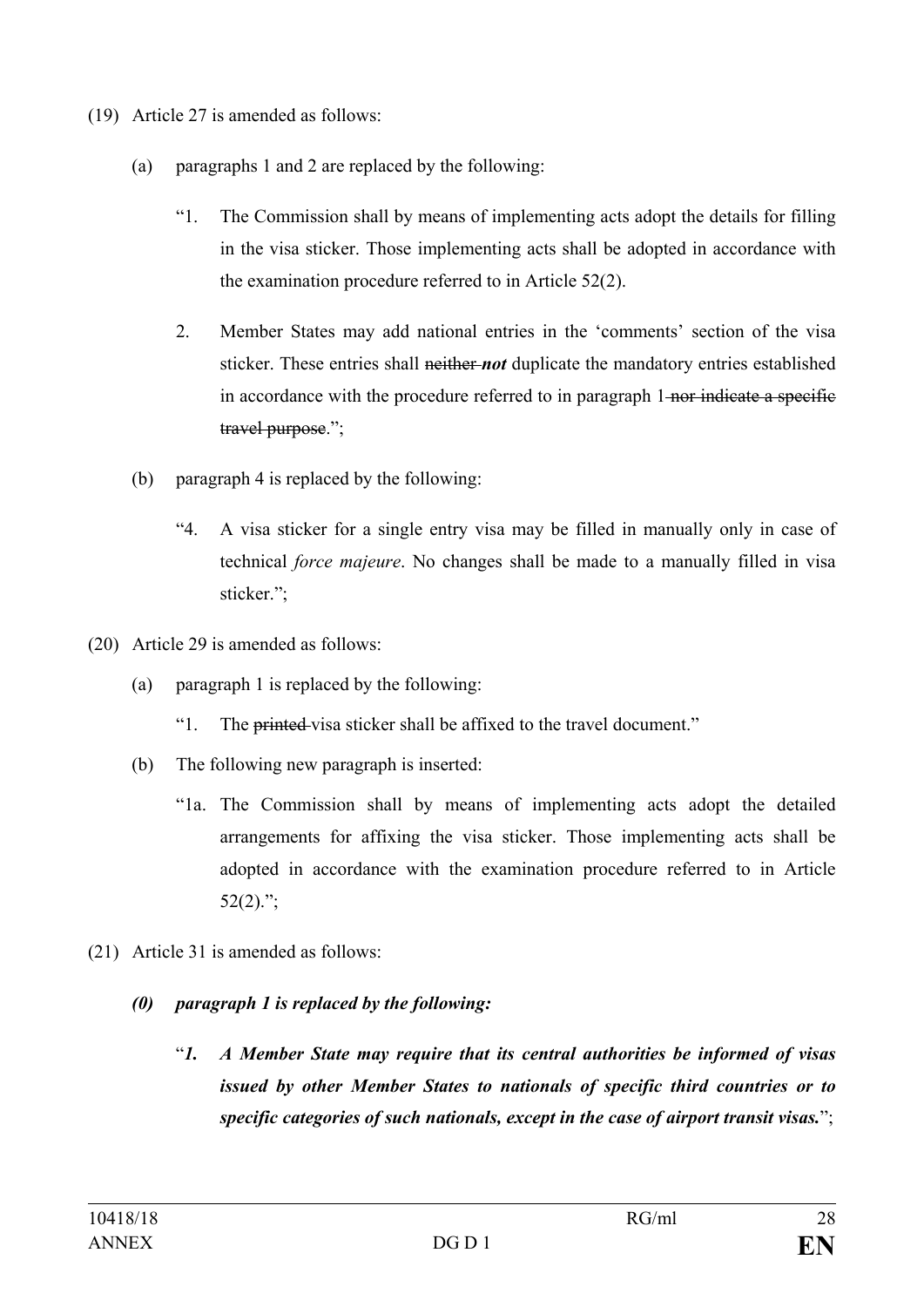- (a) paragraph 2 is replaced by the following:
	- "2. Member States shall notify the Commission of the introduction or withdrawal of the requirement for such information at the latest 15*30* calendar days before it becomes applicable. The information shall also be given under local Schengen cooperation in the jurisdiction concerned.";
- (b) paragraph 4 is deleted;
- (22) Article 32 is amended as follows:
	- (a) In paragraph  $1(a)$  the following point (iia) is inserted:
		- "(iia) does not provide justification for the purpose and conditions of the intended airport transit;";
	- (b) paragraph 3 is replaced by the following:
		- "3. Applicants who have been refused a visa shall have the right to appeal*.* which shall, at a certain stage of the proceedings, guarantee an effective judicial appeal. Appeals shall be instituted against the Member State that has taken the final decision on the application and in accordance with the national law of that Member State. Member States shall provide applicants with detailed information regarding the procedure to be followed in the event of an appeal, as specified in Annex VI.";
	- (c) paragraph 4 is deleted;
- (23) Article 36 is amended as follows:
	- (a) paragraph 2 is deleted;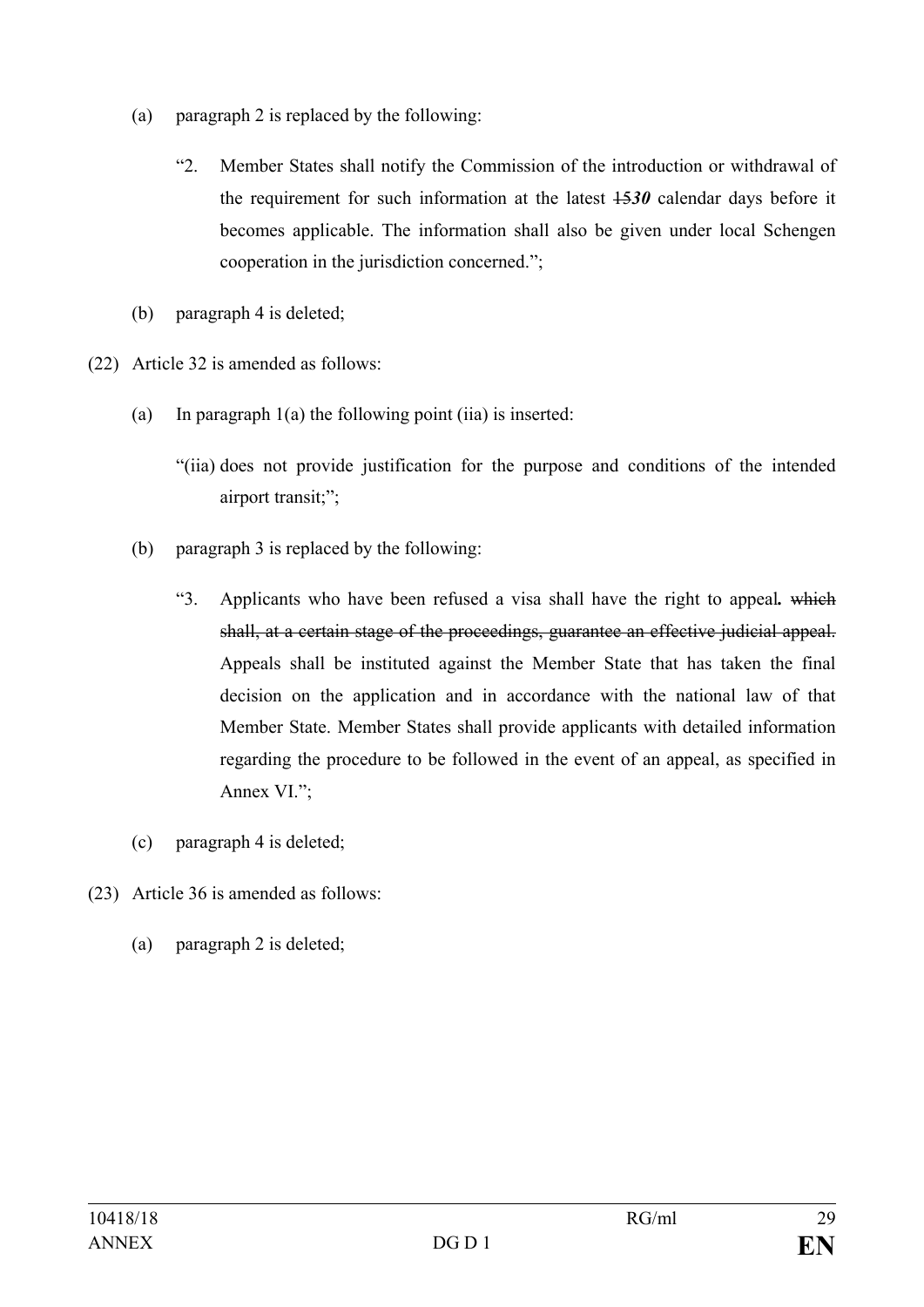- (b) the following new paragraph is inserted:
	- "2a. The Commission shall by means of implementing acts adopt operational instructions for issuing visas at the border to seafarers. Those implementing acts shall be adopted in accordance with the examination procedure referred to in Article 52(2).";
- (24) The following new Article is inserted:

#### *"Article 36a*

#### **Visas applied for at the external border under a specific scheme**

- 1. In order to promote short term tourism and subject to the conditions set out in this Article, a Member State may decide temporarily to allow the lodging of visa applications at specific land- or sea-border crossing points to persons fulfilling the entry conditions set out in Article 6 (1) of Regulation (EC) No 2016/399 of the European Parliament and of the Council.
- 2. The duration of the scheme shall be limited to four months in any calendar year and the categories of beneficiary shall be clearly defined and exclude third-country nationals falling within the category of persons for whom prior consultation is required in accordance with Article 22 and persons not residing in the country adjacent to the landborder crossing point or in a country having direct ferry connections to the sea-border crossing point. Those schemes shall only apply to nationals of third countries with which readmission agreements have been concluded and for which the Commission has not taken a decision in accordance with Article 25a(5).
- 3. The Member State concerned shall establish appropriate structures and deploy specially trained staff for the processing of visa applications and the carrying out of all verifications and risk assessment, as set out in Article 21.
- 4. A visa issued pursuant to a specific scheme shall allow for only one entry, be valid only for the territory of the issuing Member State and shall authorise a stay of no more than seven calendar days. No 'period of grace' shall be included in the period of validity of the visa.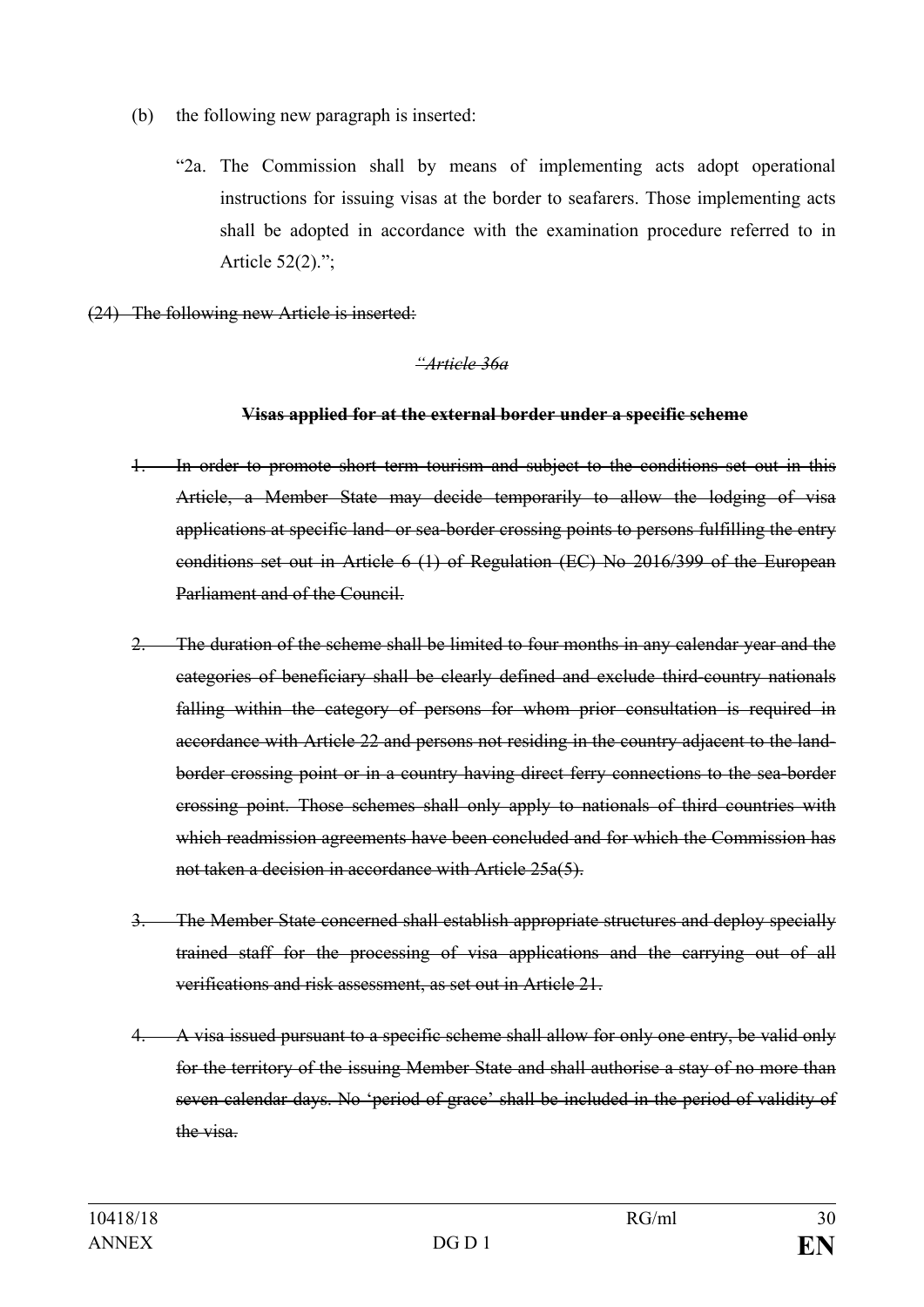- 5. Where a visa is refused at the external border pursuant to a specific scheme, the Member State may not impose on the carrier concerned the obligations set out in Article 26 of the Convention Implementing the Schengen Agreement.
- 6. Member States shall notify the Commission of any schemes at the latest six months before the start of their implementation. The notification shall specify the categories of beneficiary, the geographical scope, the organisational arrangements for the scheme and the measures envisaged to ensure compliance with the conditions set out in this Article.

The Commission shall publish this notification in the Official Journal of the European Union.

- 7. Three months after the end of the scheme, the Member State concerned shall submit a detailed implementation report to the Commission. The report shall contain information on the number of visas applied for, issued and refused (including the citizenship of the persons concerned), the duration of stay and the departure rate (including the citizenship of persons not departing from the territory of the Member State at the expiry of the  $visa$ ).":
- (25) in Article 37, paragraph 3 is be replaced by the following:
	- "3. Member States' consulates *or central authorities* shall keep archives of applications in paper or electronic format. Each individual file shall contain the relevant information allowing for a reconstruction, if need be, of the background for the decision taken on the application.

Individual application files shall be kept for a minimum of one year from the date of the decision on the application as referred to in Article 23(1) or, in the case of appeal, until the end of the appeal procedure*, whichever is the longest. In any case, if applicable, the individual electronic application files shall be kept for the period of validity of the issued visa.*";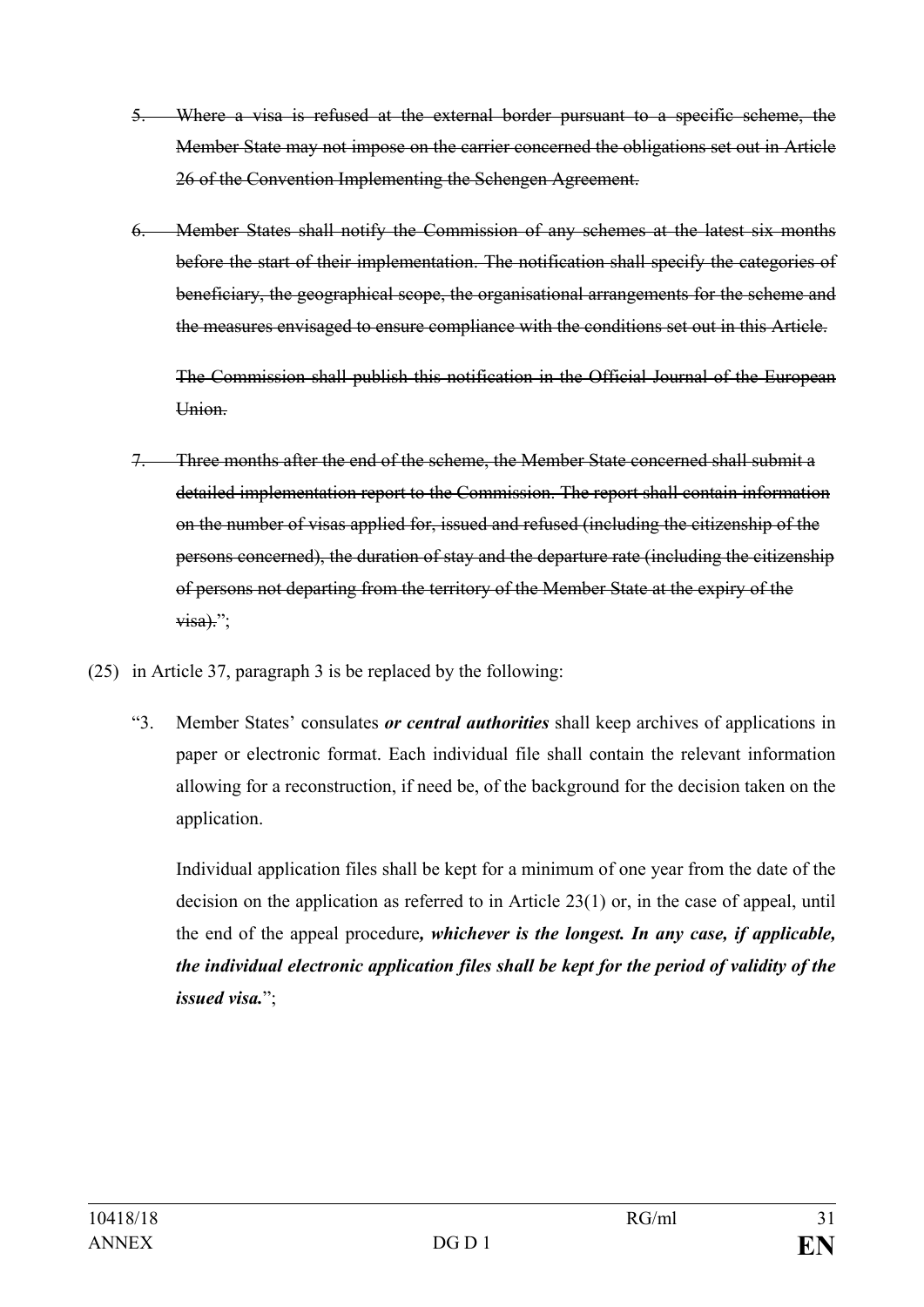- (26) in Article 38, *is amended as follows:*
	- *(a) the title is replaced by the following:*

"**Resources for examining applications and monitoring of the visa procedures**";

- *(b) paragraph 1 is replaced by the following:*
	- "*1. Member States shall deploy appropriate staff in sufficient numbers in consulates to carry out the tasks relating to the examining of applications, in such a way as to ensure reasonable and harmonised quality of service to the public."*;
- *(c)* the following new paragraph is inserted:
	- "1a. Member States shall ensure that the entire *visa* procedure *in consulates*, including the *lodging and handling of applications, the printing of visa stickers and practical* cooperation with external service providers, is are monitored by expatriate staff to ensure the integrity of all stages of the procedure.";
- *(d) paragraph 3 is replaced by the following:*
	- "*3. Member States' central authorities shall provide adequate training to both expatriate staff and locally employed staff and shall be responsible for providing them with complete, precise and up-to-date information on the relevant Union and national law.* ";
- *(e) the following new paragraph is inserted:*
	- "*3a. Where Member States apply central decision making as referred to in Article 4(1a), they shall conduct specific training to ensure that staff employed centrally have sufficient and updated country-specific knowledge of local socioeconomic circumstances and complete, precise and up-to-date information on the relevant Union and national law.*";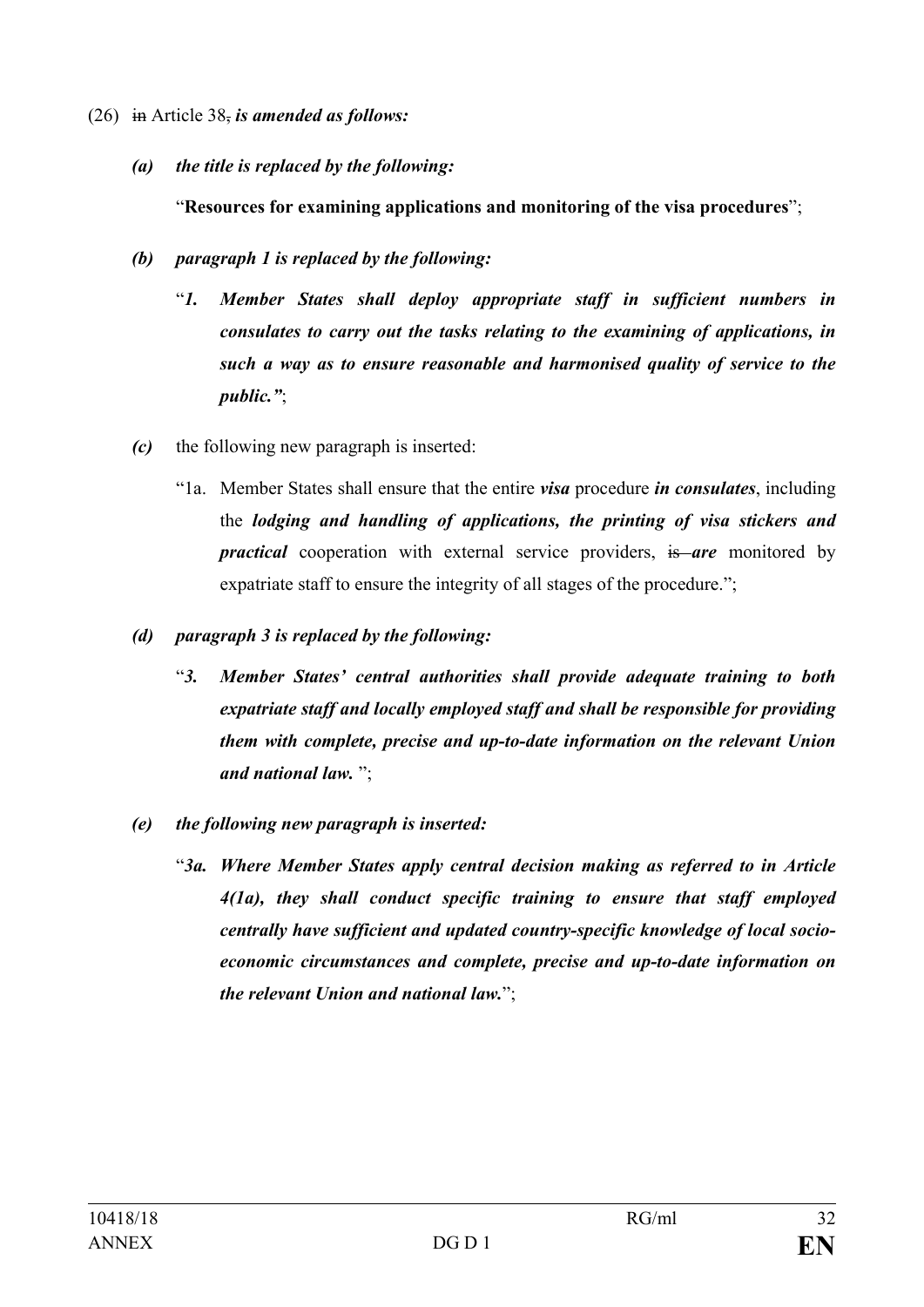*(26a) Article 39 is amended as follows:*

- *(a) paragraph 2 is replaced by the following:*
	- "*2. Consular and central authorities' staff shall, in the performance of their duties, fully respect human dignity. Any measures taken shall be proportionate to the objectives pursued by such measures.*";
- *(b) paragraph 3 is replaced by the following:*
	- "*3. While performing their tasks, consular and central authorities' staff shall not discriminate against persons on grounds of sex, racial or ethnic origin, religion or belief, disability, age or sexual orientation.* ";
- (27) Article 40 is replaced by the following:

#### *"Article 40*

#### **Consular organisation and cooperation**

- 1. Each Member State shall be responsible for organising the procedures relating to applications.
- 2. Member States shall:
	- (a) equip their consulates and authorities responsible for issuing visas at the borders with the requisite material for the collection of biometric identifiers, as well as the offices of their honorary consuls, where they make use of them, to collect biometric identifiers in accordance with Article 42;
	- (b) cooperate with one or more other Member States under representation arrangements or any other form of consular cooperation.
- 3. A Member State may also cooperate with an external service provider in accordance with Article 43.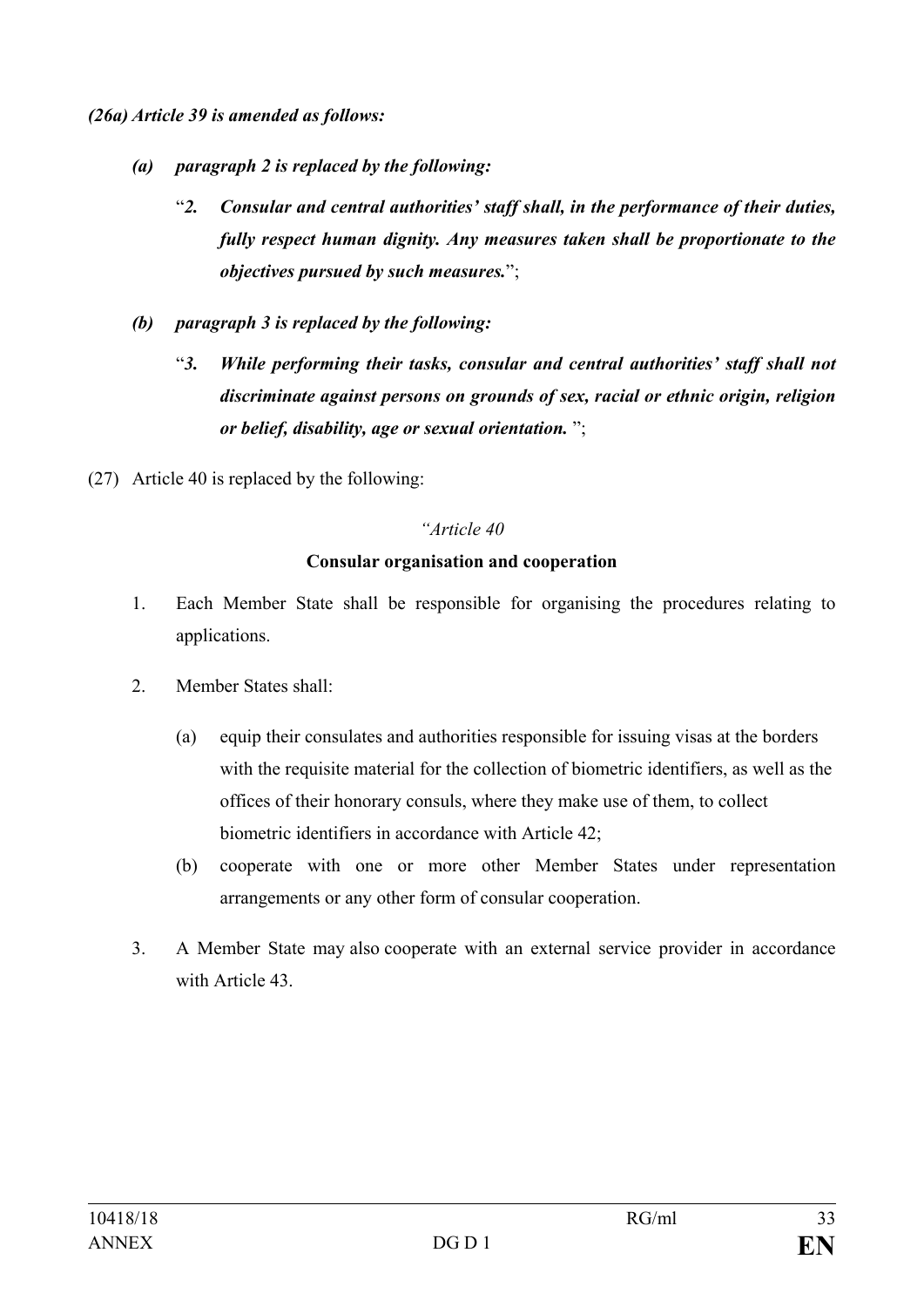- 4. Member States shall notify to the Commission their consular organisation and cooperation in each consular location.
- 5. In the event of termination of cooperation with other Member States, Member States shall *strive to* assure the continuity of full service.";
- (28) Article 41 is deleted;
- (29) Article 43 is amended as follows:
	- (a) paragraph 3 is deleted;
	- *(a1) paragraph 5 is replaced by the following:*
		- "*5. External service providers shall not have access to the VIS under any circumstances. Access to the VIS shall be reserved exclusively to duly authorised staff of consulates or the central authorities.*";
	- (b) paragraph 6 is amended as follows:
		- (i) point (a) is replaced by the following:
			- "(a) providing general information on visa requirements, in accordance with Article  $47(1)(a) - (c)$ , and application forms.;";
		- (ii) *point (c) is replaced by the following:*
			- "*(c) collecting data and applications (including collection of biometric identifiers) and transmitting the application to the consulate or the central authorities;*";
		- $(iii)$  point (e) is replaced by the following:
			- "(e) managing the appointments for the applicant, where applicable, at the consulate or at the external service provider.";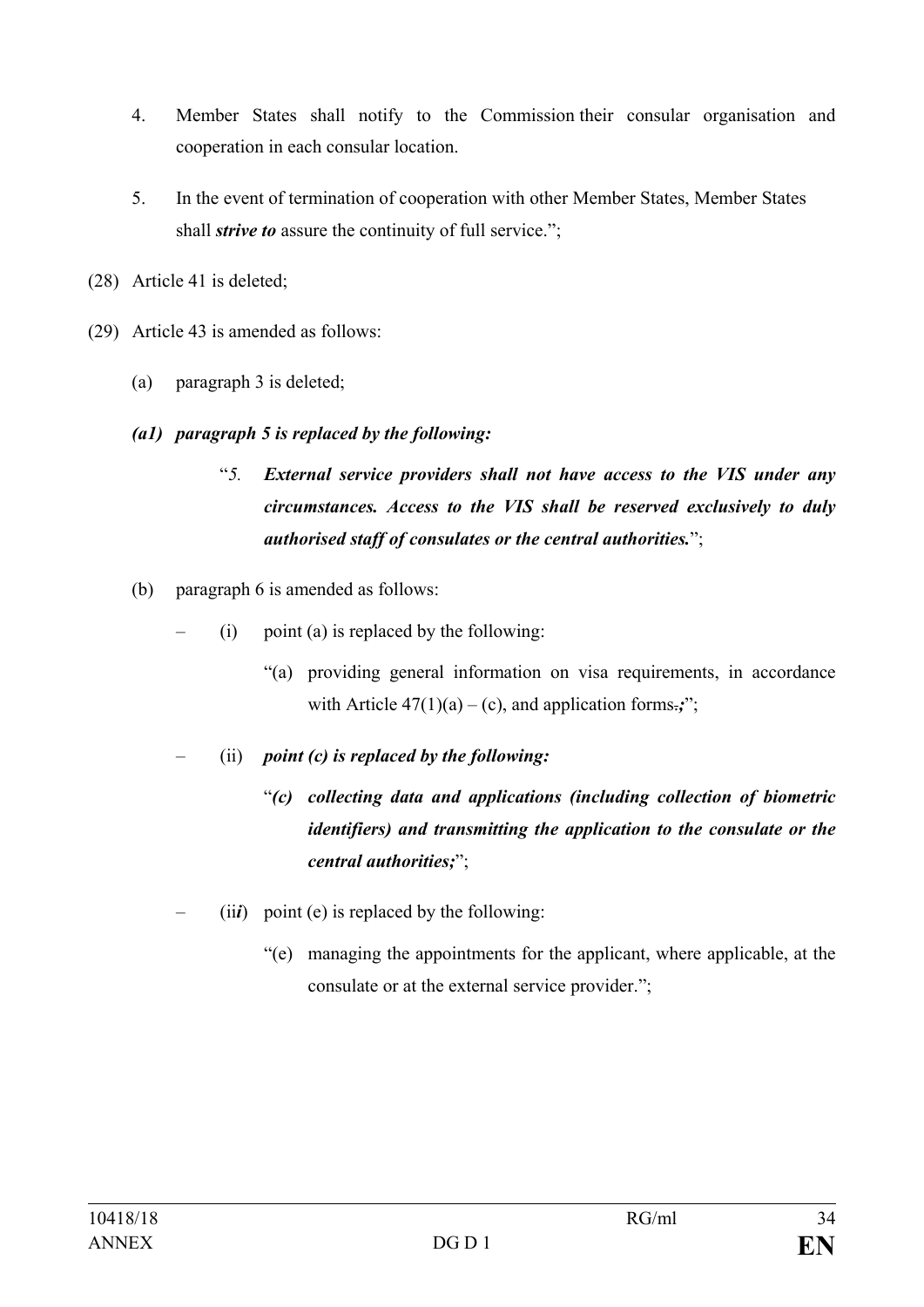- *– (iv) point (f) is replaced by the following:*
	- "*(f) collecting the travel documents, including a refusal notification if applicable, from the consulate or the central authorities and returning them to the applicant.* ";
- (c) paragraph 7 is replaced by the following:
	- "7. When selecting an external service provider, the Member State concerned shall assess the reliability and solvency of the organisation or company and ensure that there is no conflict of interests. The scrutiny shall include, as appropriate, the necessary licences, commercial registration, statutes and bank contracts.";
- (d) paragraph 9 is replaced by the following:
	- "9. Member States shall be responsible for compliance with the rules on the protection of personal data and ensure that the external service provider is subject to the monitoring by the data protection supervisory authorities pursuant to Article 51(1) of Regulation (EU) 2016/679.";
- (e) paragraph 11 is amended as follows:
	- (i) "(a) the general information on the criteria, conditions and procedures for applying for a visa, as set out in Article  $47(1)(a)$ , (b) and (c), and the content of the application forms provided by the external service provider to applicants.";
	- (ii) **"***(b) all* **the** *technical and organisational security measures required to protect personal data against accidental or unlawful destruction or accidental loss, alteration, unauthorised disclosure or access, in particular where the cooperation involves the transmission of files and data to the consulate or the central authorities of the Member State(s) concerned, and all other unlawful forms of processing personal data; ";*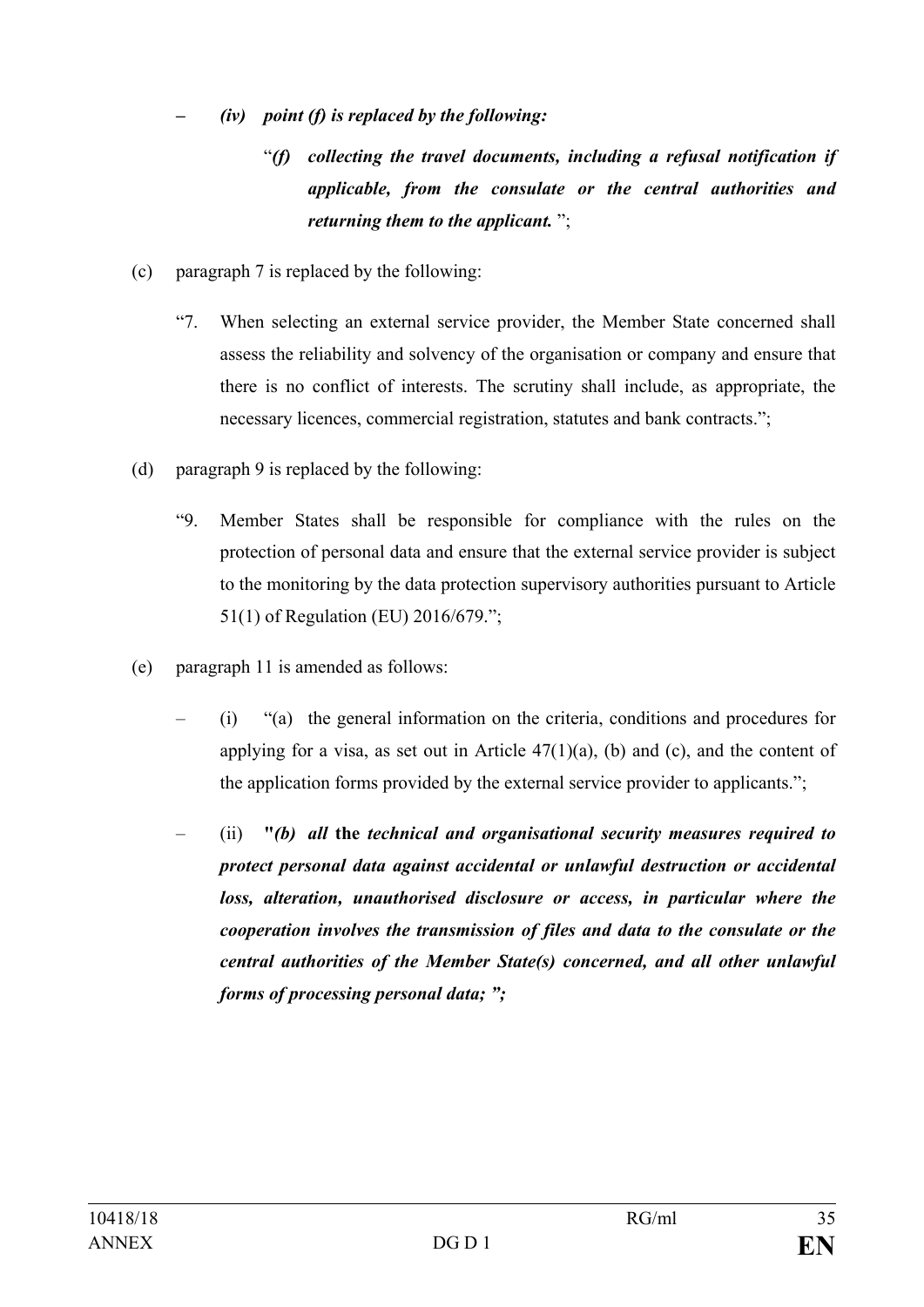– (ii*i*) the second subparagraph is replaced by the following:

"To this end, the *central authorities or the* consulate(s) of the Member State(s) concerned shall, on a regular basis and as a minimum every  $s\ddot{x}$ *twelve* months, carry out spot checks on the premises of the external service provider. Member States may agree to share the burden of this regular monitoring.";

- (f) The following new paragraph is inserted:
	- "11a. By 1st January *February* each year, Member States shall report to the Commission on their cooperation with and monitoring (as referred to in Annex X, point C) of external service providers worldwide.";
- (30) Article 44 is replaced by the following:

## *"Article 44*

## **Encryption and secure transfer of data**

- 1. In the case of cooperation among Member States and cooperation with an external service provider and recourse to honorary consuls, the Member State(s) concerned shall ensure that data are fully encrypted, whether transferred electronically or physically on an electronic storage medium.
- 2. In third countries that prohibit the encryption of data to be electronically transferred the Member State(s) concerned shall not allow data to be transferred electronically.

In such cases, the Member State(s) concerned shall ensure that the electronic data are transferred physically in fully encrypted form on an electronic storage medium by a consular officer of a Member State or, where such transfer would require disproportionate or unreasonable measures, in another safe and secure way, for example by using established operators experienced in transporting sensitive documents and data in the third country concerned.

3. In all cases the level of security for the transfer shall be adapted to the sensitive nature of the data.";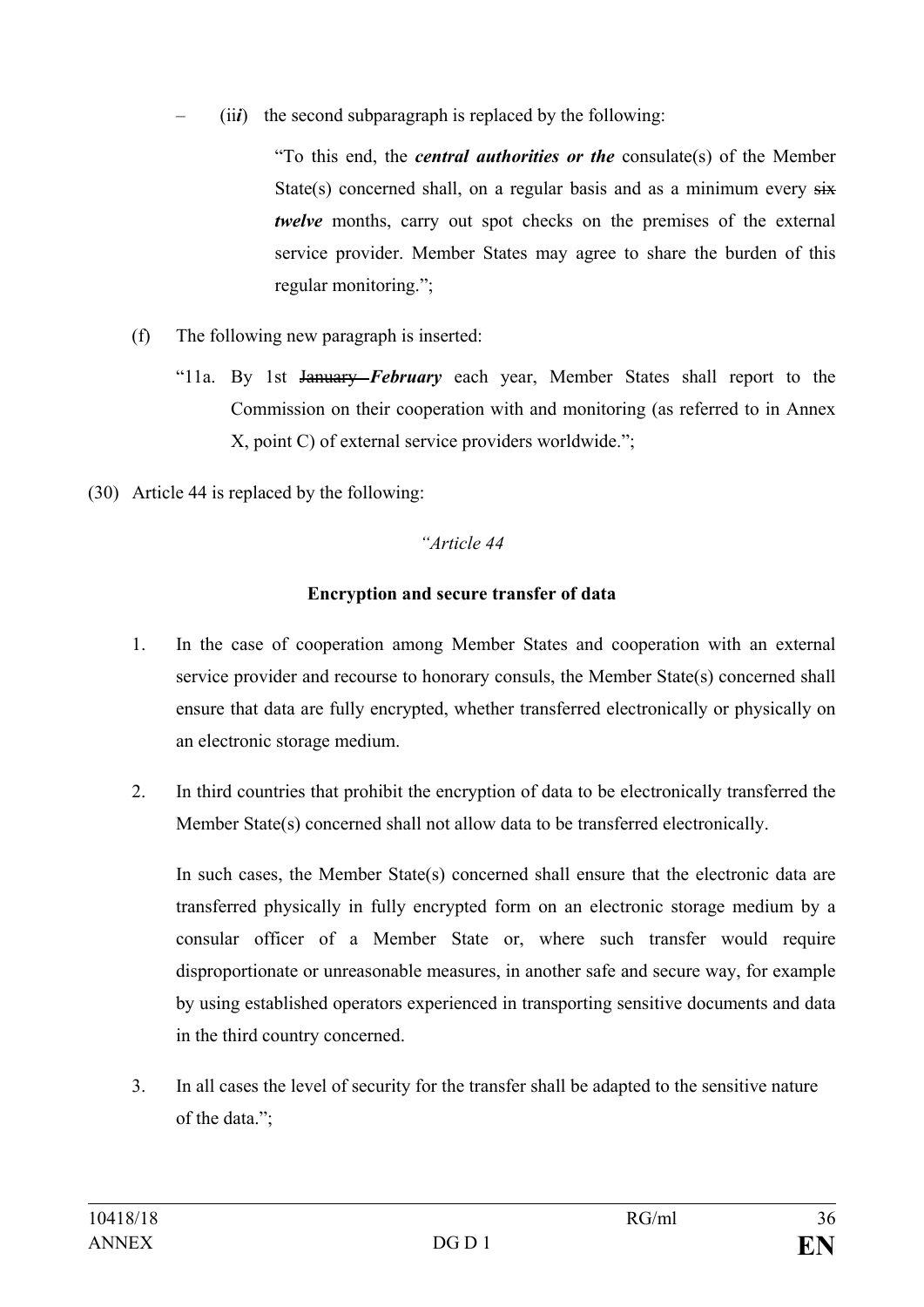- (31) Article 45 is amended as follows:
	- (a) paragraph 1 is replaced by the following:
		- "1. Member States may accept the lodging of applications, but not the collection of biometric identifiers, by a private administrative agency, a transport company or a travel agency, such as a tour operator or a retailer (commercial intermediaries)."
	- (b) paragraph 3 is replaced by the following:
		- "3. Accredited commercial intermediaries shall be monitored regularly by spot checks involving face-to-face or telephone interviews with applicants, the verification of trips and accommodation, and wherever deemed necessary, the verification of the documents relating to group return.";
	- *(c) in paragraph 5, the last subparagraph is replaced by the following:*

"*Each consulate and the central authorities, shall make sure that the public is*  informed about the list of accredited commercial intermediaries with which it *cooperates, where relevant.*";

- (32) in Article 47(1), point (c), is replaced by the following:
	- "(c) where the application may be submitted (competent consulate or external service provider);";
- (33) Article 48 is amended as follows:
	- (a) paragraph 1 is replaced by the following:
		- "1. Member States' consulates and the Union delegations shall cooperate within each jurisdiction to ensure a harmonised application of the common visa policy taking into account local circumstances.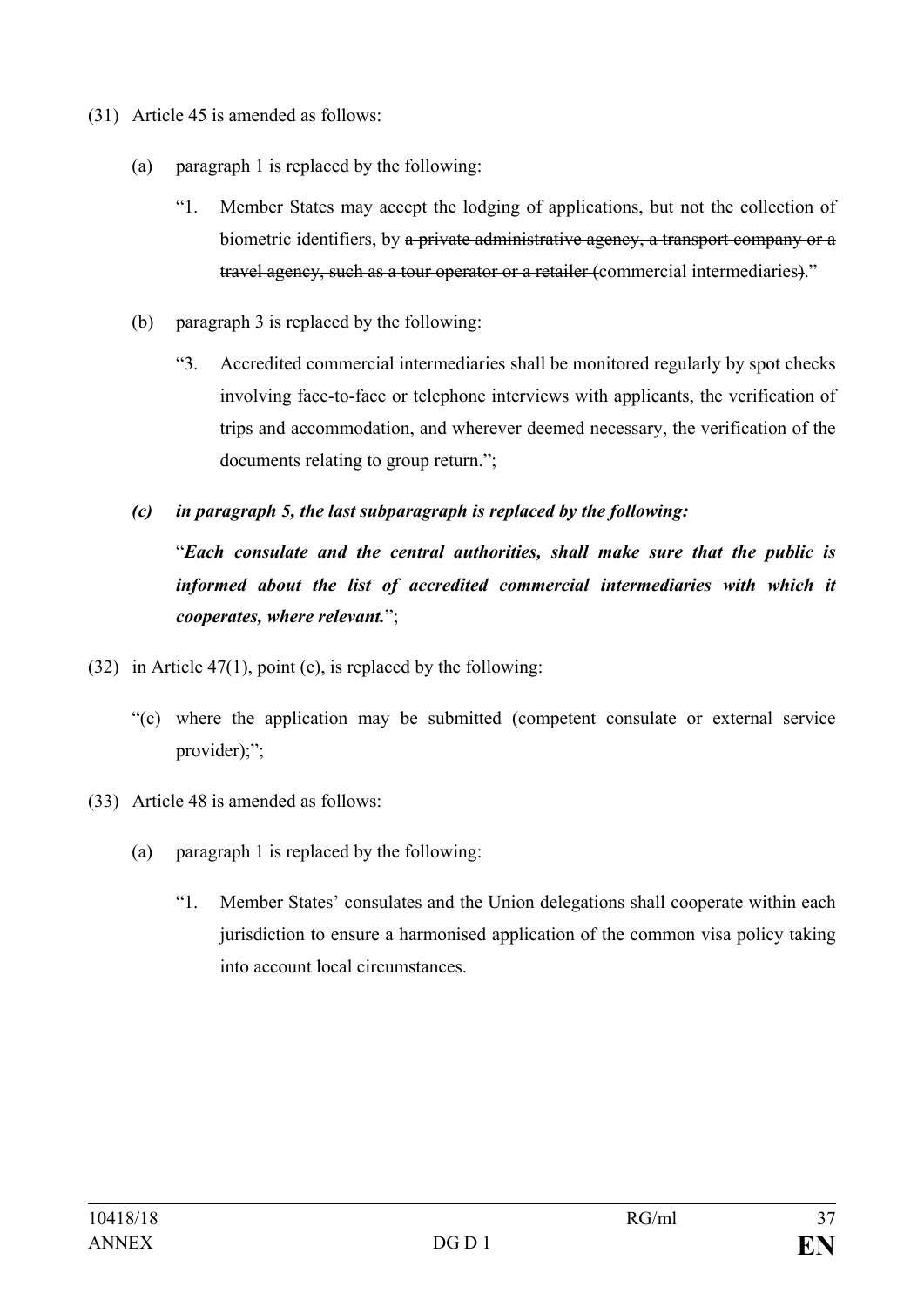*Where central authorities are examining and deciding on applications in the jurisdiction concerned, Member States shall ensure the active involvement of that central authority in Local Schengen cooperation. The staff contributing to local Schengen cooperation shall be adequately trained and involved in the examination of visa applications in the jurisdiction concerned.*

To this end, in accordance with Article 5(3) of Council Decision 2010/427 , the Commission shall issue instructions to Union delegations to carry out the relevant coordination tasks provided for in this Article.";

- (b) the following new paragraph is inserted:
	- "1a. Member States and the Commission shall, in particular, cooperate in order to:
		- (a) prepare a harmonised list of supporting documents to be submitted by applicants, taking into account Article 14;
		- (b) prepare a local implementation of Article 24(2) regarding the issuing of multiple entry visas;
		- (c) ensure a common translation of the application form, where relevant;
		- (d) establish the list of travel documents issued by the host country and update it regularly;
		- (e) draw up a common information sheet;
		- (f) monitor, where relevant, the implementation of the derogations set out in Article  $25a(5)$  and  $(6)$ .";
- (c) paragraph 2 is deleted.
- (d) paragraph 3 is replaced by the following:
- (e) "3. Member States under local Schengen cooperation shall exchange the following information:
	- (a) quarterly statistics on uniform visas, visas with limited territorial validity, and airport transit visas applied for, issued, and refused;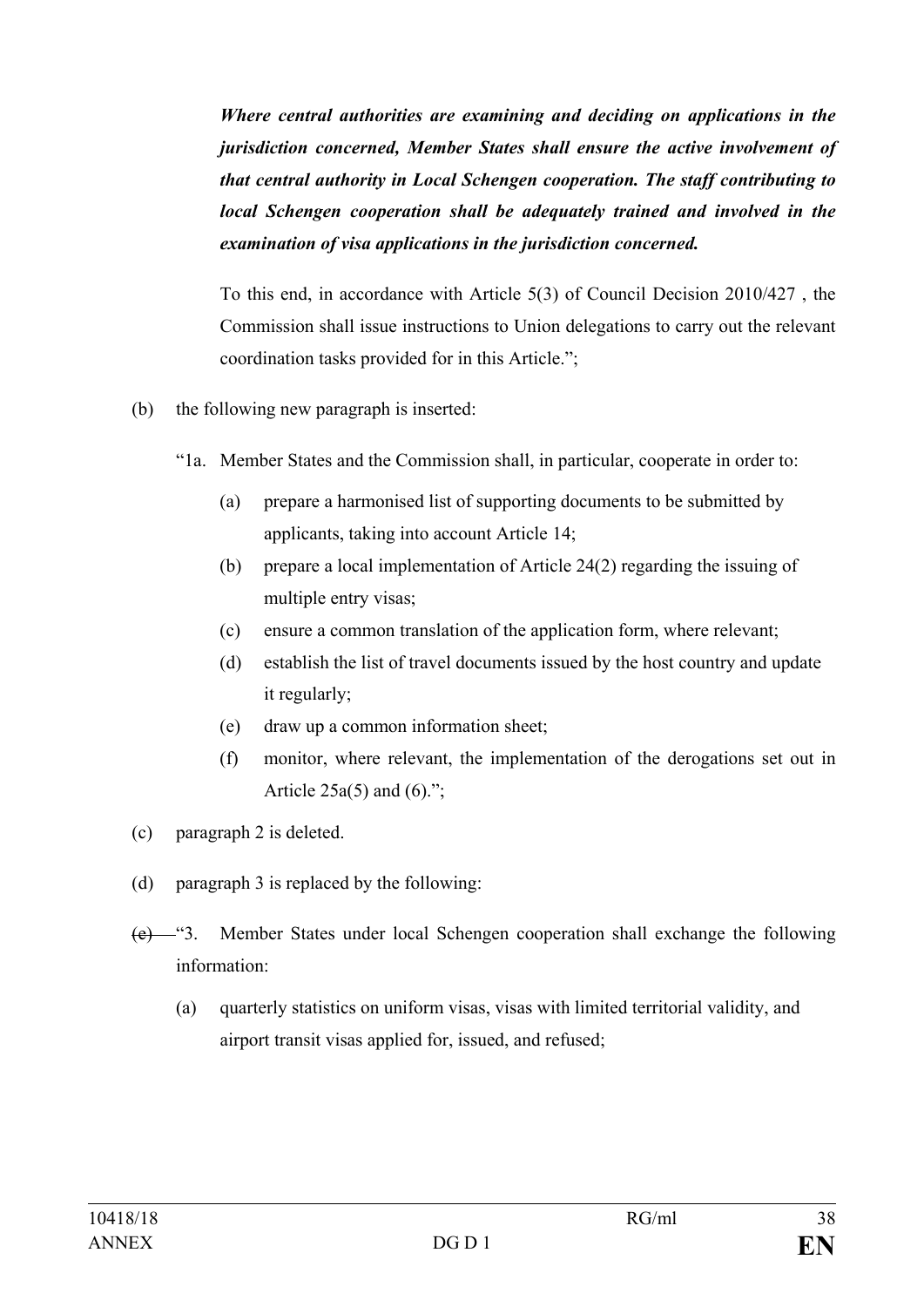- (b) information with regard to the assessment of migratory and/or security risks, in particular on:
	- (i) the socioeconomic structure of the host country;
	- (ii) sources of information at local level, including social security, health insurance, fiscal registers and entry-exit registrations;
	- (iii) the use of false, counterfeit or forged documents;
	- (iv) irregular immigration routes;
	- (v) trends in fraudulent behaviour;
	- (vi) trends in refusals;
- (c) information on cooperation with *external service providers and with* transport companies;
- (d) information on insurance companies providing adequate travel medical insurance, including verification of the type of coverage and possible excess amount.";

## *(e) in paragraph 5, the second subparagraph is deleted;*

- (f) the following new paragraph is inserted:
	- "6a. An annual report shall be drawn up within each jurisdiction by 31 December each year. On the basis of these reports, the Commission shall draw up an annual report on the state of local Schengen cooperation to be submitted to the European Parliament and the Council.";
- (34) Article 50 is deleted;
- (35) The following new Articles are inserted:

#### *"Article 50a*

## **Exercise of the delegation**

- 1. The power to adopt delegated acts is conferred on the Commission subject to the conditions laid down in this Article.
- 2. Powers to adopt delegated acts referred to in Article 16(8a) shall be conferred on the Commission for an indeterminate period of time.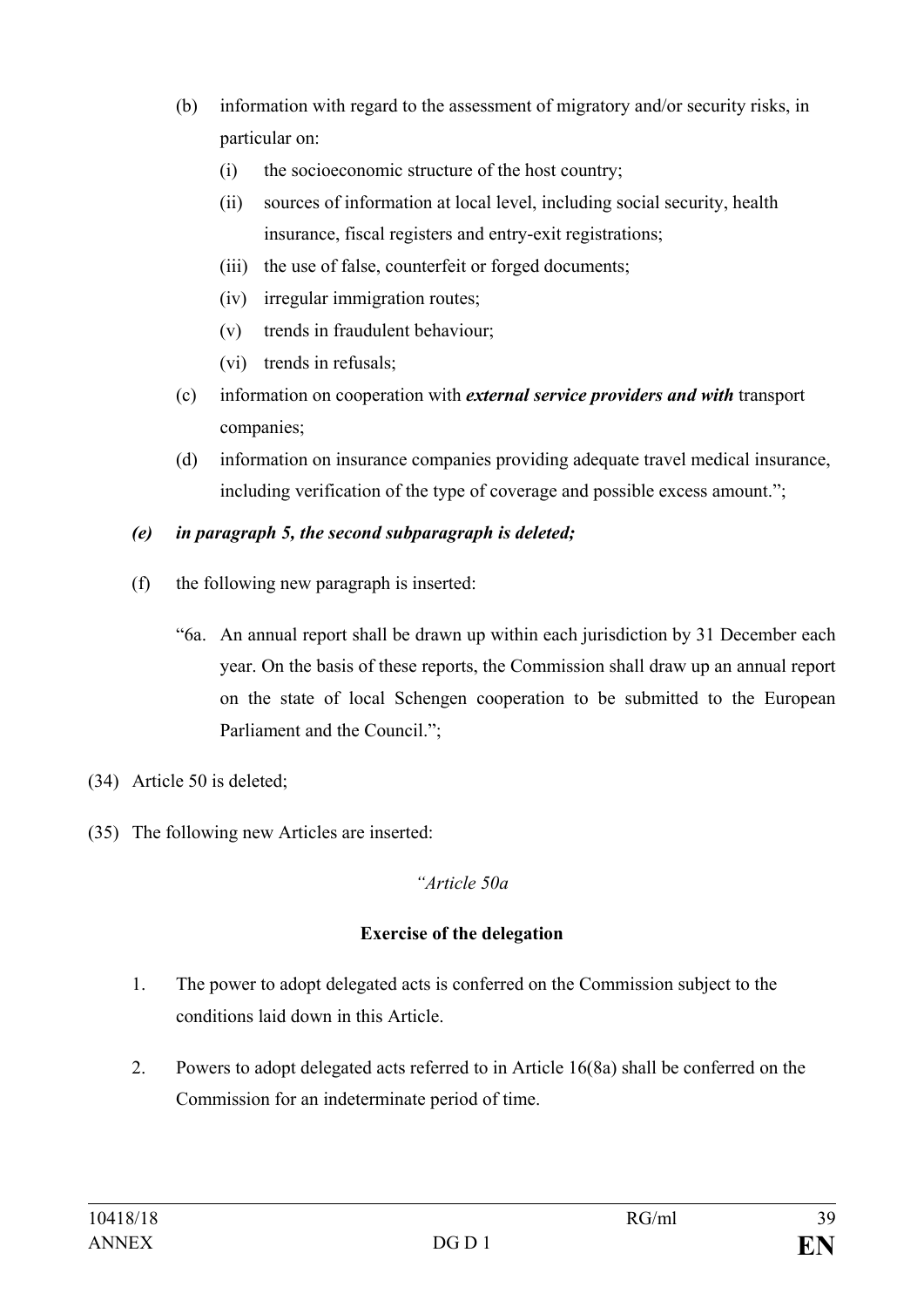- 3. The delegation of power referred to in Article 16(8a) may be revoked at any time by the European Parliament or by the Council. A decision to revoke shall put an end to the delegation of power specified in that decision. It shall take effect the day following the publication of the decision in the Official Journal of the European Union or at a later date specified therein. It shall not affect the validity of any delegated act already in force.
- 4. As soon as it adopts a delegated act, the Commission shall notify it simultaneously to the European Parliament and to the Council.
- 5. A delegated act adopted pursuant to Article 16(8a), shall enter into force only if no objection has been expressed either by the European Parliament or the Council within a period of two months of notification of that act to the European Parliament and the Council or if, before the expiry of that period the European Parliament and the Council have both informed the Commission that they will not object. That period shall be extended by two months at the initiative of the European Parliament or of the Council.

## *Article 50b*

## **Urgency procedure**

- 1. Delegated acts adopted under this Article shall enter into force without delay and shall apply as long as no objection is expressed in accordance with paragraph 2. The notification of a delegated act to the European Parliament and to the Council shall state the reasons for the use of the urgency procedure.
- 2. Either the European Parliament or the Council may object to a delegated act in accordance with the procedure referred to in Article 50a(5). In such a case, the Commission shall repeal the act without delay following the notification of the decision to object by the European Parliament or the Council.";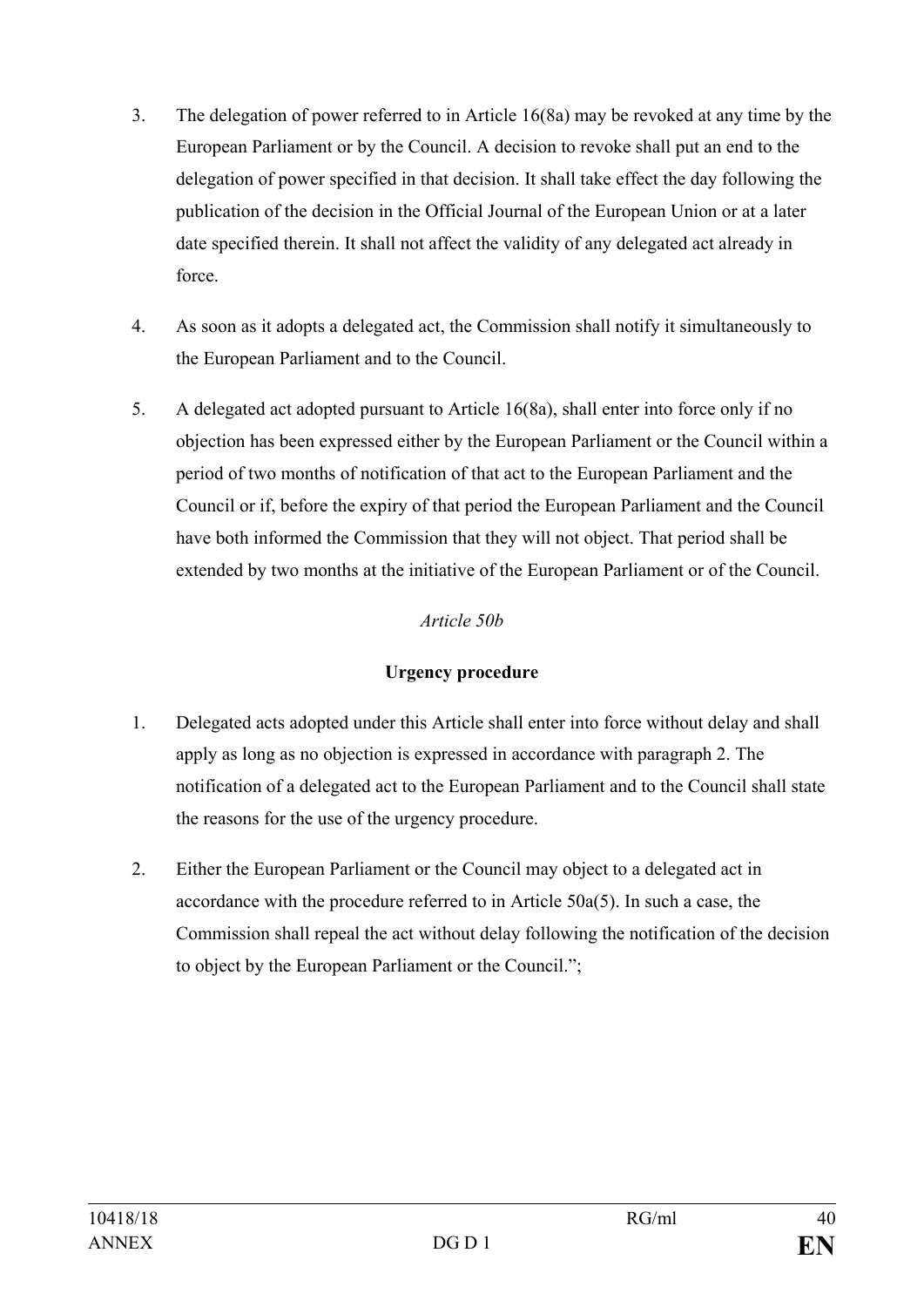(36) Articles 51 and 52 are replaced by the following:

## "*Article 51*

## **Instructions on the practical application of this Regulation**

The Commission shall by means of implementing acts adopt the operational instructions on the practical application of the provisions of this Regulation. Those implementing acts shall be adopted in accordance with the examination procedure referred to in Article 52(2).

## *Article 52*

## **Committee procedure**

- 1. The Commission shall be assisted by a committee (the 'Visa Committee'). That committee shall be a committee within the meaning of Regulation (EU) No 182/2011.
- 2. Where reference is made to this paragraph, Article 5 of Regulation (EU) No 182/2011 shall apply. *Where the Committee delivers no opinion, the Commission shall not adopt the draft implementing act and the third subparagraph of Article 5(4) of Regulation (EU) No 182/2011 shall apply.*";
- (37) Annex I is replaced by the text set out in Annex I to this Regulation;
- (38) Annex V is replaced by the text set out in Annex II to this Regulation;
- (39) Annex VI is replaced by the text set out in Annex III to this Regulation;
- (40) Annexes VII, VIII and IX are deleted;
- (41) The text set out in **Annex** IV to this Regulation replaces Annex X.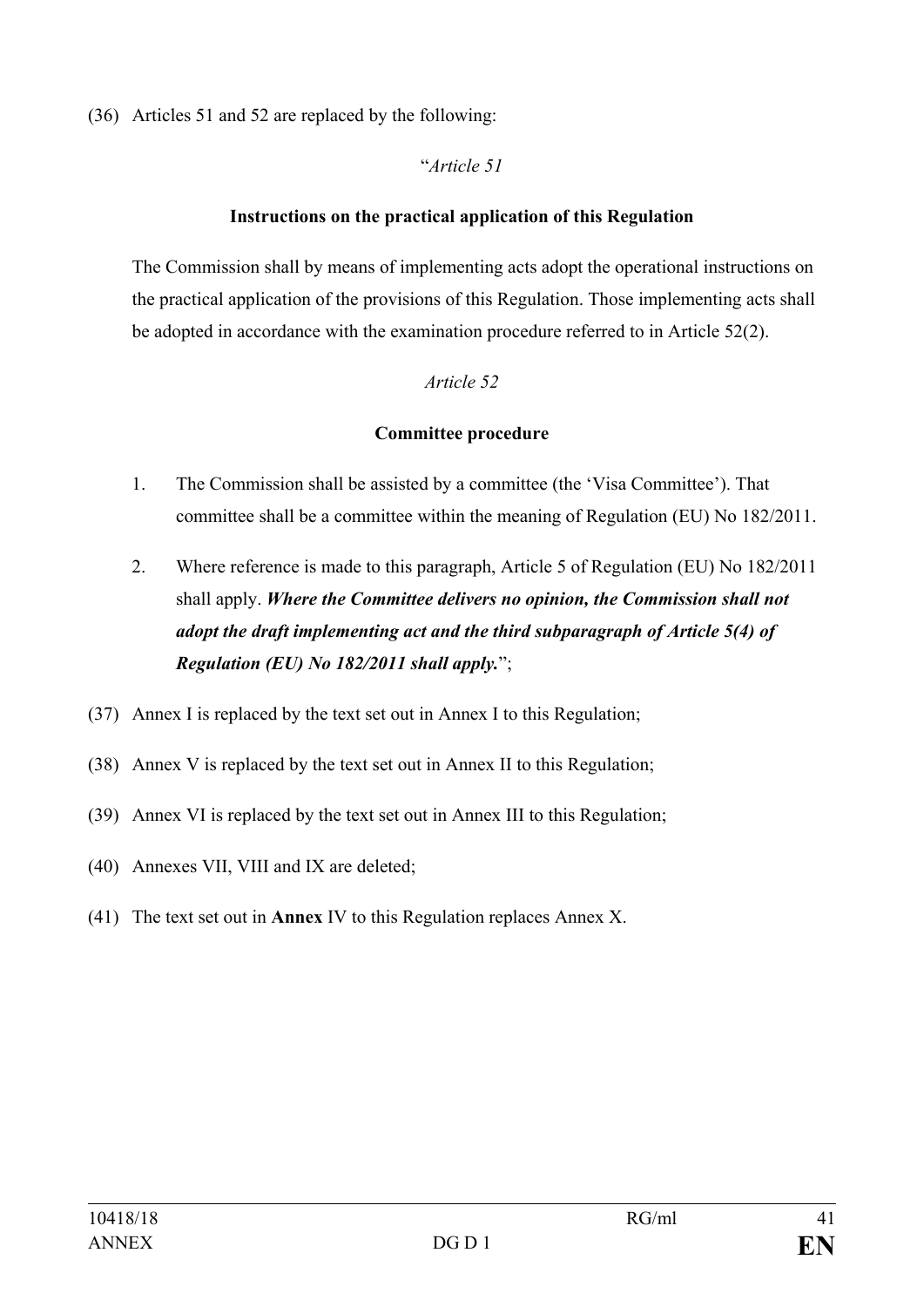## *Article 2*

## **Monitoring and evaluation**

- 1. Three years after [the date of entry into force of this Regulation], the Commission shall produce an evaluation of the application of this Regulation. This overall evaluation shall include an examination of the results achieved against objectives and of the implementation of the provisions of this Regulation.
- 2. The Commission shall transmit the evaluation referred to in paragraph 1 to the European Parliament and the Council. On the basis of the evaluation, the Commission shall submit, where necessary, appropriate proposals.

## *Article 3*

## *Entry into force*

- 1. This Regulation shall enter into force on the day following that of its publication in the Official Journal of the European Union.
- 2. It shall apply from [six months after the day of entry into force].

This Regulation shall be binding in its entirety and directly applicable in the Member States in accordance with the Treaties.

Done at Brussels,

*For the European Parliament For the Council*

*The President The President*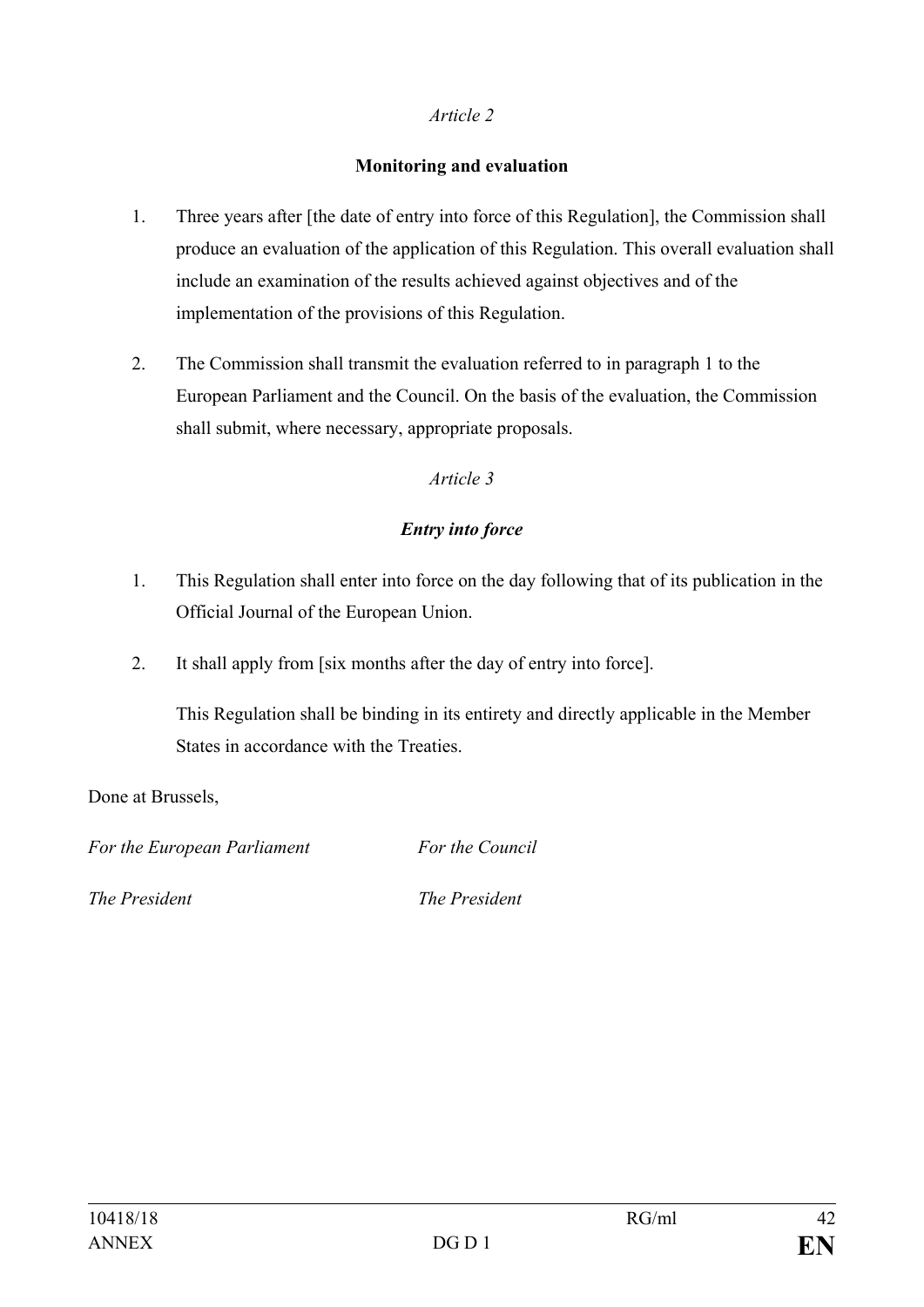## **ANNEX I to ANNEX**

#### "ANNEX I

#### Harmonised application form

# Application for Schengen Visa

## This application form is free



Family members of EU, EEA or CH citizens shall not fill in fields no.21, 22, 30, 31 and 32 (marked with\*).

Fields 1-3 shall be filled in in accordance with the data in the travel document.

| 1. Surname (Family name)                                                                                                           |                     |                                                                                    |                              |                                        | FOR OFFICIAL USE ONLY       |
|------------------------------------------------------------------------------------------------------------------------------------|---------------------|------------------------------------------------------------------------------------|------------------------------|----------------------------------------|-----------------------------|
|                                                                                                                                    |                     |                                                                                    |                              |                                        | Date of application:        |
| 2. Surname at birth (Former family name(s))                                                                                        |                     |                                                                                    |                              |                                        |                             |
|                                                                                                                                    |                     |                                                                                    |                              |                                        | Visa application number:    |
| 3. First name(s) (Given name(s))                                                                                                   |                     |                                                                                    |                              |                                        |                             |
|                                                                                                                                    |                     |                                                                                    |                              |                                        | Application lodged at       |
| 4. Date of birth (day-month-                                                                                                       |                     | 5. Place of birth                                                                  |                              | 7. Current nationality                 | $\Box$ Embassy/consulate    |
| year)                                                                                                                              | 6. Country of birth |                                                                                    |                              | Nationality at birth, if<br>different: | $\Box$ Service provider     |
|                                                                                                                                    |                     |                                                                                    |                              |                                        | $\Box$ Intermediary         |
| 8. Sex                                                                                                                             | 9. Civil status     |                                                                                    |                              | Other nationalities:                   | $\Box$ Border (Name):       |
| $\Box$ Male $\Box$ Female                                                                                                          |                     | $\Box$ Single $\Box$ Married $\Box$ Registered Partnership $\Box$ Separated $\Box$ |                              |                                        |                             |
|                                                                                                                                    |                     | Divorced $\Box$ Widow(er) $\Box$ Other (please specify):                           |                              |                                        | $\Box$ Other                |
| 10. Parental authority (in case of minors) /legal guardian: Surname, first name, address (if different                             |                     |                                                                                    |                              |                                        |                             |
| from applicant's), telephone no., e-mail address, and nationality                                                                  |                     |                                                                                    |                              |                                        | File handled by:            |
|                                                                                                                                    |                     |                                                                                    |                              |                                        | Supporting documents:       |
| 11. National identity number, where applicable                                                                                     |                     |                                                                                    |                              |                                        | □ Travel document           |
|                                                                                                                                    |                     |                                                                                    |                              |                                        | $\Box$ Means of subsistence |
| 12. Type of travel document                                                                                                        |                     |                                                                                    |                              |                                        | $\Box$ Invitation           |
| Ordinary passport $\Box$ Diplomatic passport $\Box$ Service passport $\Box$ Official passport $\Box$ Special<br>$\Box$<br>passport |                     |                                                                                    |                              |                                        | $\sqcap$ TMI                |
| Other travel document (please specify)<br>о                                                                                        |                     |                                                                                    |                              | $\Box$ Means of transport              |                             |
| 153. Number of travel                                                                                                              | 164. Date of issue  | 175. Valid until                                                                   |                              | 186. Issued by                         | $\Box$ Other:               |
| document                                                                                                                           |                     |                                                                                    |                              | (country)                              |                             |
| 127. Personal data of the family member who is an EU, EEA or CH citizen <i>if applicable</i>                                       |                     |                                                                                    |                              |                                        | Visa decision:              |
|                                                                                                                                    |                     |                                                                                    |                              |                                        | $\Box$ Refused              |
| Surname                                                                                                                            | First name(s)       |                                                                                    | $\sqcap$ Issued:             |                                        |                             |
|                                                                                                                                    |                     |                                                                                    |                              |                                        | $\Box$ A                    |
| Date of birth                                                                                                                      | Nationality         |                                                                                    | Number of travel document or |                                        | $\Box$ C                    |
|                                                                                                                                    |                     |                                                                                    | ID card                      |                                        | $\sqcap$ LTV                |
| 138. Family relationship with an EU, EEA or CH citizen <i>if applicable</i>                                                        |                     |                                                                                    | $\sqcap$ Valid:              |                                        |                             |
|                                                                                                                                    |                     |                                                                                    |                              | From                                   |                             |
|                                                                                                                                    |                     |                                                                                    |                              | Until                                  |                             |

<span id="page-42-0"></span> $\mathbf{1}$ **<sup>1</sup>** No logo is required for Norway, Iceland, Liechtenstein and Switzerland.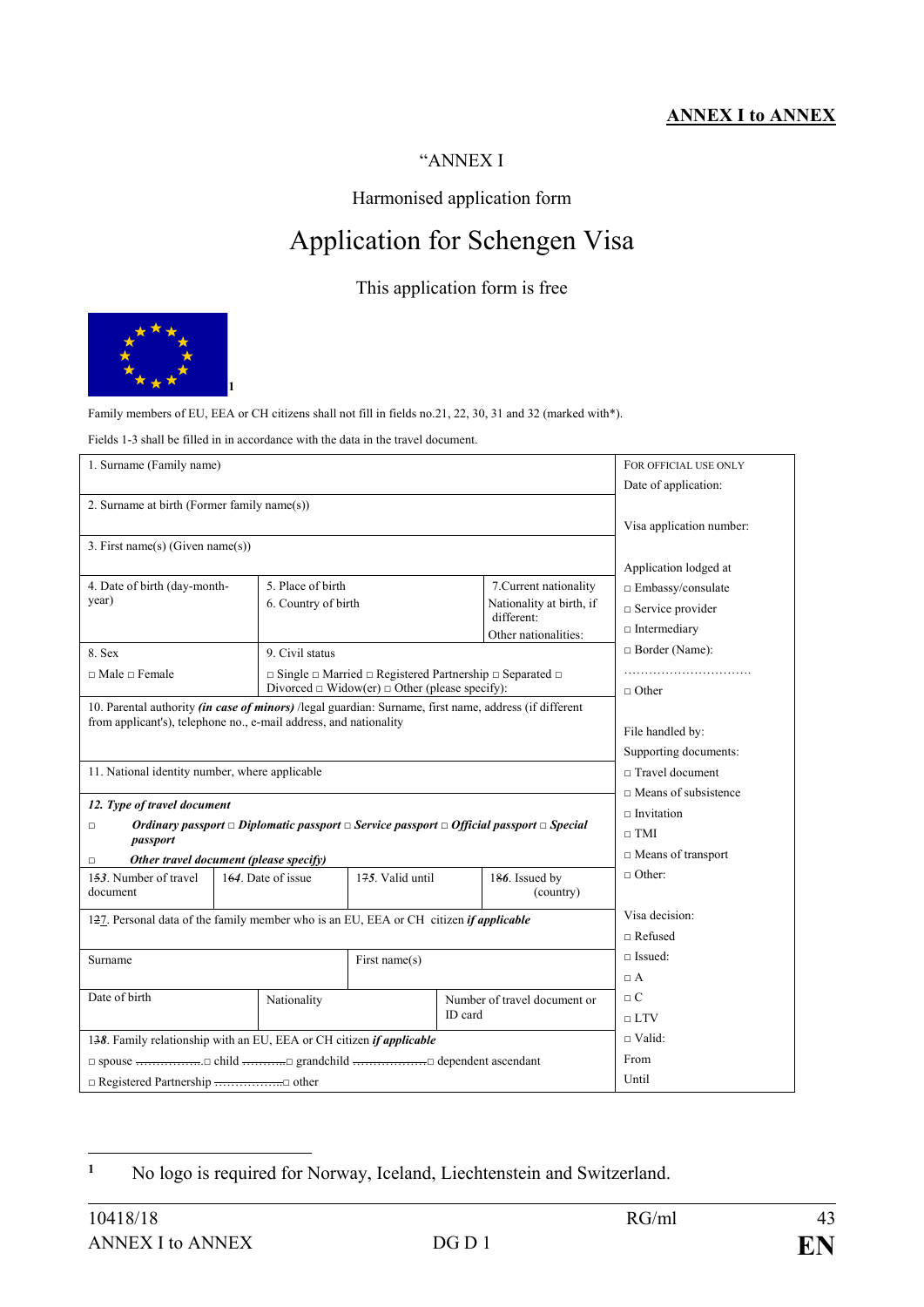| 14. Type of travel document                                                                                                                                                |                                                                      |                       |
|----------------------------------------------------------------------------------------------------------------------------------------------------------------------------|----------------------------------------------------------------------|-----------------------|
| □ Ordinary passport □ Diplomatic passport □ Service passport □ Official passport □ Special passport                                                                        | Number of entries:                                                   |                       |
| $\ominus$ Other travel document (please specify)                                                                                                                           | $\Box$ 1 $\Box$ 2 $\Box$ Multiple                                    |                       |
| 19. Applicant's home address and e-mail address                                                                                                                            | Telephone number(s)                                                  | <b>Number of days</b> |
| 20. Residence in a country other than the country of current nationality<br>$\Box$ No                                                                                      |                                                                      |                       |
|                                                                                                                                                                            |                                                                      |                       |
| *21. Current occupation                                                                                                                                                    |                                                                      |                       |
|                                                                                                                                                                            |                                                                      |                       |
| * 22. Employer and employer's address and telephone number. For students, name and address of<br>educational establishment                                                 |                                                                      |                       |
| $23. \ldots$ ) Purpose(s) of the journey:                                                                                                                                  |                                                                      |                       |
| $\Box$ Tourism $\dots \Box$ Business $\dots \Box$ Visiting family or friends $\dots \Box$ Cultural $\dots \Box$ Sports $\dots \Box$                                        |                                                                      |                       |
| $\Box$ Official visit $\Box$ Medical reasons $\Box$ Study $\Box$ Airport transit $\Box$ Other (please specify):                                                            |                                                                      |                       |
| 24. Additional information on purpose of stay:                                                                                                                             |                                                                      |                       |
|                                                                                                                                                                            |                                                                      |                       |
| 25. Member State(s) of main destination (and                                                                                                                               | 26. Member State of first entry                                      |                       |
| other Member States of destination, if applicable)                                                                                                                         |                                                                      |                       |
|                                                                                                                                                                            |                                                                      |                       |
| 27. Number of entries requested                                                                                                                                            |                                                                      |                       |
| $\Box$ Single entry $\Box$ Two entries<br>$\Box$ Multiple entries<br>Duration of the intended stay (indicate number of days):                                              |                                                                      |                       |
| Intended date of arrival of the first intended stay in the Schengen area:<br>Intended date of departure from the Schengen area after the first intended stay:              |                                                                      |                       |
|                                                                                                                                                                            |                                                                      |                       |
| 28. Fingerprints collected previously for the purpose of applying for a Schengen visa or a ftouring visal                                                                  |                                                                      |                       |
| $\Box$ No $\Box$ Yes.                                                                                                                                                      |                                                                      |                       |
|                                                                                                                                                                            |                                                                      |                       |
| 29. Entry permit for the final country of destination, where applicable                                                                                                    |                                                                      |                       |
|                                                                                                                                                                            |                                                                      |                       |
| * 30. Surname and first name of the inviting person(s) in the Member State(s). If not applicable, name<br>of hotel(s) or temporary accommodation(s) in the Member State(s) |                                                                      |                       |
| Address and e-mail address of inviting<br>person(s)/hotel(s)/temporary accommodation(s)                                                                                    | Telephone and telefax                                                |                       |
| *31. Name and address of inviting<br>company/organisation                                                                                                                  | Telephone and telefax of company/organisation                        |                       |
| Surname, first name, address, telephone-, telefax, and e-mail address of contact person in<br>company/organisation                                                         |                                                                      |                       |
| *32. Cost of travelling and living during the applicant's stay is covered:                                                                                                 |                                                                      |                       |
| $\Box$ by the applicant himself/herself                                                                                                                                    | $\Box$ by a sponsor (host, company, organisation),<br>please specify |                       |
|                                                                                                                                                                            |                                                                      |                       |
|                                                                                                                                                                            | $\dots \dots \square$ other (please specify)                         |                       |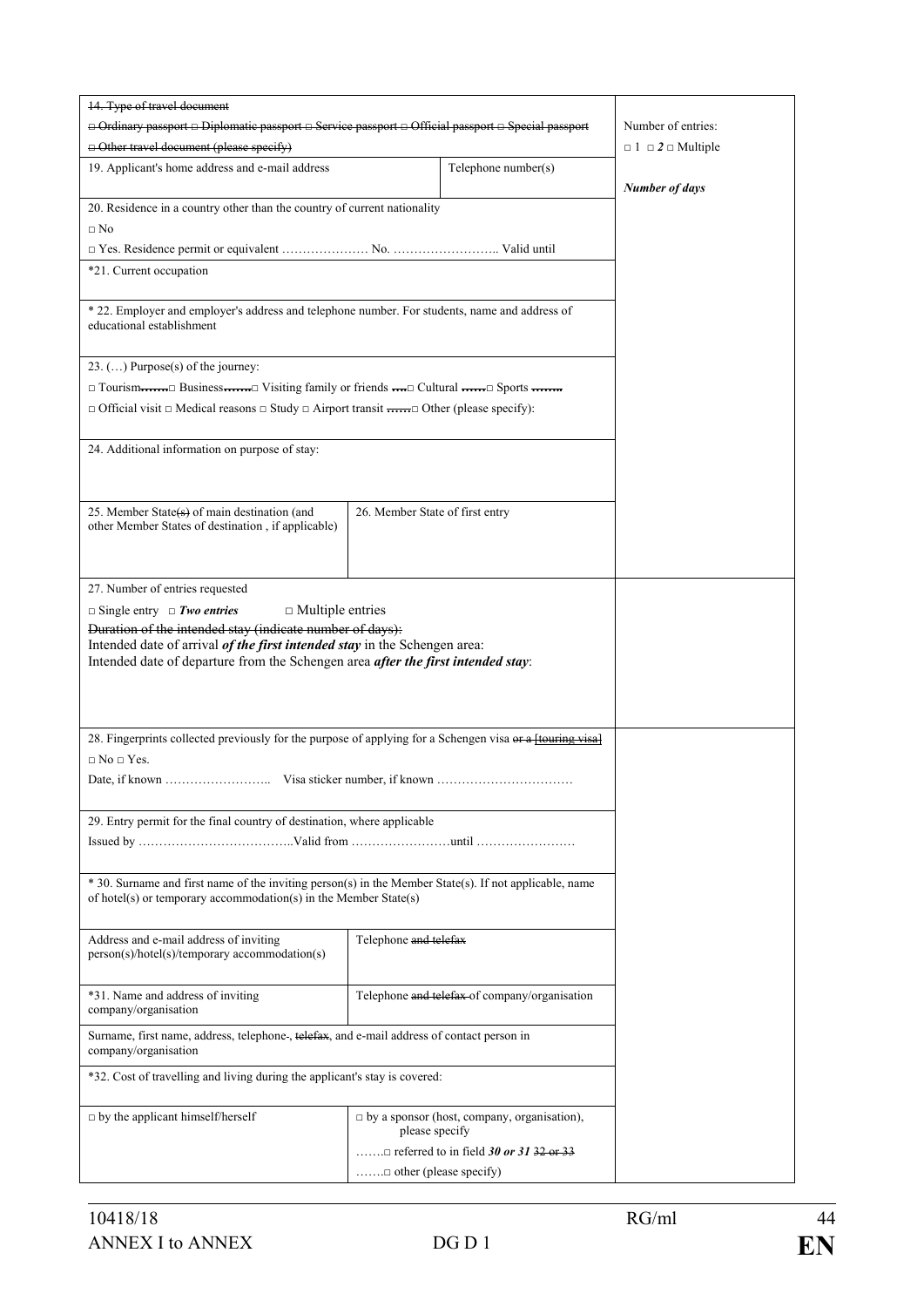| Means of support                                                                                                                                                                                                                                                                                                                                                                                                                                                                                                                                                                                                                                                                                                                                                                                                                                                                                                                                                                                                                                                                                                                                                        | Means of support                                                                                                                                                                                                                                                                                                                                                                                                                                                                                                                                                                                                                                                                                                   |  |  |
|-------------------------------------------------------------------------------------------------------------------------------------------------------------------------------------------------------------------------------------------------------------------------------------------------------------------------------------------------------------------------------------------------------------------------------------------------------------------------------------------------------------------------------------------------------------------------------------------------------------------------------------------------------------------------------------------------------------------------------------------------------------------------------------------------------------------------------------------------------------------------------------------------------------------------------------------------------------------------------------------------------------------------------------------------------------------------------------------------------------------------------------------------------------------------|--------------------------------------------------------------------------------------------------------------------------------------------------------------------------------------------------------------------------------------------------------------------------------------------------------------------------------------------------------------------------------------------------------------------------------------------------------------------------------------------------------------------------------------------------------------------------------------------------------------------------------------------------------------------------------------------------------------------|--|--|
| $\Box$ Cash                                                                                                                                                                                                                                                                                                                                                                                                                                                                                                                                                                                                                                                                                                                                                                                                                                                                                                                                                                                                                                                                                                                                                             | $\Box$ Cash                                                                                                                                                                                                                                                                                                                                                                                                                                                                                                                                                                                                                                                                                                        |  |  |
| $\Box$ Traveller's cheques                                                                                                                                                                                                                                                                                                                                                                                                                                                                                                                                                                                                                                                                                                                                                                                                                                                                                                                                                                                                                                                                                                                                              | $\Box$ Accommodation provided                                                                                                                                                                                                                                                                                                                                                                                                                                                                                                                                                                                                                                                                                      |  |  |
| $\Box$ Credit card                                                                                                                                                                                                                                                                                                                                                                                                                                                                                                                                                                                                                                                                                                                                                                                                                                                                                                                                                                                                                                                                                                                                                      | $\Box$ All expenses covered during the stay                                                                                                                                                                                                                                                                                                                                                                                                                                                                                                                                                                                                                                                                        |  |  |
| $\Box$ Pre-paid accommodation                                                                                                                                                                                                                                                                                                                                                                                                                                                                                                                                                                                                                                                                                                                                                                                                                                                                                                                                                                                                                                                                                                                                           | $\Box$ Pre-paid transport                                                                                                                                                                                                                                                                                                                                                                                                                                                                                                                                                                                                                                                                                          |  |  |
| $\Box$ Pre-paid transport                                                                                                                                                                                                                                                                                                                                                                                                                                                                                                                                                                                                                                                                                                                                                                                                                                                                                                                                                                                                                                                                                                                                               | $\Box$ Other (please specify)                                                                                                                                                                                                                                                                                                                                                                                                                                                                                                                                                                                                                                                                                      |  |  |
| $\Box$ Other (please specify)                                                                                                                                                                                                                                                                                                                                                                                                                                                                                                                                                                                                                                                                                                                                                                                                                                                                                                                                                                                                                                                                                                                                           |                                                                                                                                                                                                                                                                                                                                                                                                                                                                                                                                                                                                                                                                                                                    |  |  |
| I am aware that the visa fee is not refunded if the visa is refused.                                                                                                                                                                                                                                                                                                                                                                                                                                                                                                                                                                                                                                                                                                                                                                                                                                                                                                                                                                                                                                                                                                    |                                                                                                                                                                                                                                                                                                                                                                                                                                                                                                                                                                                                                                                                                                                    |  |  |
| Applicable in case a multiple-entry visa is applied for:                                                                                                                                                                                                                                                                                                                                                                                                                                                                                                                                                                                                                                                                                                                                                                                                                                                                                                                                                                                                                                                                                                                |                                                                                                                                                                                                                                                                                                                                                                                                                                                                                                                                                                                                                                                                                                                    |  |  |
| States.                                                                                                                                                                                                                                                                                                                                                                                                                                                                                                                                                                                                                                                                                                                                                                                                                                                                                                                                                                                                                                                                                                                                                                 | I am aware of the need to have an adequate travel medical insurance for my first stay and any subsequent visits to the territory of Member                                                                                                                                                                                                                                                                                                                                                                                                                                                                                                                                                                         |  |  |
| I am aware of and consent to the following: the collection of the data required by this application form and the taking of my photograph<br>and, if applicable, the taking of fingerprints, are mandatory for the examination of the visa application; and any personal data concerning me<br>which appear on the visa application form, as well as my fingerprints and my photograph will be supplied to the relevant authorities of the<br>Member States and processed by those authorities, for the purposes of a decision on my visa application.                                                                                                                                                                                                                                                                                                                                                                                                                                                                                                                                                                                                                   |                                                                                                                                                                                                                                                                                                                                                                                                                                                                                                                                                                                                                                                                                                                    |  |  |
| Such data as well as data concerning the decision taken on my application or a decision whether to annul, revoke or extend a visa issued<br>will be entered into, and stored in the Visa Information System (VIS) for a maximum period of five years, during which it will be accessible<br>to the visa authorities and the authorities competent for carrying out checks on visas at external borders and within the Member States,<br>immigration and asylum authorities in the Member States for the purposes of verifying whether the conditions for the legal entry into, stay<br>and residence on the territory of the Member States are fulfilled, of identifying persons who do not or who no longer fulfil these conditions,<br>of examining an asylum application and of determining responsibility for such examination. Under certain conditions the data will be also<br>available to designated authorities of the Member States and to Europol for the purpose of the prevention, detection and investigation of<br>terrorist offences and of other serious criminal offences. The authority of the Member State responsible for processing the data is: |                                                                                                                                                                                                                                                                                                                                                                                                                                                                                                                                                                                                                                                                                                                    |  |  |
|                                                                                                                                                                                                                                                                                                                                                                                                                                                                                                                                                                                                                                                                                                                                                                                                                                                                                                                                                                                                                                                                                                                                                                         | I am aware that I have the right to obtain in any of the Member States notification of the data relating to me recorded in the VIS and of the<br>Member State which transmitted the data, and to request that data relating to me which are inaccurate be corrected and that data relating to<br>me processed unlawfully be deleted. At my express request, the authority examining my application will inform me of the manner in which<br>I may exercise my right to check the personal data concerning me and have them corrected or deleted, including the related remedies<br>according to the national law of the State concerned. The national supervisory authority of that Member State [contact details: |  |  |
| will hear claims concerning the protection of personal data.                                                                                                                                                                                                                                                                                                                                                                                                                                                                                                                                                                                                                                                                                                                                                                                                                                                                                                                                                                                                                                                                                                            |                                                                                                                                                                                                                                                                                                                                                                                                                                                                                                                                                                                                                                                                                                                    |  |  |
| law of the Member State which deals with the application.                                                                                                                                                                                                                                                                                                                                                                                                                                                                                                                                                                                                                                                                                                                                                                                                                                                                                                                                                                                                                                                                                                               | I declare that to the best of my knowledge all particulars supplied by me are correct and complete. I am aware that any false statements will<br>lead to my application being rejected or to the annulment of a visa already granted and may also render me liable to prosecution under the                                                                                                                                                                                                                                                                                                                                                                                                                        |  |  |
| European territory of the Member States.                                                                                                                                                                                                                                                                                                                                                                                                                                                                                                                                                                                                                                                                                                                                                                                                                                                                                                                                                                                                                                                                                                                                | I undertake to leave the territory of the Member States before the expiry of the visa, if granted. I have been informed that possession of a<br>visa is only one of the prerequisites for entry into the European territory of the Member States. The mere fact that a visa has been granted to<br>me does not mean that I will be entitled to compensation if I fail to comply with the relevant provisions of Article 6(1) of Regulation (EU)<br>No 2016/399 (Schengen Borders Code) and I am therefore refused entry. The prerequisites for entry will be checked again on entry into the                                                                                                                       |  |  |
| Place and date                                                                                                                                                                                                                                                                                                                                                                                                                                                                                                                                                                                                                                                                                                                                                                                                                                                                                                                                                                                                                                                                                                                                                          | Signature                                                                                                                                                                                                                                                                                                                                                                                                                                                                                                                                                                                                                                                                                                          |  |  |
|                                                                                                                                                                                                                                                                                                                                                                                                                                                                                                                                                                                                                                                                                                                                                                                                                                                                                                                                                                                                                                                                                                                                                                         | (signature of parental authority/legal guardian, if applicable):                                                                                                                                                                                                                                                                                                                                                                                                                                                                                                                                                                                                                                                   |  |  |
|                                                                                                                                                                                                                                                                                                                                                                                                                                                                                                                                                                                                                                                                                                                                                                                                                                                                                                                                                                                                                                                                                                                                                                         |                                                                                                                                                                                                                                                                                                                                                                                                                                                                                                                                                                                                                                                                                                                    |  |  |
|                                                                                                                                                                                                                                                                                                                                                                                                                                                                                                                                                                                                                                                                                                                                                                                                                                                                                                                                                                                                                                                                                                                                                                         |                                                                                                                                                                                                                                                                                                                                                                                                                                                                                                                                                                                                                                                                                                                    |  |  |
|                                                                                                                                                                                                                                                                                                                                                                                                                                                                                                                                                                                                                                                                                                                                                                                                                                                                                                                                                                                                                                                                                                                                                                         |                                                                                                                                                                                                                                                                                                                                                                                                                                                                                                                                                                                                                                                                                                                    |  |  |
| ,,                                                                                                                                                                                                                                                                                                                                                                                                                                                                                                                                                                                                                                                                                                                                                                                                                                                                                                                                                                                                                                                                                                                                                                      |                                                                                                                                                                                                                                                                                                                                                                                                                                                                                                                                                                                                                                                                                                                    |  |  |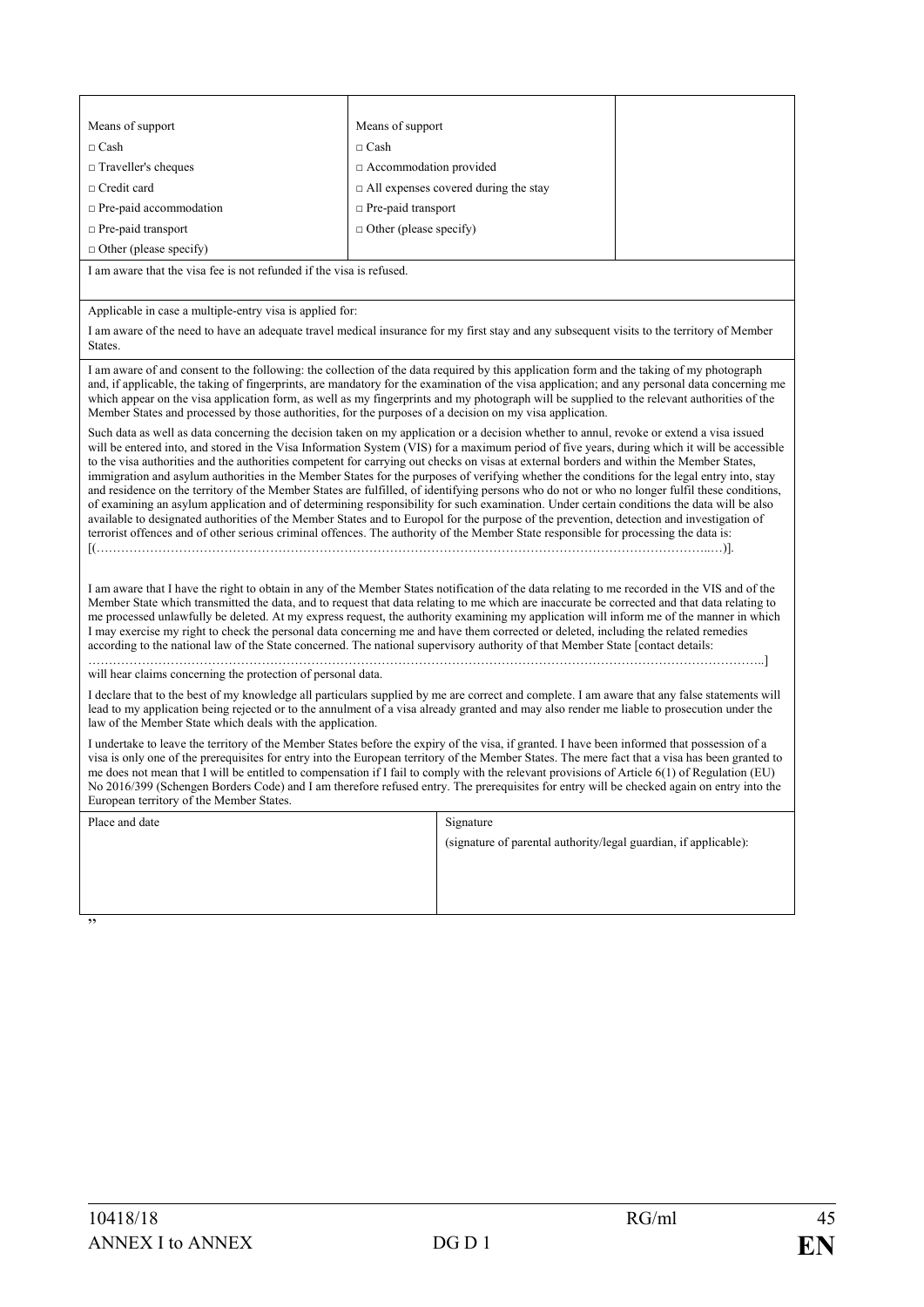## **ANNEX II to ANNEX**

#### "ANNEX V

## **LIST OF RESIDENCE PERMITS ENTITLING THE HOLDER TO TRANSIT THROUGH THE AIRPORTS OF MEMBER STATES WITHOUT BEING REQUIRED TO HOLD AN AIRPORT TRANSIT VISA**

#### ANDORRA:

- Autorització temporal (temporary immigration permit green).
- Autorització temporal per a treballadors d'empreses estrangeres (temporary immigration permit for employees of foreign enterprises – green).
- Autorització residència i treball (residence and work permit green).
- Autorització residència i treball del personal d'ensenyament (residence and work permit for teaching staff – green).
- Autorització temporal per estudis o per recerca (temporary immigration permit for studies or research – green).
- Autorització temporal en pràctiques formatives (temporary immigration permit for internships and trainings – green).
- Autorització residència (residence permit green).

#### $CANADA$

- Permanent resident (PR) card.
- Permanent Resident Travel Document (PRTD).

#### JAPAN:

Residence card

#### SAN MARINO:

- Permesso di soggiorno ordinario (validity one year, renewable on expiry date).
- Special residence permits for the following reasons (validity one year, renewable on expiry date): university attendance, sports, health care, religious reasons, persons working as nurses in public hospitals, diplomatic functions, cohabitation, permit for minors, humanitarian reasons, parental permit.
- Seasonal and temporary working permits (validity 11 months, renewable on expiry date).
- Identity card issued to people having an official residence "residenza" in San Marino (validity of 5 years).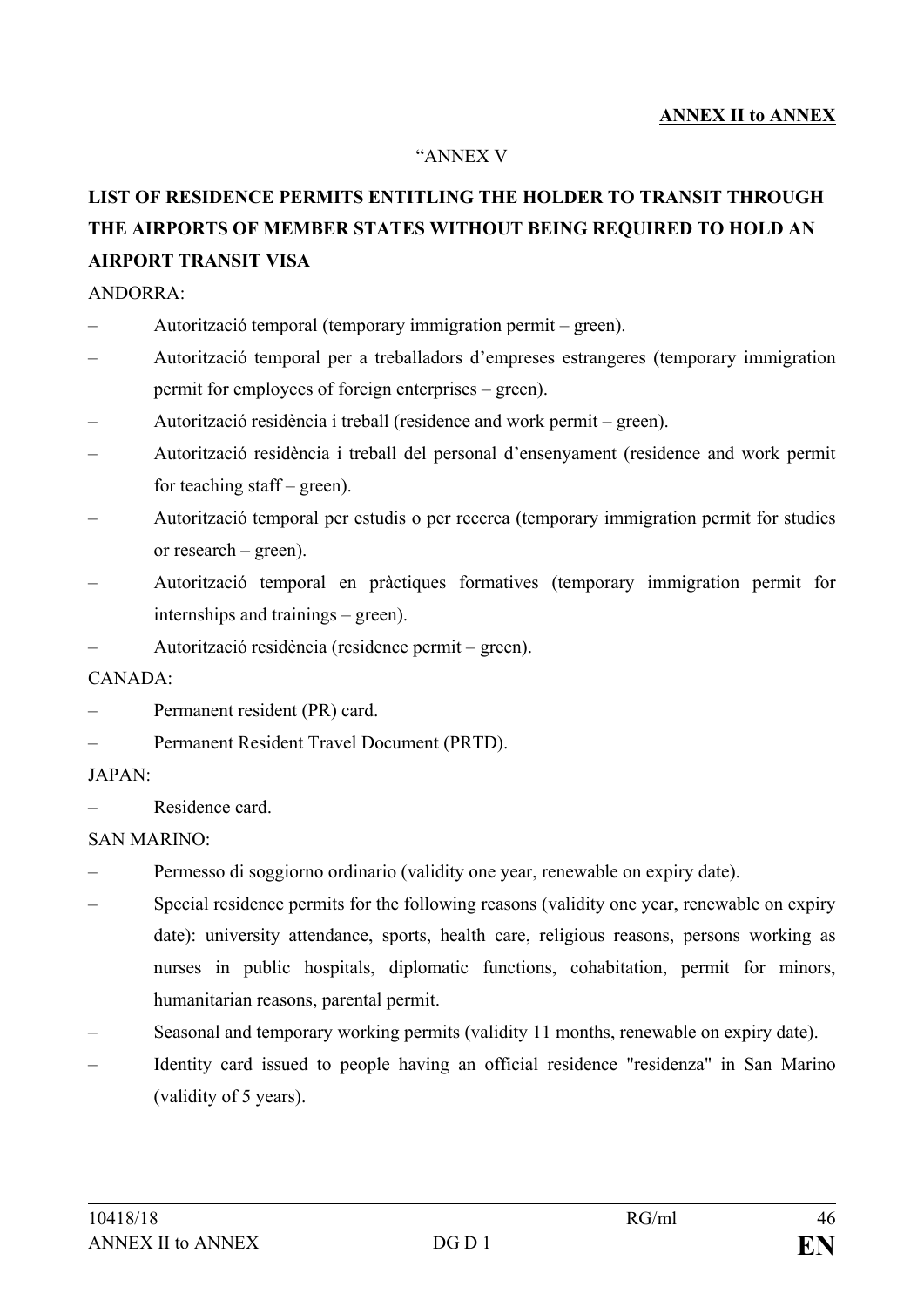### UNITED STATES OF AMERICA:

- Valid, unexpired immigrant visa. *May be endorsed at the port of entry for one year as temporary evidence of residence, while the I-551 card is pending production.*
- May be endorsed at the port of entry for one year as temporary evidence of residence, while the I-551 card is pending production.
- Valid, unexpired Form I-551 (Permanent Resident Card). *May be valid for up to 2 or 10 years – depending on the class of admission. If there is no expiration date on the card, the card is valid for travel.*
- May be valid for up to 2 or 10 years depending on the class of admission.
- If there is no expiration date on the card, the card is valid for travel.
- Valid, unexpired Form I-327 (Re-entry Permit).
- Valid, unexpired Form I-571 (Refugee Travel Document endorsed as "Permanent Resident Alien")."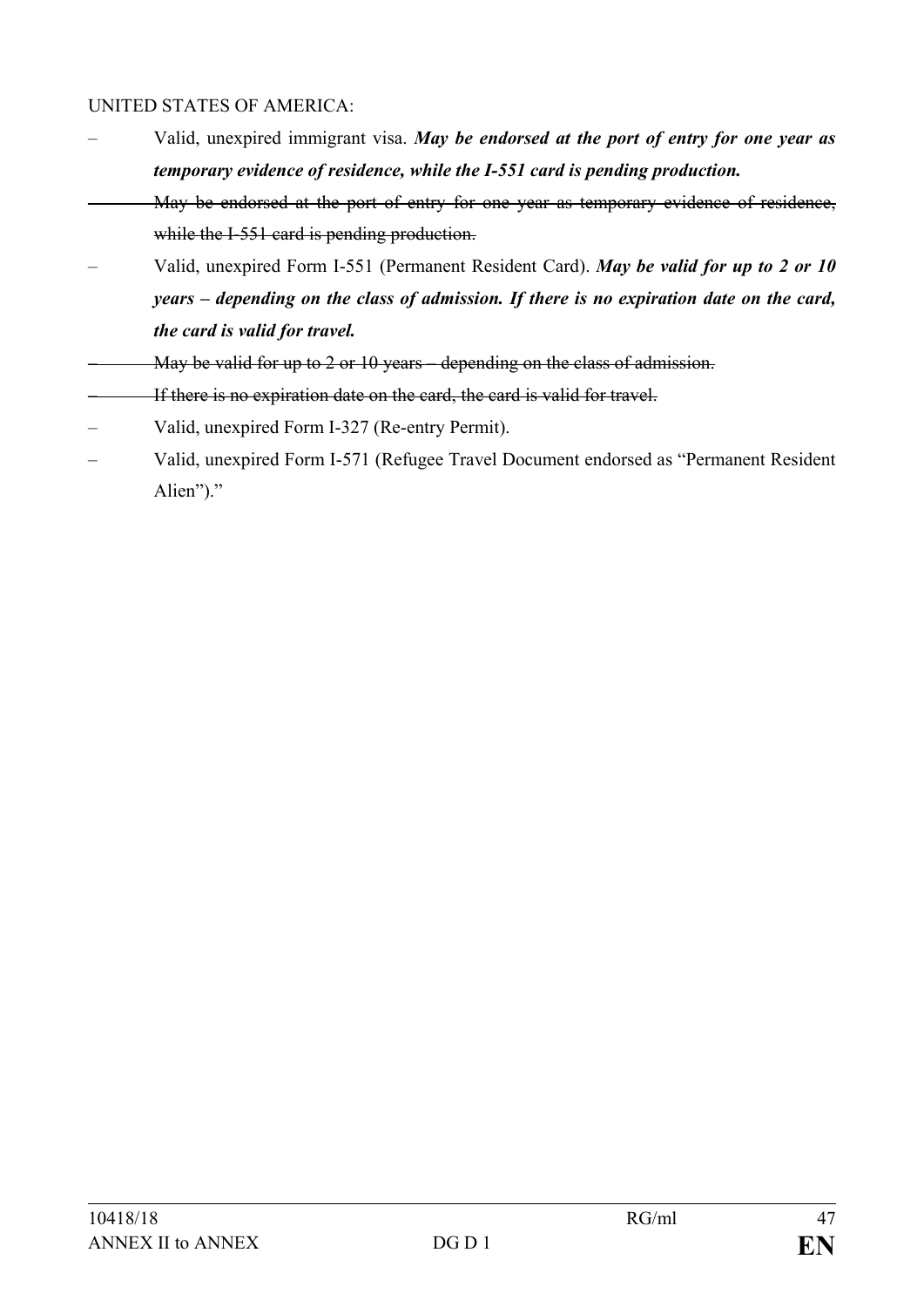## **ANNEX III to ANNEX**

#### "ANNEX VI



# **STANDARD FORM FOR NOTIFYING GROUNDS FOR REFUSAL, ANNULMENT OR REVOCATION OF A VISA** REFUSAL/ANNULMENT/REVOCATION OF VISA

|          |                                                                                  | $Ms/Mr$ , we have a set of $Ms/Mr$ .                                                                                                                                                                                                                                                                |  |  |
|----------|----------------------------------------------------------------------------------|-----------------------------------------------------------------------------------------------------------------------------------------------------------------------------------------------------------------------------------------------------------------------------------------------------|--|--|
|          |                                                                                  | The Embassy/Consulate-General/Consulate/[other competent authority]                                                                                                                                                                                                                                 |  |  |
| 1n       |                                                                                  | [on behalf of (name of represented Member State)];                                                                                                                                                                                                                                                  |  |  |
|          | [Other competent authority] of ________________;                                 |                                                                                                                                                                                                                                                                                                     |  |  |
|          | The authorities responsible for checks on persons at                             |                                                                                                                                                                                                                                                                                                     |  |  |
| has/have |                                                                                  |                                                                                                                                                                                                                                                                                                     |  |  |
|          |                                                                                  | examined your visa application;                                                                                                                                                                                                                                                                     |  |  |
|          | examined your visa, number: _________, issued: ______________ [date/month/year]. |                                                                                                                                                                                                                                                                                                     |  |  |
|          |                                                                                  | The visa has been refused $\Box$ The visa has been annulled $\Box$ The visa has been revoked                                                                                                                                                                                                        |  |  |
|          |                                                                                  | This decision is based on the following reason(s):                                                                                                                                                                                                                                                  |  |  |
| 1.       |                                                                                  | a false/counterfeit/forged travel document was presented                                                                                                                                                                                                                                            |  |  |
| 2.       |                                                                                  | justification for the purpose and conditions of the intended stay was not provided                                                                                                                                                                                                                  |  |  |
| 3.       |                                                                                  | you have not provided proof of sufficient means of subsistence, for the duration of the<br>intended stay or for the return to the country of origin or residence, or for the transit to a<br>third country into which you are certain to be admitted                                                |  |  |
| 4.       |                                                                                  | you have not provided proof that you are in a position to lawfully acquire sufficient<br>means of subsistence, for the duration of the intended stay or for the return to the<br>country of origin or residence, or for the transit to a third country into which you are<br>certain to be admitted |  |  |

<span id="page-47-0"></span> $\overline{I}$ *<sup>1</sup> No logo is required for Norway, Iceland, Liechtenstein and Switzerland.*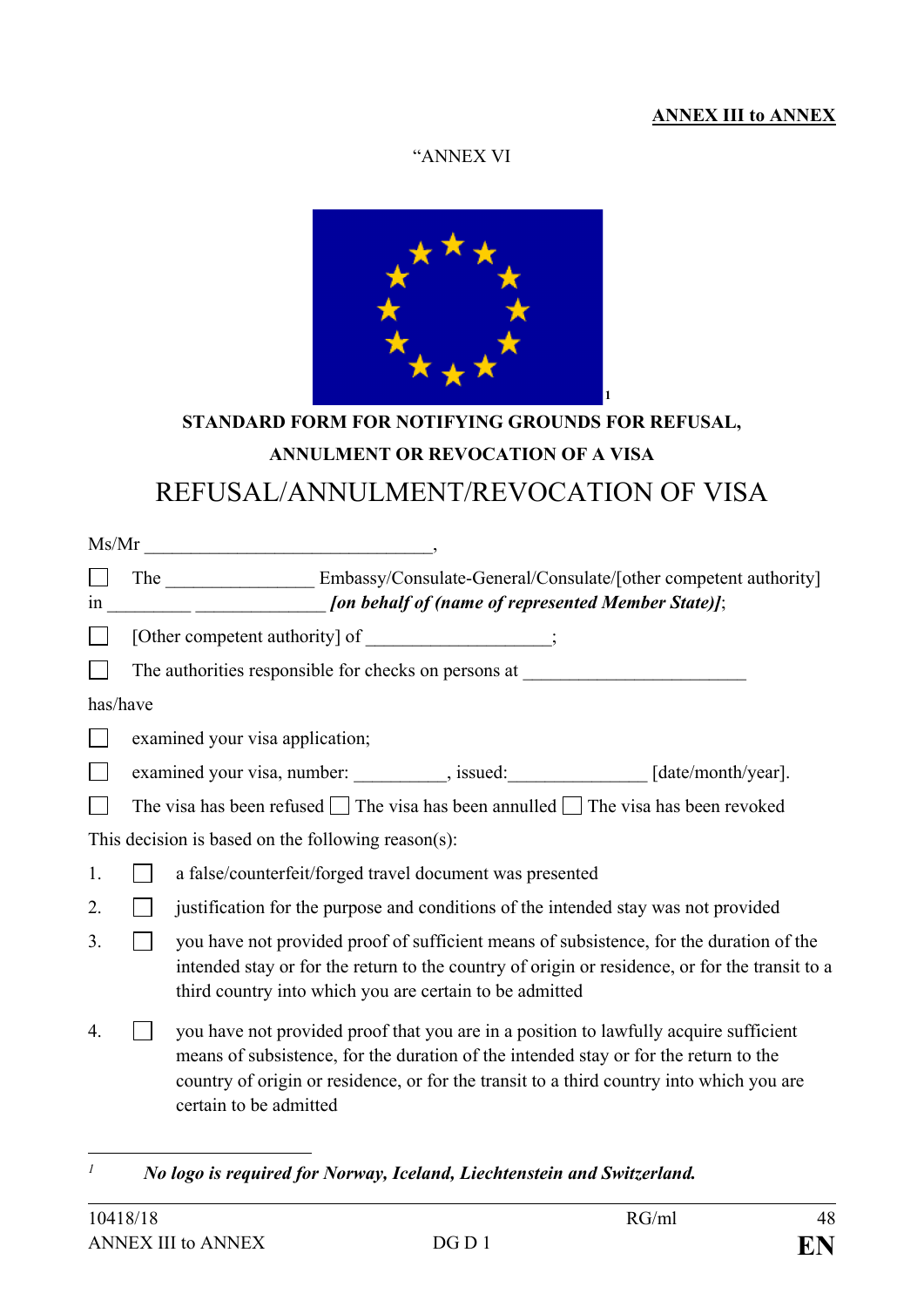| 5.  | you have already stayed for 90 days during the current 180 day period on the territory of<br>the Member States on the basis of a uniform visa or a visa with limited territorial<br>validity |
|-----|----------------------------------------------------------------------------------------------------------------------------------------------------------------------------------------------|
| 6.  | an alert has been issued in the Schengen Information System (SIS) for the purpose of                                                                                                         |
| 7.  | one or more Member State(s) consider you to be a threat to public policy or internal                                                                                                         |
| 8.  | one or more Member State(s) consider you to be a threat to public health as defined in<br>Article $2(19)$ of Regulation (ECEU)<br>No 562/20062016/399 (Schengen Borders                      |
| 9.  | one or more Member State(s) consider you to be a threat to its/their international                                                                                                           |
| 10. | the information submitted regarding the justification for the purpose and conditions of<br>the intended stay was not reliable                                                                |
| 11. | there are reasonable doubts as to the reliability of the statements made as regards<br>(please specify)                                                                                      |
| 12. | there are reasonable doubts as to the reliability, as to the authenticity of the supporting<br>documents submitted or as to the veracity of their contents                                   |
| 13. | there are reasonable doubts as to your intention to leave the territory of the Member<br>States before the expiry of the visa could not be ascertained                                       |
| 14. | sufficient proof that you have not been in a position to apply for a visa in advance,<br>justifying application for a visa at the border, was not provided                                   |
| 15. | justification for the purpose and conditions of the intended airport transit was not<br>provided                                                                                             |
| 16  | you have not provided proof of possession of adequate and valid travel medical<br>insurance                                                                                                  |
| 17. | revocation of the visa was requested by the visa holder <sup>2</sup> .                                                                                                                       |
|     |                                                                                                                                                                                              |

Additional remarks:

------------------------------------------------------------------------------------------------------------------------ ------------------------------------------------------------------------------------------------------------------------ ------------------------------------------------------------------------------------------------------------------------ ------------------------------------------------------------------------------------------------------------------------ -------------------------------------------------------------------------------------

You may appeal against the decision to refuse/annul/revoke a visa.

The rules on appeal against decisions on refusal/annulment/revocation of a visa are set out in: *(reference to national law):*

Competent authority with which an appeal may be lodged: *(contact details):*

…………………………………………………………………………………………………

<span id="page-48-0"></span> $\overline{2}$ *<sup>2</sup> Revocation of a visa based on this reason is not subject to the right of appeal.*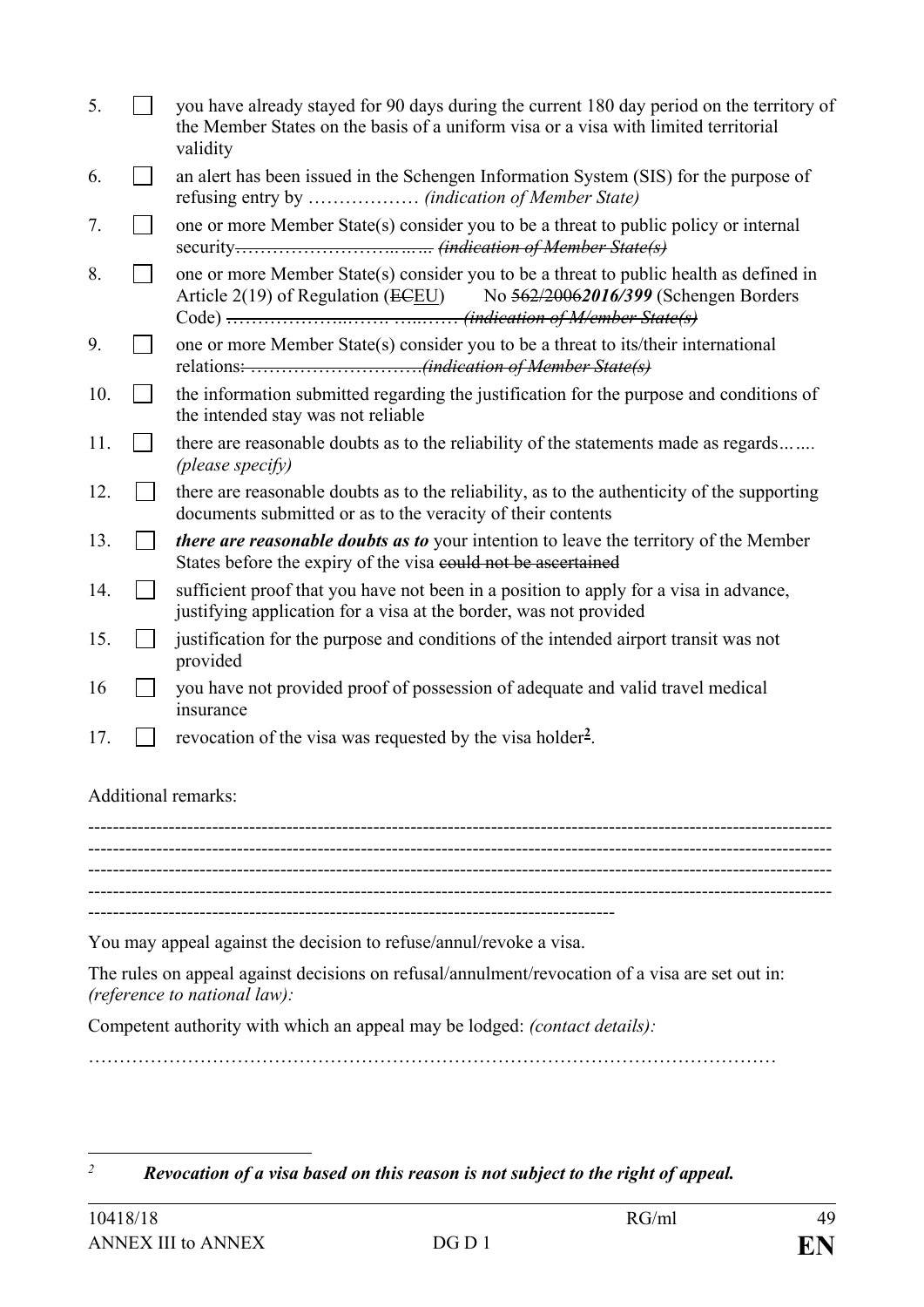Information on the procedure to follow can be found at: *(contact details):*

…………………………………………………………………………………………………

An appeal procedure must be lodged within: (indication of time-limit):

…………………………………………………………………………………………………

Date and stamp of embassy/consulate-general/consulate/of the authorities responsible for checks on persons/of other competent authorities:

Signature of person concerned*[3](#page-49-0)* : …………………………………………………………….."

<span id="page-49-0"></span> $\overline{3}$ *<sup>3</sup> If required by national law.*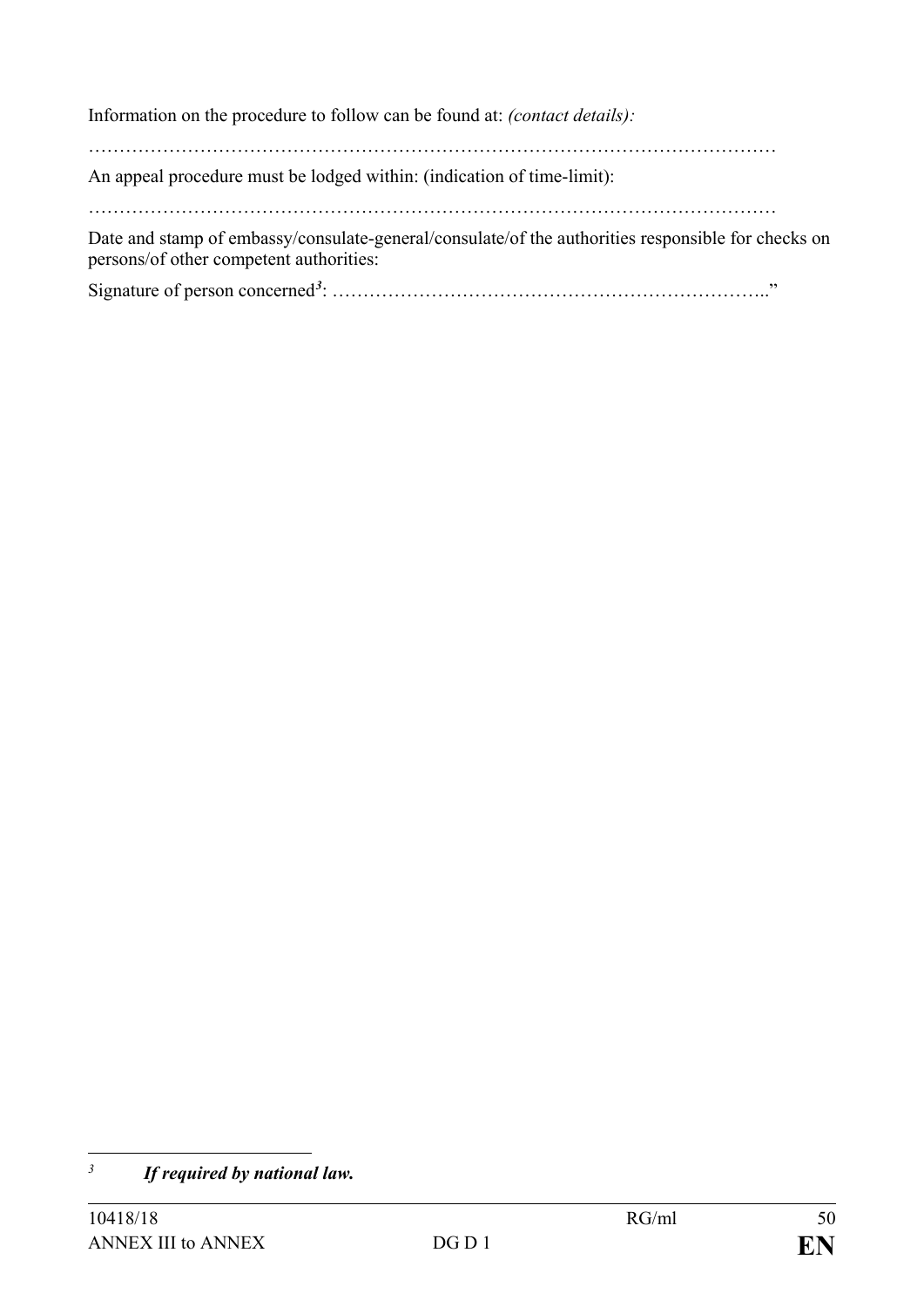#### "ANNEX X

## *LIST OF MINIMUM REQUIREMENTS TO BE INCLUDED IN THE LEGAL INSTRUMENT IN THE CASE OF COOPERATION WITH EXTERNAL SERVICE PROVIDERS*

#### A. The legal instrument shall:

- (a) enumerate the tasks to be carried out by the external servcie provider, in accodance with Article 43(6) of this Regulation;
- (b) indicate the locations where the external service provider is to operate and which consulate the individual application centre refers to;
- (c) list the services covered by the mandatory service fee
- (d) instruct the service provider to clearly inform the public that other charges cover optional services.

B. In relation to the performance of its activities, the external service provider shall, with regard to data protection:

- (a) prevent at all times any unauthorised reading, copying, modification or deletion of data, in particular during their transmission to the diplomatic mission or consular post of the Member State(s) competent for processing an application;
- (b) in accordance with the instructions given by the Member State(s) concerned, transmit the data,
	- electronically, in encrypted form, or
	- physically, in a secured way;
- (c) transmit the data as soon as possible:
	- in the case of physically transferred data, at least once a week,
	- in the case of electronically transferred encrypted data, at the latest at the end of the day of their collection;
	- ensure appropriate means of tracking individual application files to and from the consulate.
- (d) delete the data *at the latest* five *ten* days after their transmission and ensure that the only the name and contact details of the applicant for the purposes of the appointment arrangements, as well as the passport number, are kept until the return of the passport to the applicant and deleted five days thereafter;
- (e) ensure all the technical and organisational security measures required to protect personal data against accidental or unlawful destruction or accidental loss, alteration, unauthorised disclosure or access, in particular where the cooperation involves the transmission of files and data to the diplomatic mission or consular post of the Member State(s) concerned and all other unlawful forms of processing personal data;
- (f) process the data only for the purposes of processing the personal data of applicants on behalf of the Member State(s) concerned;